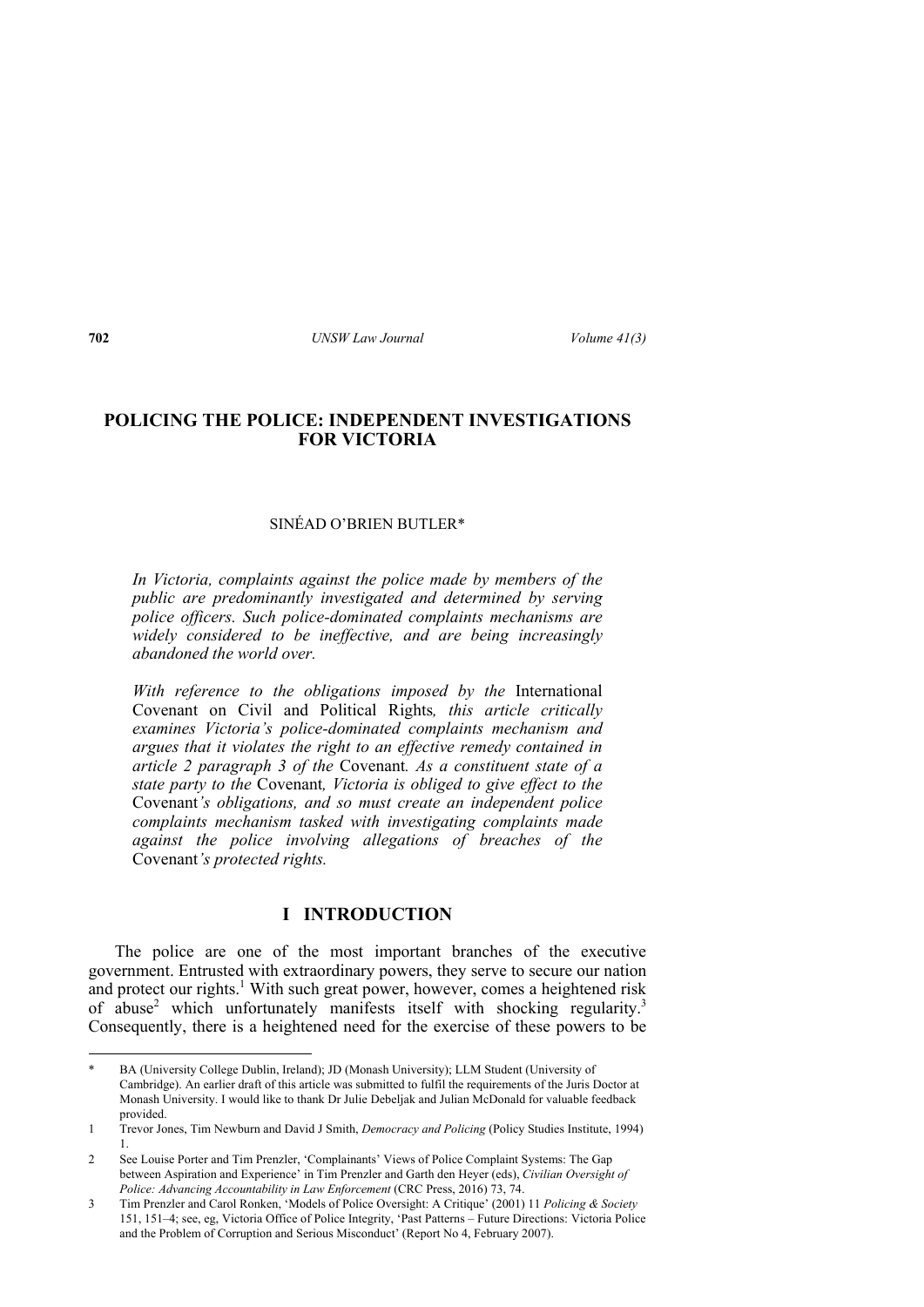rigorously monitored, to ensure that they are lawfully deployed and that those who abuse them are held to account. Around the world, this is largely achieved by way of a public complaints mechanism, tasked with investigating complaints made by the public against members of the police, and thereby effectually policing the police.

Traditionally, the police have been responsible for operating these complaint mechanisms, meaning that it is serving police officers who receive, investigate, and determine all or the vast majority of complaints made against them.<sup>4</sup> Known as 'police-dominated systems', $\frac{5}{3}$  these mechanisms tend to be characterised by questionably low substantiation rates (that is, low numbers of complaints made in which at least one allegation was determined proven), $6$  and high rates of public dissatisfaction.<sup>7</sup> Internationally, such systems are being increasingly abandoned in favour of independent police complaint mechanisms.<sup>8</sup> Reform has typically followed scandalous revelations of systematic abuses of power, facilitated by ineffective complaint mechanisms.<sup>9</sup>

Victoria, however, retains a police-dominated system wherein somewhere between 90 per cent<sup>10</sup> and 97 per cent<sup>11</sup> of all complaints, including those containing allegations of serious rights violations,<sup>12</sup> will be investigated by

<sup>4</sup> Tim Prenzler, 'Scandal, Inquiry, and Reform: The Evolving Locus of Responsibility for Police Integrity' in Tim Prenzler and Garth den Heyer (eds), *Civilian Oversight of Police: Advancing Accountability in Law Enforcement* (CRC Press, 2016) 3, 4; see also Graham Smith, 'International Police Complaints Reform' (Paper, Manchester Centre for Regulation and Governance, 2016) 6  $\leq$ https://rm.coe.int/16806dbbbd>: Tim Prenzler, 'Stakeholder Perspectives on Police Complaints and Discipline: Towards a Civilian Control Model' (2004) 37 *Australian and New Zealand Journal of Criminology* 85, 85.

<sup>5</sup> Porter and Prenzler, above n 2, 77.

<sup>6</sup> This is the most common definition of substantiation rate: see, eg, Independent Broad-Based Anticorruption Commission, 'Transit Protective Services Officers: An Exploration of Corruption and Misconduct Risks' (Report, December 2016) 9, 14; Civilian Complaint Review Board, 'The Civilian Complaint Review Board Releases 2016 Annual Report' (Media Release, 20170714\_2016, 19 July 2017) 2; Tim Prenzler and Louise Porter, 'Improving Police Behaviour and Police–Community Relations through Innovative Responses to Complaints' in Stuart Lister and Michael Rowe (eds), *Accountability of Policing* (Routledge, 2016) 49, 49–50; Gunnar Thomassen, 'Investigating Complaints against the Police in Norway: An Empirical Evaluation' (2002) 12 *Policing & Society* 201; Police Ombudsman for Northern Ireland, 'Annual Statistical Bulletin of the Police Ombudsman for Northern Ireland 2016/17' (June 2017) 15; Victoria Police, 'Annual Report 2016–2017' (October 2017) 94.

<sup>7</sup> See, eg, Porter and Prenzler, above n 2, 77.

<sup>8</sup> Smith, above n 4, 2–3; see, eg, Prenzler, 'Stakeholder Perspectives', above n 4, 85–6.

<sup>9</sup> See, eg, Maurice Hayes, 'A Police Ombudsman for Northern Ireland?' (Review, Northern Ireland Office, January 1997).

<sup>10</sup> Law Institute of Victoria, Submission No 41 to Independent Broad-Based Anti-corruption Commission Committee, Parliament of Victoria, *Inquiry into the External Oversight of Police Corruption and Misconduct in Victoria*, 31 August 2017, 3–4 ('*Police Accountability*'); citing 'Policing the Police' (2014) 88(11) *Law Institute Journal* 14; see also Independent Broad-Based Anti-corruption Commission, 'Exposing Corruption: Annual Report 2015–2016' (2016) 30.

<sup>11</sup> This figure is taken from the Police Accountability Project data: see Police Accountability Project, 'Independent Investigation of Complaints against the Police' (Policy Briefing Paper, 2017) 9.

<sup>12</sup> Police Accountability Project, 'Independent Investigation of Complaints', above n 11, 17; Flemington Kensington Community Legal Centre, 'Police Accountability and Human Rights Clinic: Report on the First Year of Operation: 2015' (2016) 11–13 ('*Report on the First Year of Operation*'); Flemington Kensington Community Legal Centre Inc, Submission No 49 to Independent Broad-Based Anti-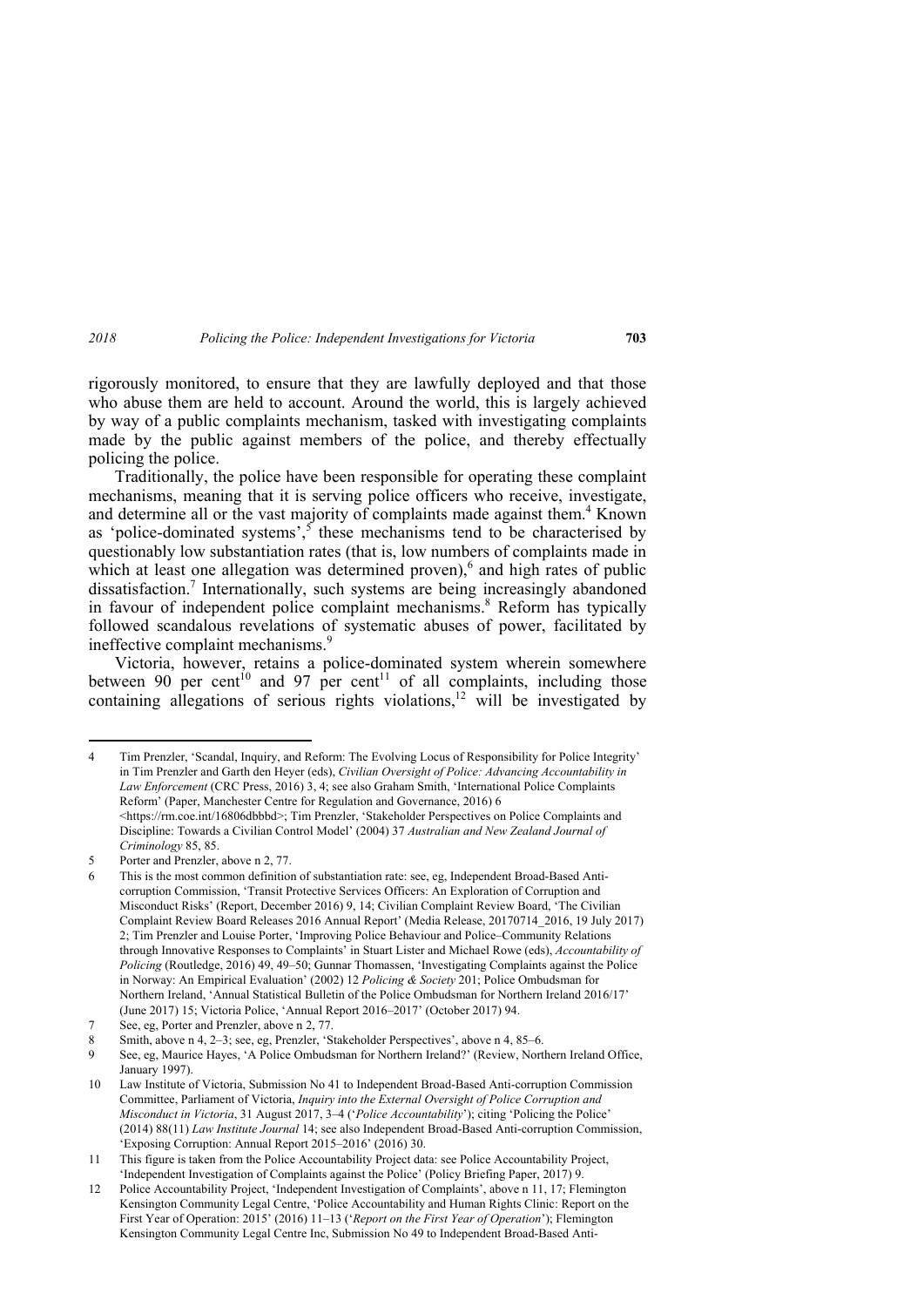Victoria Police. Victorian resistance to the burgeoning tide of international opinion is not because our police do not need independent oversight: the forces' history is riddled with egregious and systematic abuses.<sup>13</sup> Rather, political will for reform seems lacking.

This article seeks to argue that Victoria must create a competent, independent police complaints mechanism, by virtue of its obligations under the *International Covenant on Civil and Political Rights*14 ('the Covenant'). It will do so by demonstrating that the current complaints mechanism fails to discharge the duty to investigate complaints containing allegations of violations of the Covenant's protected rights, which is a component of the right to an effective remedy contained in article 2 paragraph 3 of the Covenant.

Victoria is bound by these obligations because the Covenant is a legally binding international treaty which Australia voluntarily acceded to, $15$  and because article 50 of the Covenant expressly extends its provisions to the constituent states of federal nations 'without  $\ldots$  [exception]'.<sup>16</sup> This is supported by article 27 of the *Vienna Convention on the Law of Treaties*17 ('*Vienna Convention*') which forbids state parties from 'invok[ing] the provisions of its internal law as justification for  $\ldots$  fail[ing] to perform their treaty obligations.<sup>18</sup> As such, Victoria – and all other Australian states and territories – are bound to execute their obligations under the Covenant, and, per article 26 of the *Vienna Convention*, they must do so in good faith.<sup>19</sup>

To make this argument, this article will first briefly discuss the Covenant and article 2(3), focusing on the duty to investigate that this article contains. It will then analyse the content of this duty with reference to the Covenant itself and relevant General Comments, alongside Views on Individual Communications ('views') and Concluding Observations issued by the Covenant's treaty monitoring body, the Human Rights Committee ('HRC'). After establishing what the duty to investigate requires, this article will examine the Victorian police complaints system, outlining why it is failing to discharge the duty. Having established this, this article will briefly discuss other reasons why Victoria should

corruption Commission Committee, *Inquiry into the External Oversight of Police Corruption and Misconduct in Victoria*, August 2017, 13 ('*Report on the Second Year of Operation*'.

<sup>13</sup> For an overview of the history of police abuse in Victoria, see Victoria Office of Police Integrity, above n 3; Independent Broad-Based Anti-corruption Commission, 'Predatory Behaviour by Victoria Police Officers against Vulnerable Persons' (Intelligence Report No 2, December 2015).

<sup>14</sup> *International Covenant on Civil and Political Rights*, opened for signature 16 December 1966, 999 UNTS 171 (entered into force 23 March 1976) ('*ICCPR*').

<sup>15</sup> Australian Human Rights Commission, 'Human Rights Explained: The International Bill of Rights' (Fact Sheet 5, 2009) 2 <https://www.humanrights.gov.au/human-rights-explained-fact-sheet-5the-internationalbill-rights>.

<sup>16</sup> *ICCPR* art 50; Sarah Joseph and Melissa Castan, *The International Covenant on Civil and Political Rights: Cases, Materials, and Commentary* (Oxford University Press, 3rd ed, 2013) 12–13 [1.29].

<sup>17</sup> *Vienna Convention on the Law of Treaties*, opened for signature 23 May 1969, 1155 UNTS 331 (entered into force 27 January 1980) art 27; see also Human Rights Committee, *General Comment No 31: The Nature of the General Legal Obligation Imposed on States Parties to the Covenant*, 80<sup>th</sup> sess, UN Doc CCPR/C/21/Rev.1/Add.13 (26 May 2004) para 3 ('*General Comment 31*').

<sup>18</sup> *Vienna Convention* art 27; Joseph and Castan, above n 16, 12–13 [1.29], 22–3 [1.61]; *General Comment 31*, UN Doc CCPR/C/21/Rev.1/Add.13, para 4.

<sup>19</sup> *Vienna Convention* art 26.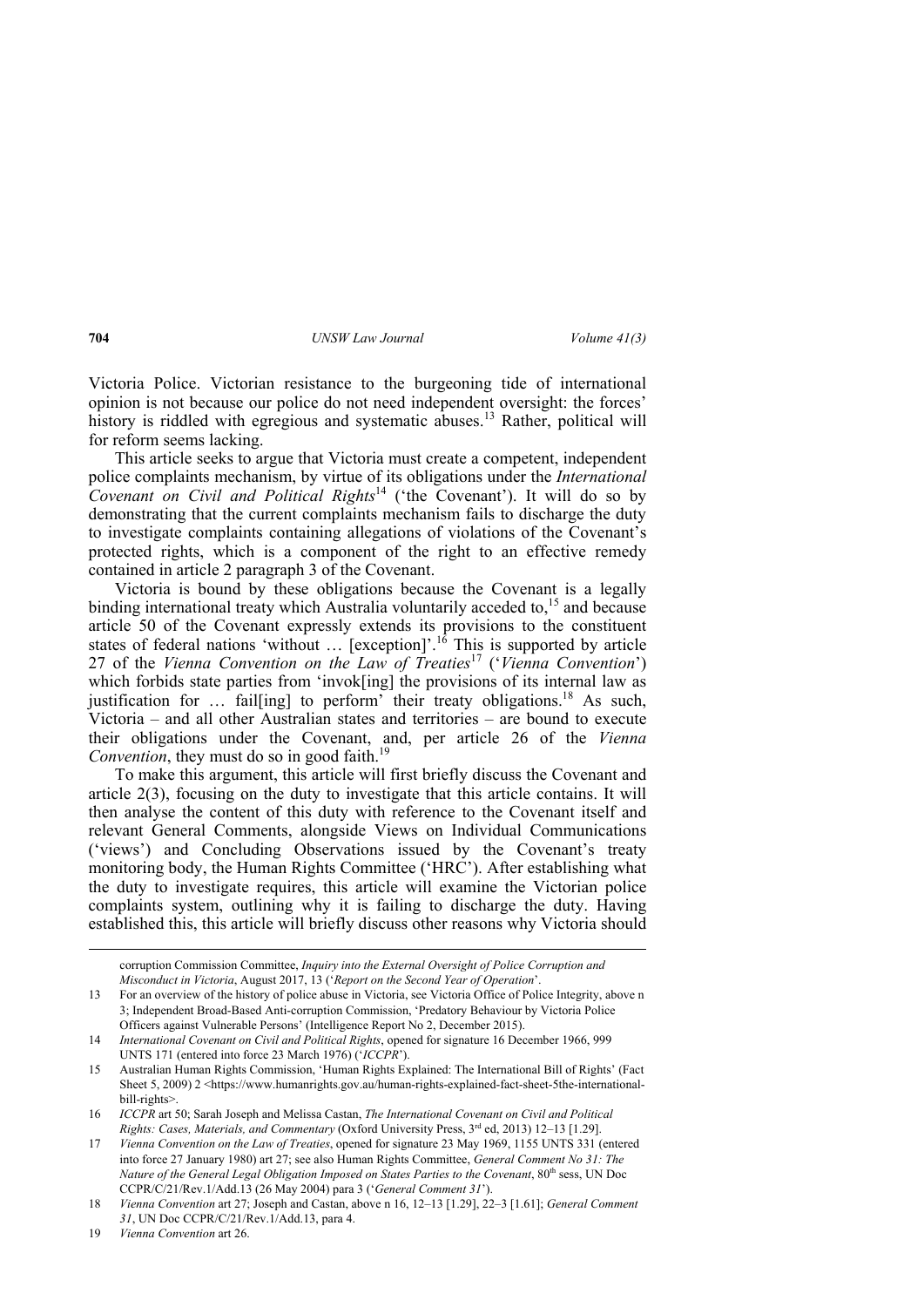immediately consider reform, before examining a number of international independent police complaint mechanisms to identify the essential institutional characteristics required to fulfil the duty.

In so doing, this article extends the existing body of literature on police complaint mechanisms by identifying the Covenant as a source of a legally binding duty to investigate certain complaints made against the police, and by outlining a generalisable framework founded upon the Covenant for evaluating police complaint mechanisms. As this duty applies to all other state parties to the Covenant, this framework may be applied to evaluate all state parties' police complaint mechanisms. As such, though this article analyses only the Victorian police complaint mechanism, the rationale underlying this analysis and the compliance evaluation technique utilised may be of interest to a wider audience.

Identifying a legally binding source for the duty to independently investigate is particularly important in Victoria, in light of the decision in *Bare v Independent Broad-Based Anti-corruption Commission ('Bare v IBAC')*.<sup>20</sup> In *Bare v IBAC*, it was determined that the *Victorian Charter of Human Rights and Responsibilities* ('the Charter') does not contain an implied duty to independently investigate violations of the Charter's protected rights, $21$  and so the Charter itself does not preclude the police from investigating allegations of Charter right violations perpetrated by the police. Given the degree of overlap between the rights protected by the Charter and by the Covenant, identifying within the Covenant a duty to independently investigate certain complaints means that in effect, the duty to independently investigate alleged violations of at least those Charter rights which overlap with the Covenant can be ascribed a 'convincing basis'.22 In doing so, this article hopes to strengthen the case for reform of the Victorian police complaints system.

Finally, this article adds to the literature on police-complaint mechanisms by examining the little-explored Danish police-complaints model, and by analysing the role of the Independent Broad-Based Anti-corruption Commission ('IBAC') in the Victorian police-complaints investigation mechanism.

## **II THE COVENANT**

At the time of writing, the Covenant has 171 State Parties, including Australia.23 Described as 'probably the most important human rights treaty in the world',<sup>24</sup> it guarantees a number of human rights considered to be of a civil and political nature.<sup>25</sup> The rights protected include the right to life,<sup>26</sup> freedom from

<sup>20 (2015) 48</sup> VR 129.

<sup>21</sup> Ibid 279 [457] (Tate JA); 332 [631] (Santamaria JA).

<sup>22</sup> Ibid 268 [424] (Tate JA).

<sup>23</sup> United Nations Office of the High Commissioner for Human Rights, *Status of Ratification: Interactive Dashboard* (16 July 2018) <http://indicators.ohchr.org/>.

<sup>24</sup> Joseph and Castan, above n 16, 3–4 [1.01].

<sup>25</sup> Ibid 4 [1.02].

<sup>26</sup> *ICCPR* art 6.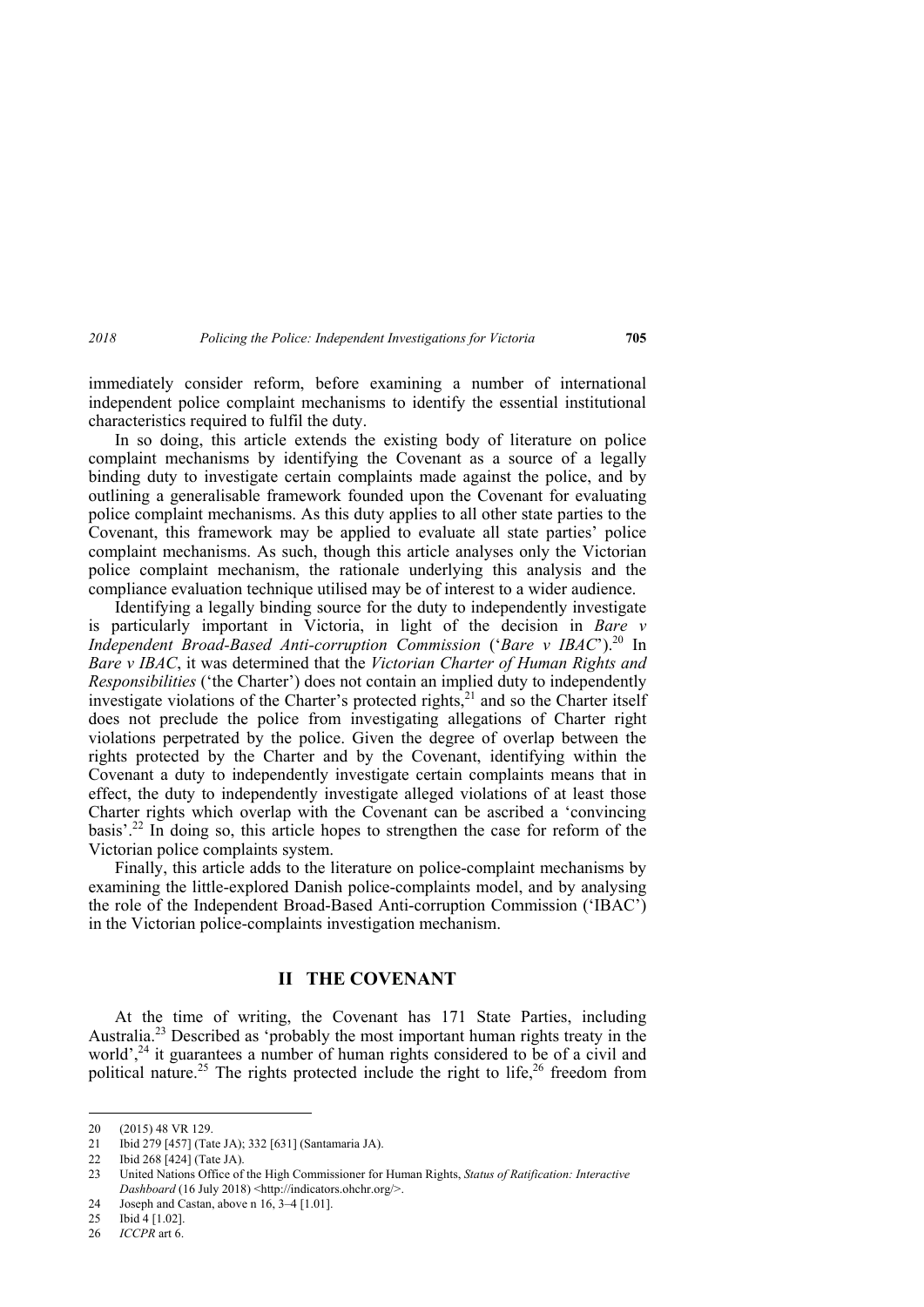torture, cruel inhumane and degrading treatment,<sup>27</sup> slavery,<sup>28</sup> arbitrary arrest and detention,<sup>29</sup> and the right to be treated with respect when deprived of liberty.<sup>30</sup>

State parties to the Covenant are legally obliged to respect the Covenant's rights and to ensure they extend to all people subject to their jurisdiction.<sup>31</sup> State parties must thus refrain from violating these rights, and take all steps necessary to effectuate them.<sup>32</sup> This requires state parties to change their domestic laws where appropriate to 'ensure ... conformity' with the Covenant.<sup>33</sup>

The treaty monitoring body of the Covenant, the HRC, monitors state parties' compliance with the treaty and has the following functions.<sup>34</sup>

Firstly, as the Covenant's 'pre-eminent interpreter',<sup>35</sup> the HRC issues General Comments authoritatively expounding the content of the Covenant's rights.<sup>36</sup> Given the Covenant's brevity, these are vital to clarify the specific obligations that the Covenant's rights impose.

Secondly, the HRC receives mandatory periodic reports from state parties detailing measures they have taken to fulfil their obligations under the Covenant.37 In response, the HRC issues Concluding Observations identifying areas of concern and recommending rectifying steps.<sup>38</sup>

Finally, the HRC receives and considers communications containing claims that a state party is failing to meet its obligations under the Covenant, upon which it issues views.<sup>39</sup> Communications may be authored by individual state parties complaining about the conduct of other state parties, $40^{\circ}$  and may also be authored by individuals subject to the jurisdiction of a state party complaining about that state party, if the relevant state party has ratified the First Optional Protocol to the Covenant.<sup>41</sup> Australia is among 116 State Parties to have ratified the Protocol, and so the HRC is empowered to consider communications authored by state parties *and* by individuals alleging that Australia or one of its constituent states is failing to meet its obligations under the Covenant.<sup>42</sup>

<sup>27</sup> Ibid art 7.

<sup>28</sup> Ibid art 8.<br>29 Ibid art 9.

Ibid art 9.

<sup>30</sup> Ibid art 10(1).

<sup>31</sup> Ibid art 2(1); see *General Comment 31*, UN Doc CCPR/C/21/Rev.1/Add.13, para 3.

<sup>32</sup> *ICCPR* art 2(2); *General Comment 31*, UN Doc CCPR/C/21/Rev.1/Add.13, paras 6, 13.

<sup>33</sup> *General Comment 31*, UN Doc CCPR/C/21/Rev.1/Add.13, para 13.

<sup>34</sup> *ICCPR* art 28.

<sup>35</sup> Joseph and Castan, see above n 16, 22– 3 [1.61].

<sup>36</sup> Ibid.

<sup>37</sup> *ICCPR* art 40.

<sup>38</sup> Joseph and Castan, see above n 16, 16 [1.40].

<sup>39</sup> Ibid 22 [1.60]; Human Rights Committee, *General Comment No 33: The Obligations of States Parties under the Optional Protocol to the International Covenant on Civil and Political Rights*, 94<sup>th</sup> sess, UN Doc CCPR/C/GC/33 (5 Nov 2008) para 12 ('*General Comment 33*').

<sup>40</sup> *ICCPR* art 41; Joseph and Castan, above n 16, 17–18 [1.45].

<sup>41</sup> *General Comment 33*, UN Doc CCPR/C/GC/33, paras 3–4.

<sup>42</sup> United Nations Human Rights Office of the High Commissioner, above n 23.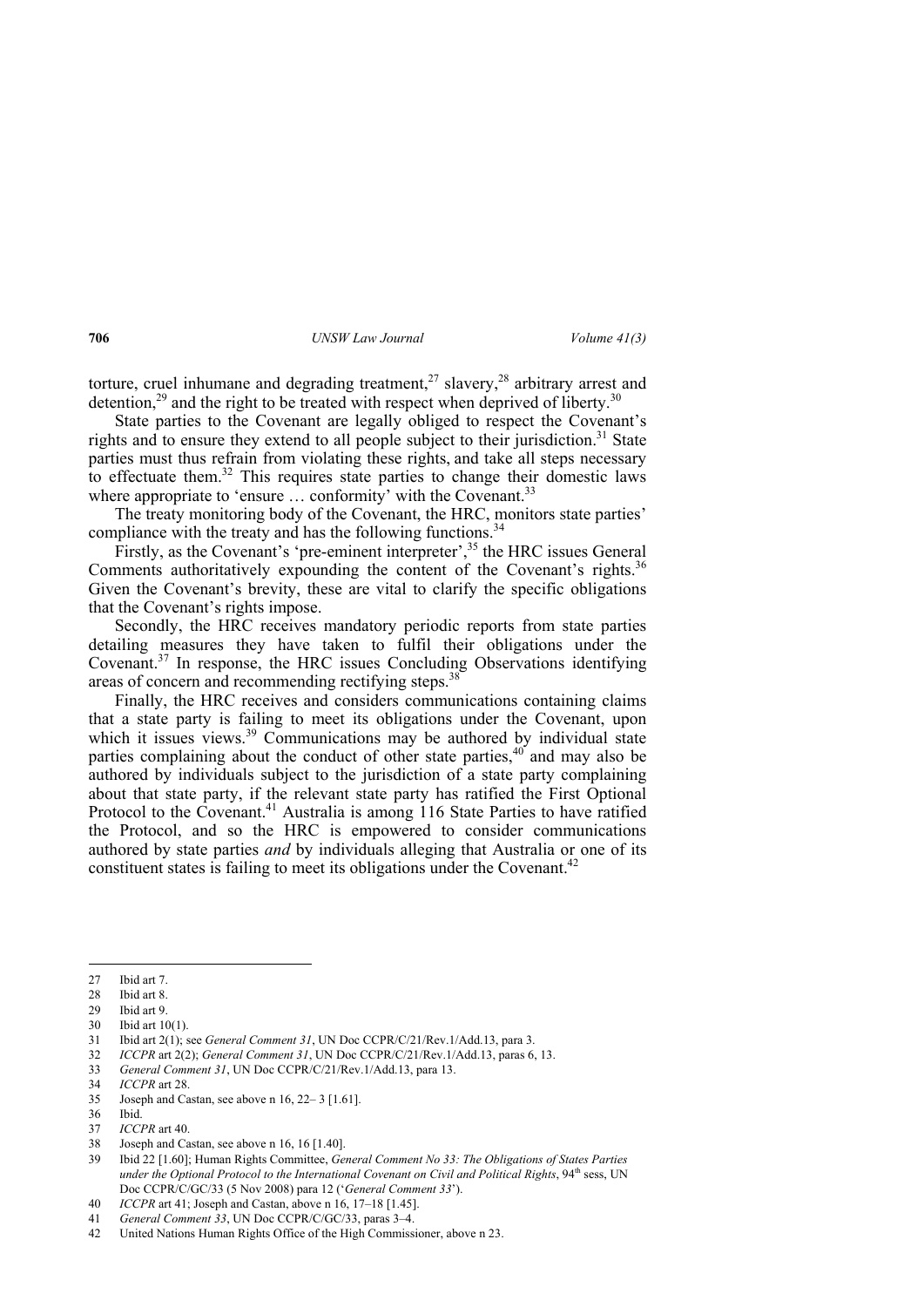## **A Article 2(3)**

Article 2(3) of the Covenant requires state parties 'to ensure that any person whose rights or freedoms  $\ldots$  are violated shall have an effective remedy<sup> $2,43$ </sup>. The specific obligations imposed by this are discussed in General Comments 30 and 31.

These Comments outline that article 2(3) requires state parties to ensure full compensation is supplied to those whose rights have been violated, and that those responsible are brought to justice where appropriate.<sup>44</sup> State parties are also required to take steps to prevent breaches from reoccurring.<sup>45</sup> and to ensure that people have a right enshrined in the law to complain that their Covenant protected rights have been violated.<sup>46</sup>

Crucially, this article also imposes a duty on state parties to investigate complaints made by individuals subject to its jurisdiction 'against it and its representatives' alleging that their Covenant-protected rights have been violated  $47$ 

It is important to note that this duty arises *only* in relation to complaints made by an individual that their rights protected by the Covenant have been violated.<sup>48</sup> Relevant rights for the purpose of this article are (as outlined above) the right to life, freedom from torture, cruel inhumane and degrading treatment, and from arbitrary arrest and detention, and the right to be treated with respect when deprived of liberty. This duty does not arise in relation to complaints that the State or its representatives have violated a right not protected by the Covenant, for example the right to express opinions which advocate racial or religious hatred.

#### **B Duty to Investigate**

The specific content of the duty to investigate is expounded in relevant General Comments, Individual Communications and Concluding Observations.

<sup>43</sup> *ICCPR* art 2(3)(a).

<sup>44</sup> *General Comment 31*, UN Doc CCPR/C/21/Rev.1/Add.13, paras 15, 18; Human Rights Committee, *Views: Communication No 2185/2012*, 119<sup>th</sup> sess, UN Doc CCPR/C/119/D/2185/2012 (5 April 2017) 11 [11.4] ('*Dhakal v Nepal*').

<sup>45</sup> *General Comment* 31, UN Doc CCPR/C/21/Rev.1/Add.13, para 19; see also Human Rights Committee, *Views: Communication No 2259/2013*, 119<sup>th</sup> sess, UN Doc CCPR/C/119/D/2259/2013 (16 May 2017) 10 [7.11] ('*El Boathi v Algeria*').

<sup>46</sup> Human Rights Committee, *General Comment No 20: Prohibition of Torture, or Other Cruel, Inhumane or Degrading Treatment or Punishment*, 44th sess, UN Doc CCPR/C/GC/20 (10 March 1992) para 14.

<sup>47</sup> See, eg, *Dhakal v Nepal*, UN Doc CCPR/C/119/D/2185/2012, 11 [11.4]; Human Rights Committee, *Views: Communication No 2031/2011*, 112th sess, UN Doc CCPR/C/112/D/2031/2011 (25 November 2014) 11 [8.2] ('*Bhandari v Nepal*'); Human Rights Committee, *Views: Communication No 2051/2011*, 112th sess, UN Doc CCPR/C/112/D/2051/2011 (26 November 2014) 7 [3.7] ('*Basnet v Nepal*'); Human Rights Committee, *Views: Communication No 1818/2008*, 100<sup>th</sup> sess, UN Doc CCPR/C/100/D/1818/2008 (2 November 2010) 9 [6.7] ('*McCallum v South Africa*').

<sup>48</sup> *General Comment 31*, UN Doc CCPR/C/21/Rev.1/Add.13, paras 9, 15, 18.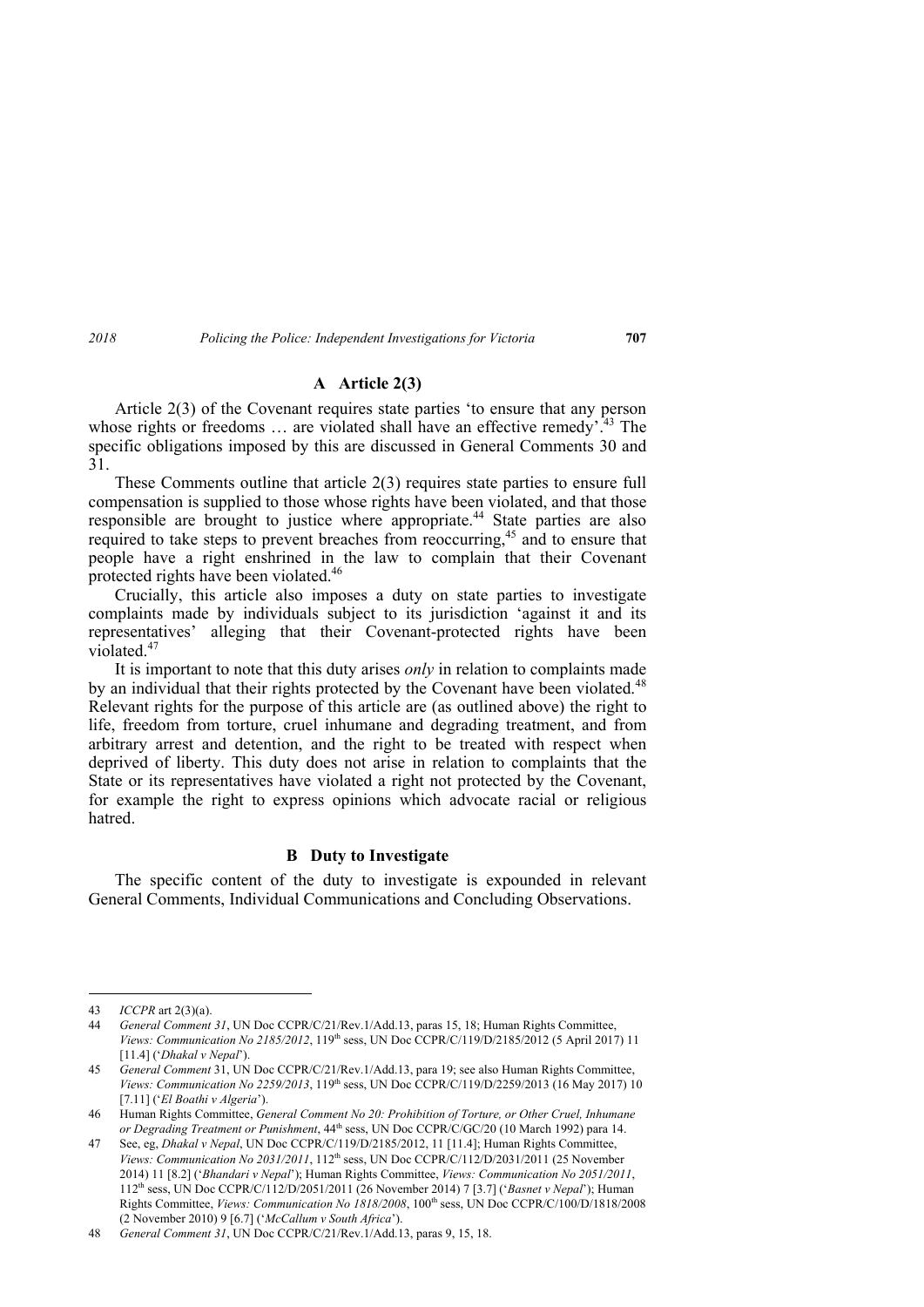## *1 General Comments*

General Comments 21 and 30 provide important insights into the duty to investigate, outlining that article 2(3) 'particularly requires' the establishment of administrative mechanisms to effectuate the obligation 'to investigate allegations of violations' of the Covenant's rights.<sup>49</sup>

Such investigatory mechanisms must be 'independent' and 'impartial',<sup>50</sup> and must investigate complaints 'promptly, thoroughly and effectively'.<sup>51</sup> Further, they must be 'competent'<sup>52</sup> in that they must 'function effectively in practice'.<sup>53</sup> Thus, they cannot be merely formally endowed with the capacity to discharge the  $duty$  – they must also be capable of doing so in practice.<sup>54</sup>

In light of this, the following framework can be used to describe the basic necessary features of administrative mechanisms discharging the duty to investigate. They must be:

- 1. Independent and impartial; and
- 2. Capable of conducting an effective investigation, which is to say they are:
	- a. Thorough capable of gathering all the relevant evidence; and
	- b. Competent that they function effectively in practice; and
	- c. Prompt timely.

To flesh out what these standards practically require, it is necessary to examine relevant Individual Communications and Concluding Observations.

## *2 Individual Communications*

The HRC has issued a vast number of views relating to the duty to investigate complaints against the police. For the purposes of this undertaking, views were selected for examination following a two-stage selection process. Firstly, a list of all views relevant to article 2(3) and the duty to investigate was compiled, which was then filtered to isolate those views containing allegations made against police. Relevant views will now be discussed with reference to the framework outlined above.

## *(a) Independent and Impartial*

The HRC has consistently emphasised that administrative mechanisms giving effect to the duty must be both independent and impartial.<sup>55</sup> In *Horvath v* 

<sup>49</sup> Ibid para 15.

<sup>50</sup> *General Comment 20*, UN Doc CCPR/C/GC/20, para 14; *Bhandari v Nepal*, UN Doc CCPR/C/112/D/2031/2011, 11 [8.2].

<sup>51</sup> *General Comment 31*, UN Doc CCPR/C/21/Rev.1/Add.13, para 15; *General Comment 20*, UN Doc CCPR/C/GC/20, para 14.

<sup>52</sup> *General Comment 20*, UN Doc CCPR/C/GC/20, para 14.

<sup>53</sup> *General Comment 31*, UN Doc CCPR/C/21/Rev.1/Add.13, para 20.

<sup>54</sup> Ibid.

<sup>55</sup> See, eg, Human Rights Committee, *Views: Communication No 1855/2009*, 110th sess, UN Doc CCPR/C/110/D/1885/2009 (5 June 2014) 15 [8.2] ('*Horvath v Australia*'); Human Rights Committee, *Views: Communication No 889/1999*, 86th sess, UN Doc CCPR/C/86/D/889/1999 (17 March 2006)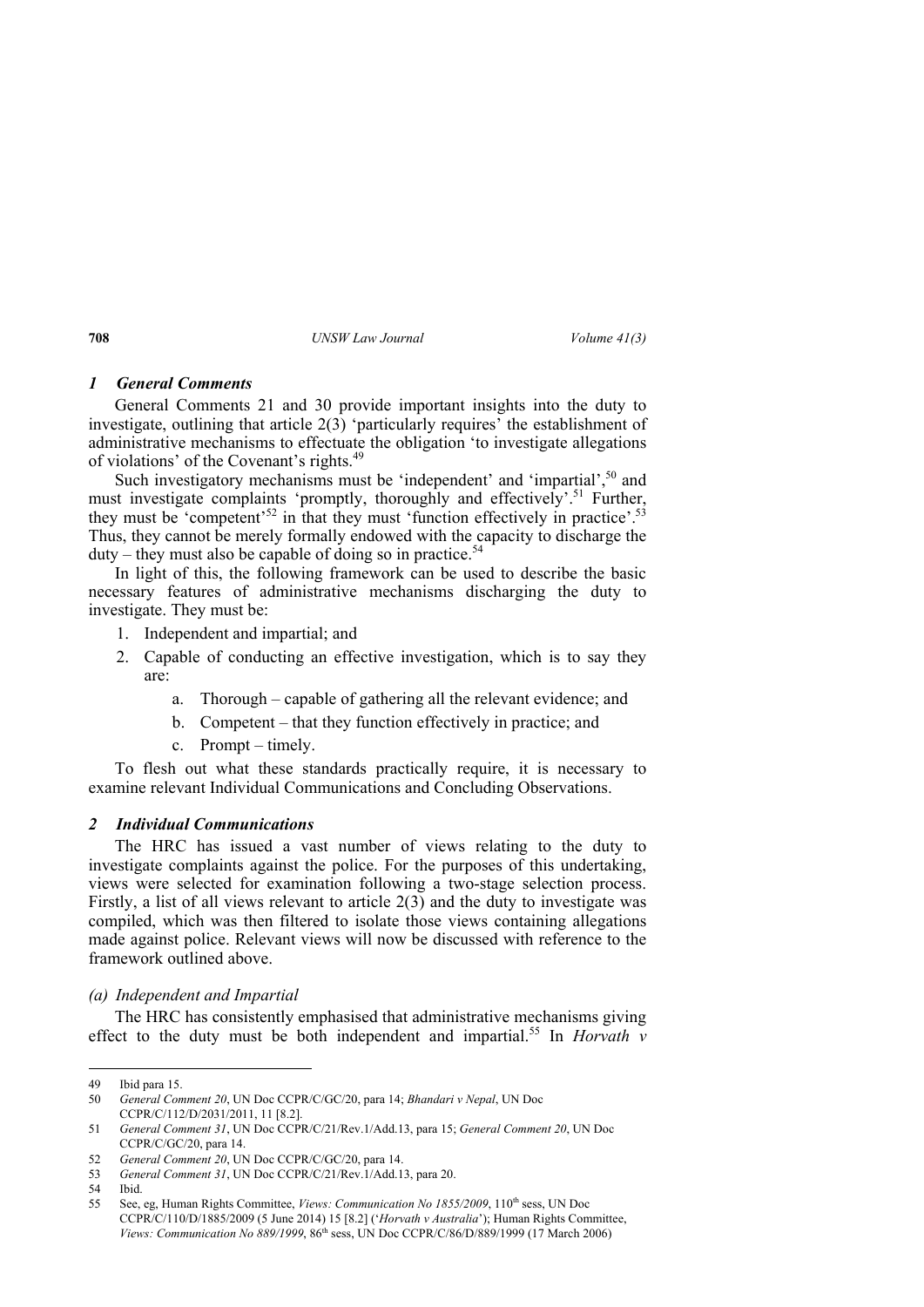*Australia*<sup>56</sup> ('*Horvath*') for instance, the HRC stated that 'article 2, paragraph 3 does impose on States … the obligation to investigate allegations of violations … through independent and impartial bodies'.<sup>57</sup>

Views surveyed suggest this requires investigatory bodies to be organisationally independent from the police, as the requisite standard has frequently not been met because investigations were carried out by members of the police. 58 For instance in *Guneththige v Sri Lanka*, 59 the HRC found that no proper investigation was conducted as all investigatory steps were conducted by police officers from the same station as the officers identified in the complaint. $60$ Similarly in *Kalamiotis v Greece*, <sup>61</sup> 'the requisite [investigatory] standard was not met' when Mr Kalamiotis' claims were investigated by officers from an uninvolved police station.62 Finally in *Horvath*, the HRC determined that the investigation was inadequate partially because the investigatory body (the Ethical Standards Department of Victoria Police) was an internal police department, meaning that its investigation of Ms Horvath's complaint was considered to be neither independent nor impartial.<sup>63</sup>

Views surveyed demonstrate that even investigations conducted by organisationally independent bodies which rely heavily or absolutely on evidence collected by police investigators will not be sufficiently independent.<sup>64</sup> In *Ernazarov v Kyrgyzstan*, <sup>65</sup> for example, the HRC criticised reliance on statements made by police by independent investigators, finding the investigation had been

 <sup>(&#</sup>x27;*Zheikov v Russian Federation*'); Human Rights Committee, *Views: Communication No 1486/2006*, 93rd sess, UN Doc CCPR/C/93/D/1486/2006 (5 August 2008) 14 [7.3] ('*Kalamiotis v Greece*'); Human Rights Committee, *Views: Communication No 1225/2003*, 99th sess, UN Doc CCPR/C/99/D/1225/2003 (18 August 2010) 11 [9.8] ('*Eshonov v Uzbekistan*'); *McCallum v South Africa*, UN Doc CCPR/C/100/D/1818/2008, 9 [6.7].

<sup>56</sup> UN Doc CCPR/C/110/D/1885/2009.

<sup>57</sup> Ibid 16 [8.2]; see also Human Rights Committee, *Views: Communication No 2234/2013*, 114th sess, UN Doc CCPR/C/114/D/2234/2013 (21 October 2015) 14 [7.7] ('*M T v Uzbekistan*'); Human Rights Committee, *Views: Communication 2054/2011*, 113<sup>th</sup> sess, UN Doc CCPR/C/113/D/2054/2011 (7 May 2015) 11 [9.6] ('*Ernazarov v Kyrgyzstan*').

<sup>58</sup> See, eg, *Ernazarov v Kyrgyzstan*, UN Doc CCPR/C/113/D/2054/2011, 11 [9.6]; *Horvath v Australia*, UN Doc CCPR/C/110/D/1885/2009, 15 [8.3]; *Eshonov v Uzbekistan*, UN Doc CCPR/C/99/D/1225/2003, 10 [9.6].

<sup>59</sup> Human Rights Committee, *Views: Communication No 2087/2011*, 113th sess, UN Doc CCPR/C/113/D/2087/2011 (7 May 2015) 8 [3.9], 10 [6.3] ('*Guneththige v Sri Lanka*').

<sup>60</sup> Ibid.

<sup>61</sup> *Kalamiotis v Greece*, UN Doc CCPR/C/93/D/1486/2006, 13 [7.3].

<sup>62</sup> Ibid 4–5 [2.2]–[2.5], 13 [7.2]–[7.3].

<sup>63</sup> *Horvath v Australia*, UN Doc CCPR/C/110/D/1885/2009, 15 [8.3].

<sup>64</sup> See, eg, Human Rights Committee, *Views: Communication No 1558/2007*, 105th sess, UN Doc CCPR/C/105/D/1558/2007 (30 August 2012) 16 [10.2], 17–18 [10.6]–[10.7] ('*Katsaris v Greece*'); *Kalamiotis v Greece*, UN Doc CCPR/C/93/D/1486/2006, 13 [7.2]; *Zheikov v Russian Federation*, UN Doc CCPR/C/86/D/889/1999, 4 [ 2.2], 6–7 [7.2]; *Guneththige v Sri Lanka*, UN Doc CCPR/C/113/D/2087/2011, 10 [6.3], 11 [8]; Human Rights Committee, *Views: Communication No 1284/2004*, 97th sess, UN Doc CCPR/C/97/D/1284/2004 (3 December 2009) 9 [11] ('*Turaeva v Uzbekistan*'); Human Rights Committee, *Views: Communication No 1619/2007*, 98th sess, UN Doc CCPR/C/98/D/1619/2007 (11 May 2010) 12 [9] ('*Pestano v Philippines*'*)*; Human Rights Committee, *Views: Communication No 1945/2010*, 107th sess, UN Doc CCPR/C/107/D/1945/2010 (18 June 2013) 14 [10] ('*Achabal Puertas v Spain*').

<sup>65</sup> UN Doc CCPR/C/113/D/2054/2011.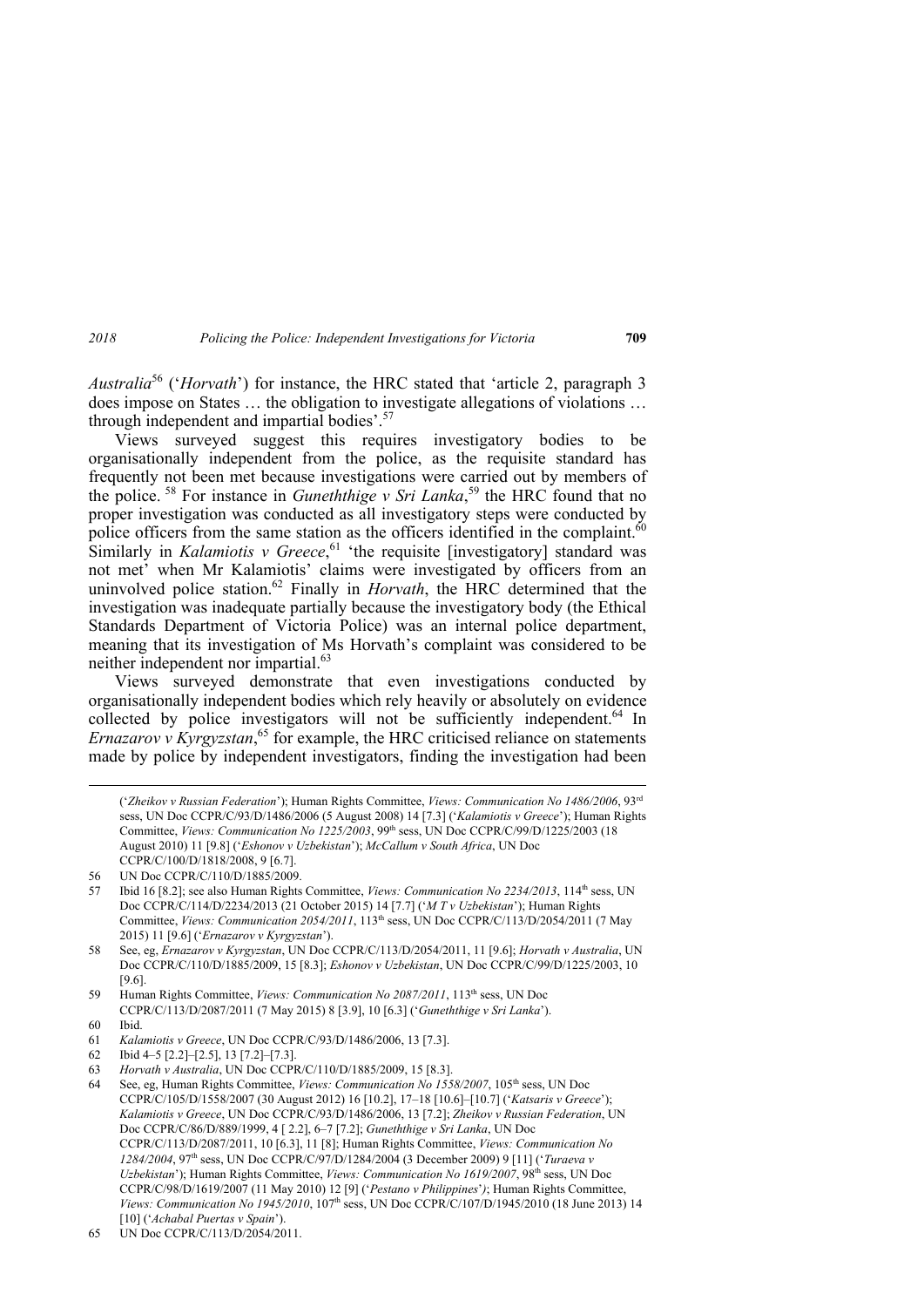consequently tainted by partiality in favour of police narratives. Similarly, in *Gamarra v Paraguay*<sup>66</sup> the HRC questioned the independence of an investigation which had relied almost exclusively on police and military witness statements.<sup>67</sup>

## *(b) Capable of Conducting an Effective Investigation*

## *(i) Thorough*

The HRC has repeatedly emphasised that investigations must be thorough, in that they must be capable of gathering any evidence necessary to conduct a 'rigorous' investigation.68

Investigations have not been considered thorough when they rely on police statements 'as the principal basis for coming to a decision'.<sup>69</sup> Rather, investigators must gather and consider whatever relevant, available evidence is appropriate. This usually requires investigators to question all relevant available police and non-police witnesses,<sup>70</sup> and seize whatever evidence is necessary.<sup>71</sup> Depending on the particular circumstances, they may be required to conduct a full forensic investigation,<sup>72</sup> a 'proper autopsy<sup>-73</sup> or an exhumation,<sup>74</sup> or to consider relevant medical evidence.<sup>75</sup> Investigators must also investigate suspicious circumstances and missing evidence, as discussed in *Ernazarov v Kyrgyzstan.*76

Investigations will not be considered thorough when they refuse to consider or ignore relevant, adequate, and available evidence, as per *Achabal Puertas v Spain*, <sup>77</sup> *Zheikov v Russian Federation*, 78 and *Eshonov v Uzbekistan*. 79

<sup>66</sup> Human Rights Committee, *Views: Communication No 1829/2008*, 104th sess, UN Doc CCPR/C/104/D/1829/2008 (30 May 2012) 10 [7.3] ('*Gamarra v Paraguay*').

<sup>67</sup> Ibid.

<sup>68</sup> Human Rights Committee, *Views: Communication No 2157/2012*, 118th sess, UN Doc CCPR/C/118/D/2157/2012 (17 March 2017) 9 [8] ('*Belamrania v Algeria*'). See, eg, *Horvath v Australia*, UN Doc CCPR/C/110/D/1885/2009, 15 [8.2]; *Dhakal v Nepal*, UN Doc CCPR/C/119/D/2185/2012, 13 [13]; *Kalamiotis v Greece*, UN Doc CCPR/C/93/D/1486/2006, 13 [7.2]; *M T v Uzbekistan*, UN Doc CCPR/C/114/D/2234/2013, 15 [9]; *Achabal Puertas v Spain*, UN Doc CCPR/C/107/D/1945/2010, 13 [8.6]; Human Rights Committee, *Views: Communication No 2000/2010*, 113<sup>th</sup> sess, UN Doc CCPR/C/113/D/2000/2010 (5 May 2015) 15 [11.11] ('*Katwal v Nepal*'); *El Boathi v Algeria*, UN Doc CCPR/C/119/D/2259/2013, 10 [9]; Human Rights Committee, *Views: Communication No 2317/2013*, 118th sess, UN Doc CCPR/C/118/D/2317/2013 (27 January 2017) 10 [12] ('*Ortikov v Uzbekistan*').

<sup>69</sup> *Kalamiotis v Greece*, UN Doc CCPR/C/93/D/1486/2006, 13 [7.2].

<sup>70</sup> See, eg, *Horvath v Australia*, UN Doc CCPR/C/110/D/1885/2009, 15 [8.3]; *Kalamiotis v Greece*, UN Doc CCPR/C/93/D/1486/2006, 5 [2.5]–[2.6]; Human Rights Committee, *Views: Communication No 1913/2009*, 107th sess, UN Doc CCPR/C/107/D/1913/2009 (21 June 2013) 5 [6.2] ('*Abushaala v Libya*'); *Ernazarov v Kyrgyzstan*, UN Doc CCPR/C/113/D/2054/2011, 10–11 [9.4]–[9.6]; *Guneththige v Sri Lanka*, UN Doc CCPR/C/113/D/2087/2011, 10 [6.3].

<sup>71</sup> *Ernazarov v Kyrgyzstan*, UN Doc CCPR/C/113/D/2054/2011, 11 [9.6].

<sup>72</sup> *Katsaris v Greece*, UN Doc CCPR/C/105/D/1558/2007, 18 [10.7].

<sup>73</sup> *Ernazarov v Kyrgyzstan*, UN Doc CCPR/C/113/D/2054/2011, 3 [2.5].

<sup>74</sup> *Eshonov v Uzbekistan*, UN Doc CCPR/C/99/D/1225/2003, 10 [9.6].

<sup>75</sup> *Katsaris v Greece*, UN Doc CCPR/C/105/D/1558/2007, 18 [10.7].

<sup>76</sup> See, eg, *Ernazarov v Kyrgyzstan*, UN Doc CCPR/C/113/D/2054/2011, 10 [9.4]; see also *Katsaris v Greece*, UN Doc CCPR/C/105/D/1558/2007, 18 [10.7].

<sup>77</sup> UN Doc CCPR/C/107/D/1945/2010, 14 [10].

<sup>78</sup> UN Doc CCPR/C/86/D/889/1999, 6 [7.2].

<sup>79</sup> UN Doc CCPR/C/99/D/1225/2003, 10 [9.5].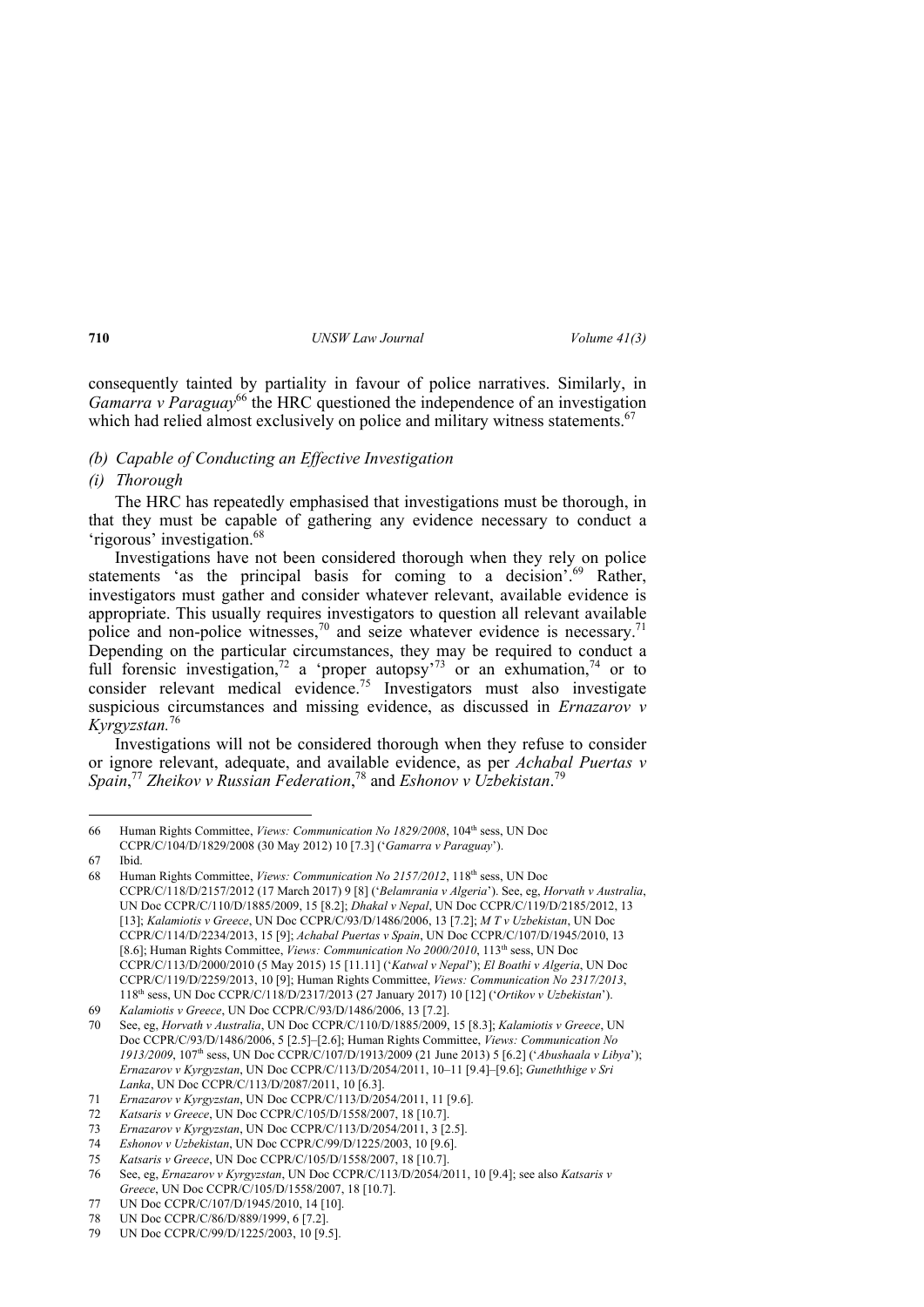Contrastingly, investigations will be considered sufficiently thorough when investigators take substantial steps to investigate claims. For example, in *V L v Belarus*, 80 this involved questioning witnesses, obtaining and reviewing available video and telephone evidence, and twice re-opening the case.<sup>81</sup> In *Alzery v* Sweden,<sup>82</sup> it involved the deployment of the significant powers of the Parliamentary Ombudsman, including compelling testimony from officers involved.83 However, investigations will not be considered to have been insufficiently thorough simply because the complainant's claims cannot be properly investigated because the evidence presented is inconsistent or inadequate, and has failed to stand up to scrutiny.<sup>84</sup>

#### *(ii) Competent*

The HRC has repeatedly determined that investigatory mechanisms must be capable of conducting adequate investigations in practice.<sup>85</sup> Thus, formally competent bodies which do not 'function effectively in practice' to the extent that they fail to satisfactorily investigate claims will fail to give effect to the right to an effective remedy, as occurred in *El Boathi v Algeria*<sup>86</sup> and *McCallum v South* Africa,<sup>87</sup> among others.<sup>88</sup> Further, investigations conducted will not have competently discharged the duty when investigators arrive at manifestly wrong conclusions based on the available evidence, as in *Pestano v The Philippines*. 89

However, investigations will not be incompetently conducted simply because they do not produce the complainant's desired outcome. For example, in *Rabbae v* The Netherlands,<sup>90</sup> the HRC determined that the author's complaints had been competently investigated and determined by an impartial court in accordance with the law, despite failing to result in a criminal conviction.<sup>91</sup>

<sup>80</sup> Human Rights Committee, *Views: Communication No 2084/2011*, 116th sess, UN Doc CCPR/C/116/D/2084/2011 (30 August 2016) ('*V L v Belarus*').

<sup>81</sup> Ibid 5 [7.4].

<sup>82</sup> Human Rights Committee, *Views: Communication No 1416/2005*, 88<sup>th</sup> sess, UN Doc CCPR/C/88/D/1416/2005 (10 November 2006) ('*Alzery v Sweden*').

<sup>83</sup> Ibid 34 [11.7].

<sup>84</sup> Human Rights Committee, *Views: Communication No 1801/2008*, 104<sup>th</sup> sess, UN Doc CCPR/C/104/D/1801/2008 (4 June 2012) 19 [11.6] ('*G K v The Netherlands*').

<sup>85</sup> Human Rights Committee, *Views: Communication No 1941/2010*, 116<sup>th</sup> sess, UN Doc CCPR/C/116/D/1941/2010 (28 April 2016) ('*Neporozhnev v Russian Federation*'); *Kalamiotis v Greece*, UN Doc CCPR/C/93/D/1486/2006, 13 [7.2]; *El Boathi v Algeria*, UN Doc CCPR/C/119/D/2259/2013, 10 [9]; *Belamrania v Algeria*, UN Doc CCPR/C/118/D/2157/2012, 9 [8].

<sup>86</sup> *General Comment 31*, UN Doc CCPR/C/21/Rev.1/Add.13, para 20; see also *El Boathi v Algeria*, UN Doc CCPR/C/119/D/2259/2013, 10 [7.11].

<sup>87</sup> UN Doc CCPR/C/100/D/1818/2008, 8 [6.3].

<sup>88</sup> See, eg, *Bhandari v Nepal*, UN Doc CCPR/C/112/D/2031/2011, 13 [8.9]; *Dhakal v Nepal*, UN Doc CCPR/C/119/D/2185/2012, 11 [11.6], 13 [11.11]; *Katsaris v Greece*, UN Doc CCPR/C/105/D/1558/2007, 18 [10.7]; *Kalamiotis v Greece*, UN Doc CCPR/C/93/D/1486/2006, 13 [7.2]; *Eshonov v Uzbekistan*, UN Doc CCPR/C/99/D/1225/2003, 11 [9.7]–[9.8].

<sup>89</sup> UN Doc CCPR/C/98/D/1619/2007, 10–11 [7.3]–[7.5]; *Belamrania v Algeria*, UN Doc CCPR/C/118/D/2157/2012, 9 [6.8].

<sup>90</sup> Human Rights Committee, *Views: Communication 2124/2011*, 117<sup>th</sup> sess, UN Doc CCPR/C/117/D/2124/2011 (29 March 2017) ('*Rabbae v The Netherlands*').

<sup>91</sup> Ibid 17–18 [10.5]–[10.7].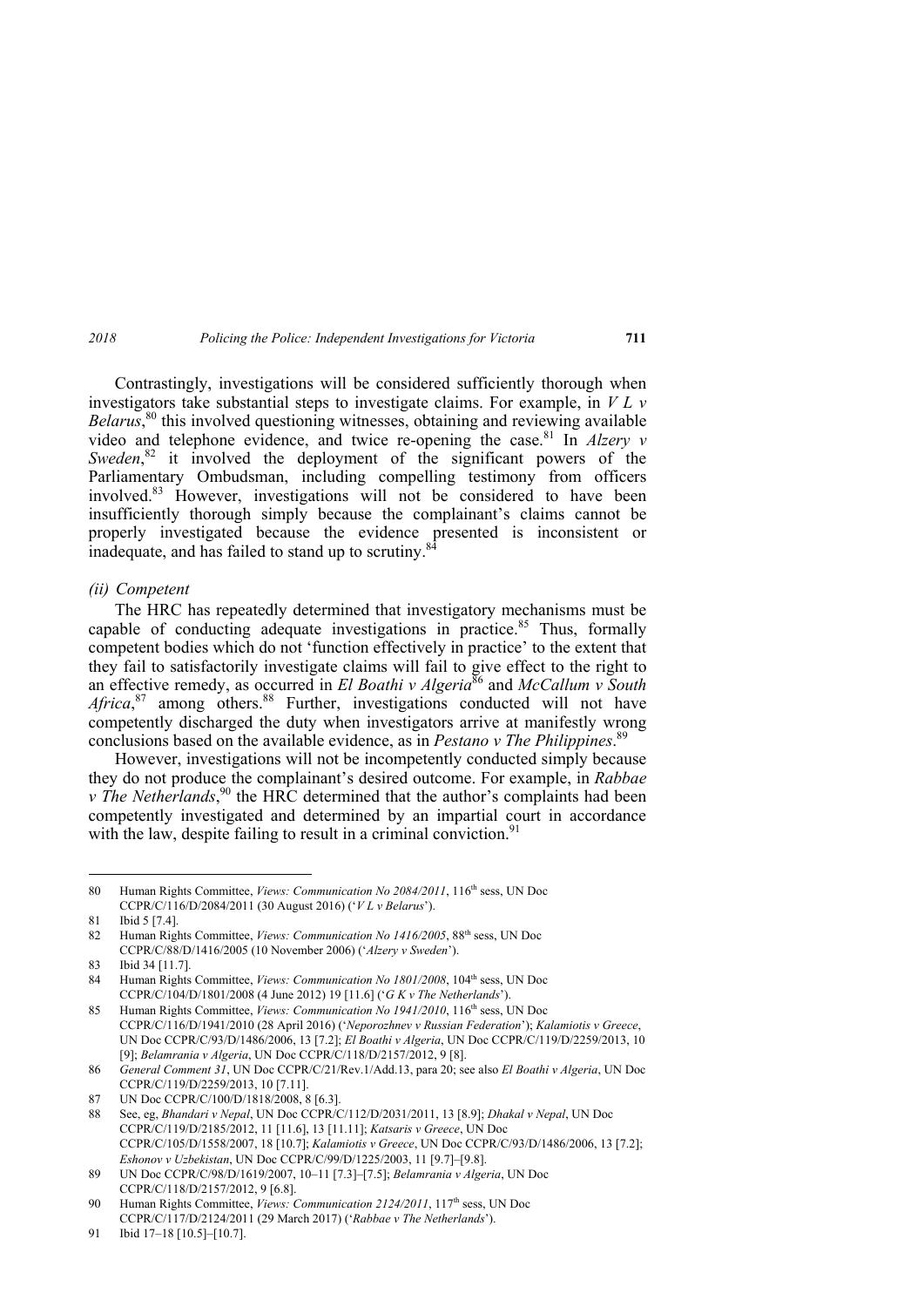## *(iii) Prompt*

The HRC clearly considers promptness to be a vital component of the duty to investigate as procedural delays have frequently been found to have resulted in the denial of the right to an effective remedy:92 per *Katwal v Nepal*, <sup>93</sup> *Bhandari v Nepal*, <sup>94</sup> *Guneththige v Sri Lanka*, 95 and *Alzery v Sweden*. 96 However, 'delay alone' is usually 'insufficient to satisfy the … obligation to conduct a prompt … investigation'.<sup>97</sup> Rather, what is important is the effect the delay has on the investigation, and whether it is justified in the circumstances. For instance, in *Neporozhnev v Russian Federation*<sup>98</sup> and *Katsaris v Greece*<sup>99</sup> the HRC found that a prolonged failure for some years to investigate the authors' claims amounted to a violation of the right to an effective remedy because there was no reasonable explanation for the delay. In *Gamarra v Paraguay*, a delay of 13 months sufficed to effect a denial of the right, as it resulted in criminal charges being dismissed<sup>100</sup>

#### *(iv) Transparent*

Although not emphasised in the General Comments, views surveyed stipulate that investigations should be transparent. The HRC has repeatedly stated that victims and/or their families must be included in the investigation process, and that they must be given information about the case and its progress.<sup>101</sup> Further, they should have the right to question evidence of the police<sup>102</sup> and to present evidence  $103$ 

Complainants should get detailed information about the results of the investigation,104 and if the complaint is dismissed or unsubstantiated, reasons

- 95 UN Doc CCPR/C/113/D/2087/2011, 10 [6.3].
- 96 UN Doc CCPR/C/88/D/1416/2005.

<sup>92</sup> See, eg, *Katwal v Nepal*, UN Doc CCPR/C/113/D/2000/2010; *Neporozhnev v Russian Federation*, UN Doc CCPR/C/116/D/1941/2010; *Katsaris v Greece*, UN Doc CCPR/C/105/D/1558/2007; *Eshonov v Uzbekistan*, UN Doc CCPR/C/99/D/1225/2003; *Guneththige v Sri Lanka*, UN Doc CCPR/C/113/D/2087/2011, 10 [6.3].

<sup>93</sup> UN Doc CCPR/C/113/D/2000/2010, 14 [11.5].

<sup>94</sup> UN Doc CCPR/C/112/D/2031/2011, 13 [8.9].

<sup>97</sup> Ibid 34 [11.7].

<sup>98</sup> UN Doc CCPR/C/116/D/1941/2010, 7 [8.2].

<sup>99</sup> UN Doc CCPR/C/105/D/1558/2007, 18 [10.7].

<sup>100</sup> UN Doc CCPR/C/104/D/1829/2008, 7 [3.6], 10 [7.5].

<sup>101</sup> *Horvath v Australia*, UN Doc CCPR/C/110/D/1885/2009, 15 [8.3]; Human Rights Committee, *Views: Communication No 1997/2010*, 110<sup>th</sup> sess, UN Doc CCPR/C/110/D/1997/2010 (23 May 2014) 13 [9.5] ('*Rizvanović v Bosnia*'*)*; *Kalamiotis v Greece*, UN Doc CCPR/C/93/D/1486/2006, 13 [7.2]; *Eshonov v Uzbekistan*, UN Doc CCPR/C/99/D/1225/2003; *Belamrania v Algeria*, UN Doc CCPR/C/118/D/2157/2012, 9 [8]; *Ernazarov v Kyrgyzstan*, UN Doc CCPR/C/113/D/2054/2011, 6 [3.4].

<sup>102</sup> *Kalamiotis v Greece*, UN Doc CCPR/C/93/D/1486/2006, 13 [7.2].

<sup>103</sup> *El Boathi v Algeria*, UN Doc CCPR/C/119/D/2259/2013, 10 [7.11]; *Katwal v Nepal*, UN Doc CCPR/C/113/D/2000/2010, 15 [11.11]; *Eshonov v Uzbekistan*, UN Doc CCPR/C/99/D/1225/2003, 11 [9.6].

<sup>104</sup> *Dhakal v Nepal*, UN Doc CCPR/C/119/D/2185/2012, 13 [13]; *Rizvanović v Bosnia*, UN Doc CCPR/C/110/D/1997/2010, 13 [9.5]; *Bhandari v Nepal*, UN Doc CCPR/C/112/D/2031/2011, 13 [10]; *Abushaala v Libya*, UN Doc CCPR/C/107/D/1913/2009, 7 [8].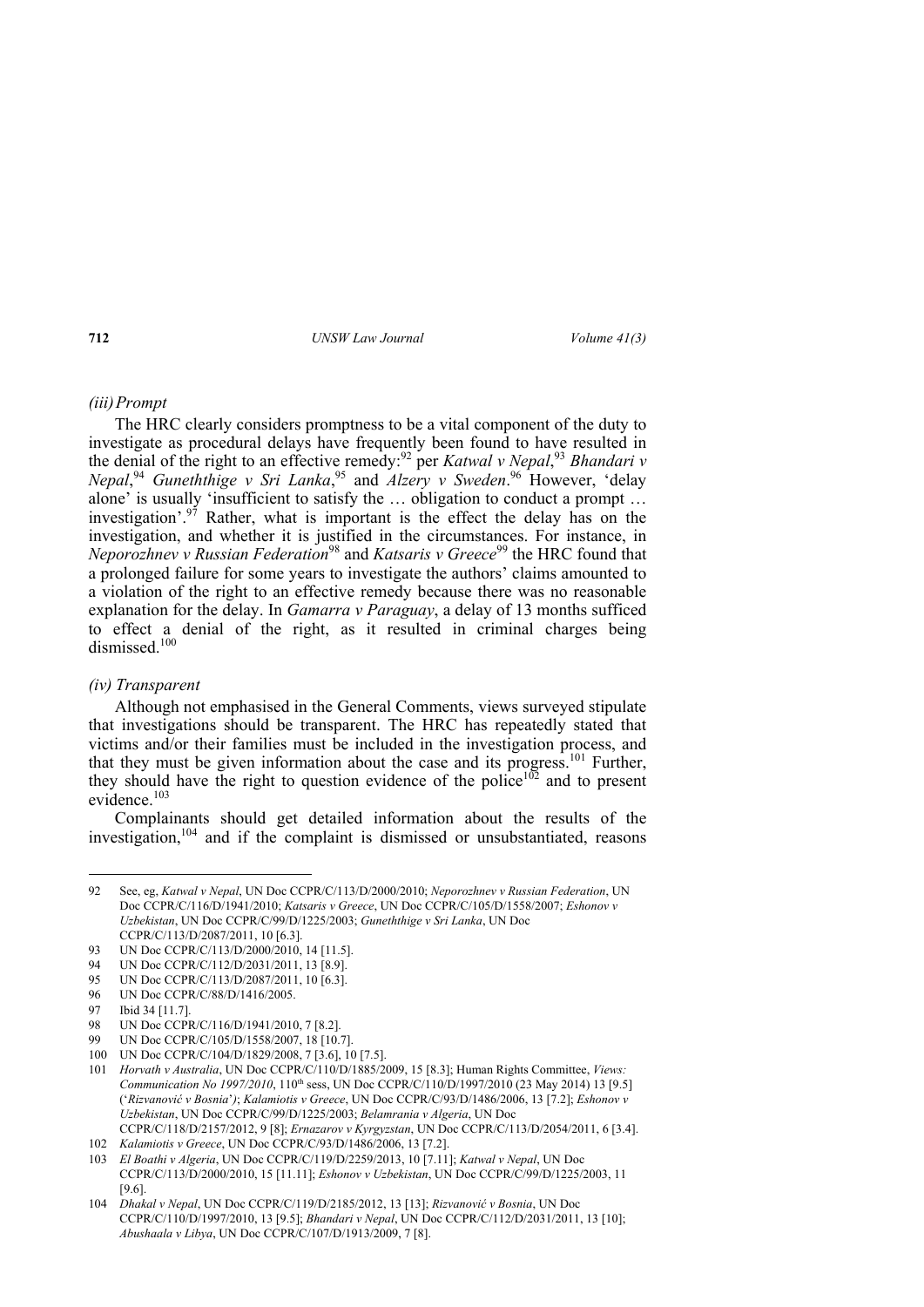must be given to the victim; as discussed in *Abushaala v Libya*. <sup>105</sup> Further, all information supplied must be clear, specific and true:106 in *Bhandari v Nepal*, for example, it was determined that the investigation conducted was flawed because 'contradictory information' was provided during the process, and because the final conclusions issued were insufficiently detailed.<sup>107</sup>

## *3 Concluding Observations*

Concluding Observations issued by the HRC have frequently criticised state parties for not having an independent body to investigate complaints against its police forces containing allegations of violations of rights protected by the Covenant. Such criticisms have been made, for example, in relation to Hungary,<sup>108</sup> Hong Kong,<sup>109</sup> the United States of America,<sup>110</sup> and Zambia.<sup>111</sup>

Concluding Observations reviewed reiterate the themes discussed previously. For example, when reviewing Hong Kong in 1996, the HRC expressed concern that investigation of complaints 'rests within the Police Force itself rather than being carried out in a manner that ensures its independence and credibility'.<sup>112</sup> It questioned the 'high proportion of complaints against police officers which are found … unsubstantiated', and stated that 'investigation[s] into complaints of abuse of authority … must therefore be entrusted to an independent mechanism'.<sup>113</sup> Hong Kong has since created an Independent Police Complaints Council to investigate certain complaints made against its police force.<sup>114</sup>

Similar issues have been raised with Australia, in relation to its constituent states' national police forces. For instance, in 2008, the HRC criticised that 'investigations of allegations of police misconduct are carried out by the police itself'.115 It recommended that Australian states immediately 'establish … mechanism[s] to carry out independent investigations of complaints concerning excessive use of force by law enforcement officials'.<sup>116</sup>

<sup>105</sup> UN Doc CCPR/C/107/D/1913/2009, 7 [8]; see also *Kalamiotis v Greece*, UN Doc CCPR/C/93/D/1486/2006, 13 [7.2].

<sup>106</sup> *Katwal v Nepal*, UN Doc CCPR/C/113/D/2000/2010, 5 [3.4], 15 [5.11]; *El Boathi v Algeria*, UN Doc CCPR/C/119/D/2259/2013, 10 [7.11].

<sup>107</sup> UN Doc CCPR/C/112/D/2031/2011, 12 [8.4]–[8.8].

<sup>108</sup> Human Rights Committee, *Concluding Observations of the Human Rights Committee: Hungary*, 100th sess, UN Doc CCPR/C/HUN/CO/5 (16 November 2010) 4 [14].

<sup>109</sup> Human Rights Committee, *Concluding Observations of the Human Rights Committee: Great Britain and Northern Ireland (Hong Kong)*, 79<sup>th</sup> sess, UN Doc CCPR/C/79/Add.57 (9 November 1995).

<sup>110</sup> Human Rights Committee, *Concluding Observations of the Human Rights Committee: United States of America*, 87th sess, UN Doc CCPR/C/USA/CO/3 (15 September 2006) 4 [14].

<sup>111</sup> Human Rights Committee, *Concluding Observations of the Human Rights Committee: Zambia*, 56th sess, UN Doc CCPR/C/79/Add.62 (3 April 1996) 4 [24].

<sup>112</sup> *Hong Kong*, UN Doc CCPR/C/79/Add.57, 3 [11].

<sup>113</sup> Ibid.

<sup>114</sup> *Independent Police Complaints Council Ordinance* (Hong Kong) cap 604.

<sup>115</sup> Human Rights Committee, *Concluding Observations of the Human Rights Committee: Australia*, 95th sess, UN Doc CCPR/C/AUS/CO/5 (7 May 2009) 5 [21] ('*Concluding Observations: Australia*').

<sup>116</sup> Ibid.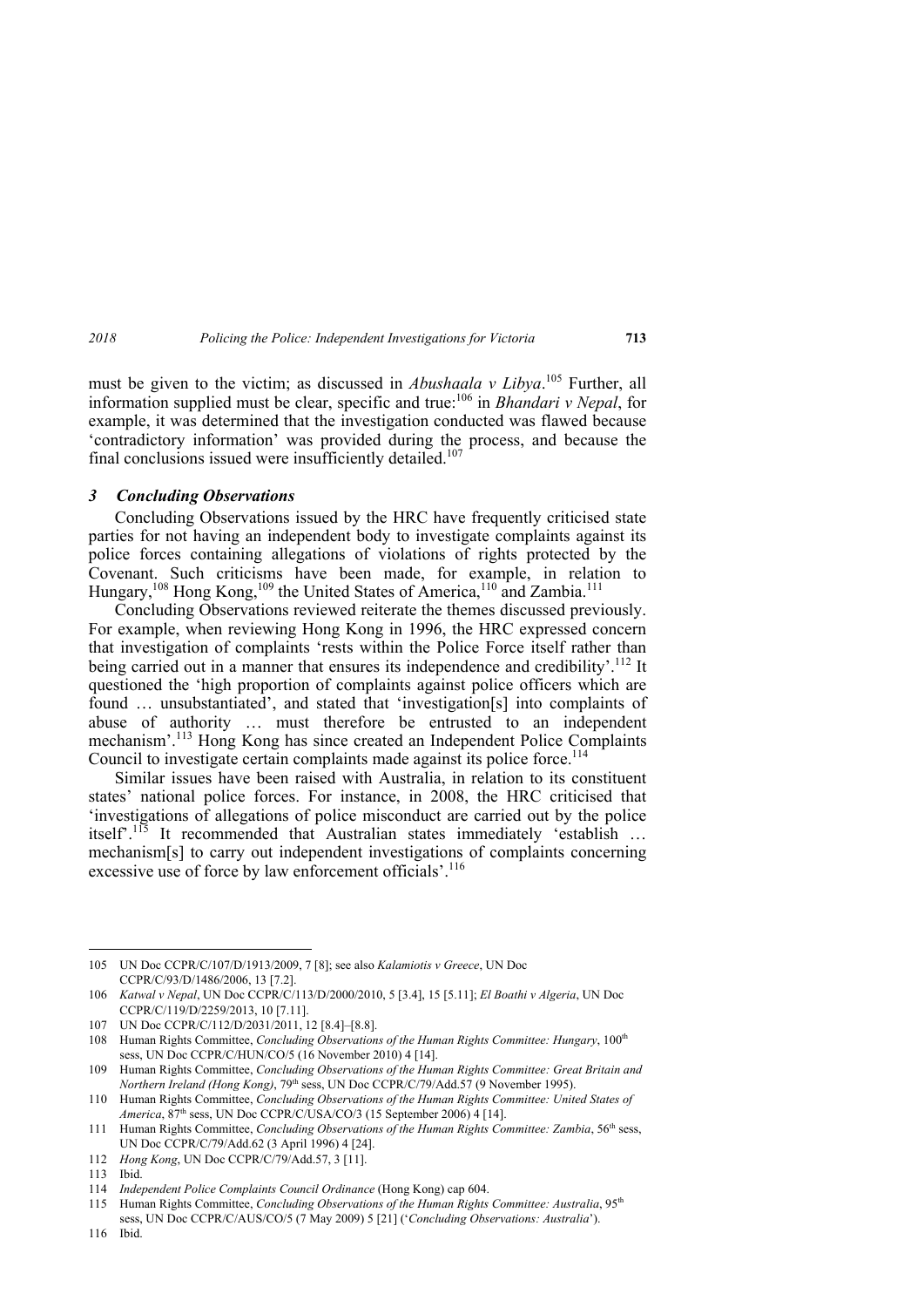#### **C Summary**

The above discussion illuminates the necessary features of administrative mechanisms discharging the duty to investigate contained in article 2(3) of the Covenant, which will now be added to the framework outlined above.

Such mechanisms must be:

- 1. Independent and impartial; and
	- a. Organisationally independent to police.
	- b. Must conduct their own independent investigations.
- 2. Capable of conducting an effective investigation; which is to say they are:
	- a. Thorough;
		- i. Must gather and consider all relevant, available evidence.
		- ii. Should not rely exclusively or unduly heavily upon police evidence.
	- b. Competent;
		- i. Must discharge the duty to investigate in practice.
	- c. Prompt;
		- i. Investigations must not be unreasonably prolonged without justification, unless it is the necessary consequence of a thorough investigation.
	- d. Transparent;
		- i. Investigations should involve the victim/their family; allowing them to present evidence and providing information about the progress of the complaint.
		- ii. Investigators must supply only clear, true information.
		- iii. Detailed information should be given about the progression and determination of the investigation.

# **III VICTORIAN COMPLAINTS**

The current mechanism for investigating complaints against Victoria Police is essentially two-tiered, comprising Victoria Police and the Independent Broad-Based Anti-corruption body. IBAC is an independent statutory body with an anticorruption mandate, established in  $2012$ .<sup>117</sup>

Complaints may be made to either Victoria Police, IBAC, or both.<sup>118</sup>

Complaints made to Victoria Police can be made at a local police station or to the Police Conduct Unit ('PCU'). Complaints made to local stations will be assessed and forwarded to the PCU, which determines whether to dismiss it or classify it according to the Victoria Police complaint classification guidelines.<sup>119</sup>

<sup>117</sup> *Independent Broad-Based Anti-corruption Commission Act 2011* (Vic) s 2.

<sup>118</sup> See *Victoria Police Act 2013* (Vic) ss 167(1)–(6); *Independent Broad-Based Anti-corruption Commission Act 2011* (Vic) ss 52–3.

<sup>119</sup> Professional Standards Command Victoria Police, 'General Process for Complaints against Police' (Media Release, January 2017) 1; Independent Broad-Based Anti-corruption Commission, 'Audit of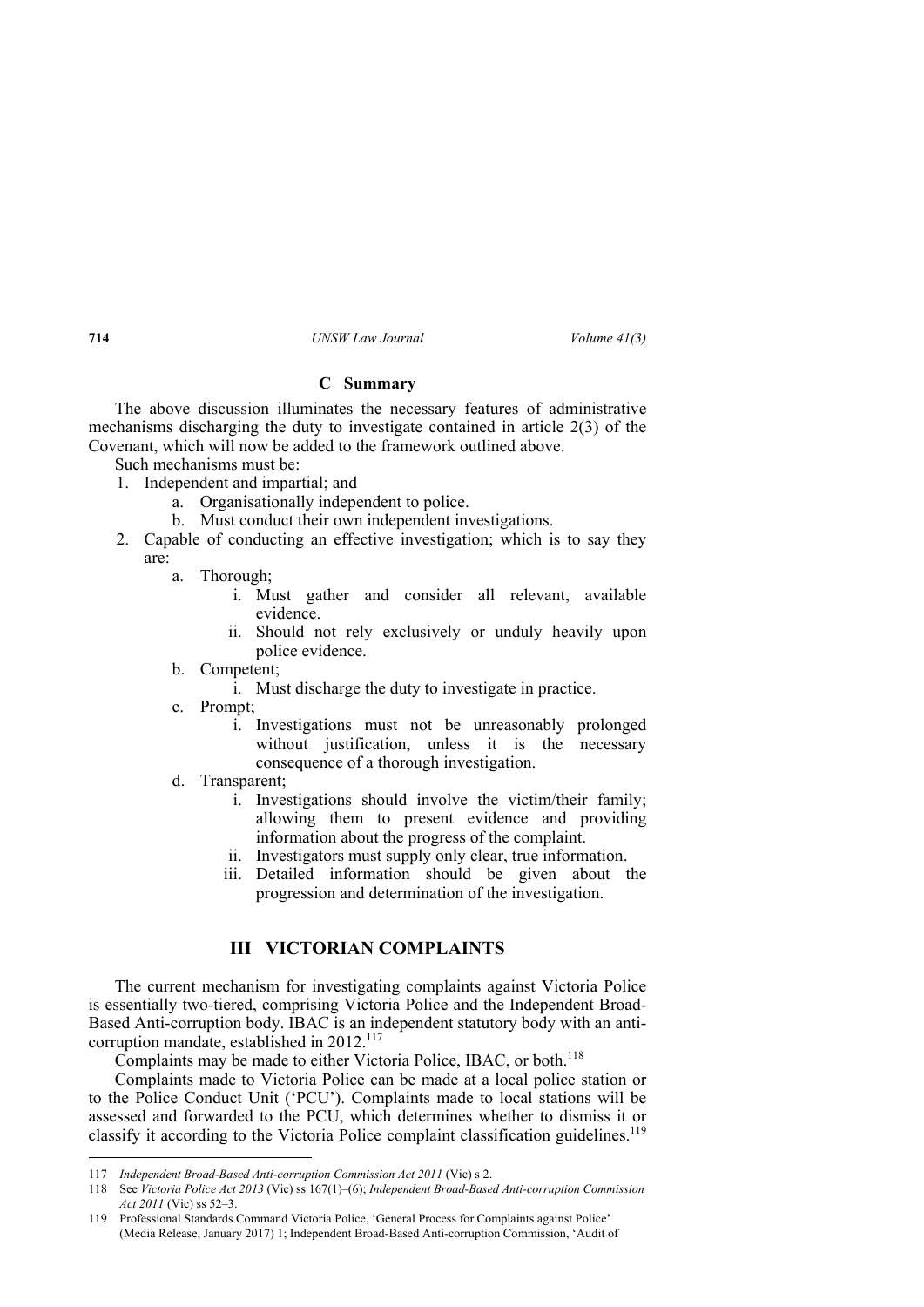Complaints made to the PCU will be similarly assessed and either dismissed or classified. $120$ 

Classified complaints will then either be referred to a local police station for investigation, resolved by the PCU, or referred to the Police Standards Command ('PSC') for investigation, depending on their seriousness.121 About 90 per cent of complaints investigated by Victoria Police are referred to local stations, with the PCU and PSC responsible for the remaining 10 per cent.<sup>122</sup>

If a classified complaint is determined to contain allegations of police misconduct, defined as 'conduct which constitutes an offence punishable by imprisonment; or … which is likely to bring Victoria Police into disrepute or diminish public confidence in it; or  $\ldots$  [is] disgraceful or improper  $\ldots$ ,<sup>123</sup> an investigation must be initiated.<sup>124</sup> As soon as the complaint is determined to contain such allegations, Victoria Police are required to notify IBAC.<sup>125</sup> IBAC will not be notified of complaints received which are immediately dismissed or which are classified as being less serious, specifically Local Management Resolution matters and Management Intervention Model matters.<sup>126</sup>

Investigations are conducted by police officers and may be internally reviewed by an investigation manager and/or PSC, and potentially IBAC.<sup>127</sup> However, IBAC's role in conducting reviews is quite limited: it conducted just 96 reviews of complaints investigated by police in  $2015-16$ ,  $^{128}$  and 73 in  $2016-$ 17.129

In 2016*–*17, 6.39 per cent of all allegations investigated by Victoria Police were substantiated.<sup>130</sup>

Complaints made to IBAC will be assessed and either dismissed, referred to the relevant body for investigation, or investigated.<sup>131</sup>

IBAC has absolute discretion to dismiss any allegation it sees fit.<sup>132</sup> and may determine that an investigation is not warranted where it is of the opinion, for example, that the complaint is trivial, vexatious, without merit, or made for a

 Victoria Police Complaints Handling Systems at Regional Level' (Report, September 2016) 11–12; see also Independent Broad-Based Anti-corruption Commission, 'Annual Report 2016/2017: Strengthening Victoria's Corruption Resistance' (September 2017) 11.

125 *Victoria Police Act 2013* (Vic) s 169(3).

<sup>120</sup> Professional Standards Command Victoria Police, 'General Process for Complaints against Police' (Media Release, January 2017) 1.

<sup>121</sup> Professional Standards Command Victoria Police, 'General Process for Complaints against Police' (Media Release, January 2017) 1; Independent Broad-Based Anti-corruption Commission, 'Audit of Victoria Police Complaints Handling Systems at Regional Level' (Report, September 2016) 11.

<sup>122</sup> Independent Broad-Based Anti-corruption Commission, 'IBAC Audit', above n 119, 11.

<sup>123</sup> *Victoria Police Act 2013* (Vic) s 166.

<sup>124</sup> *Victoria Police Act 2013* (Vic) s 169(1).

<sup>126</sup> Independent Broad-Based Anti-corruption Commission Committee, 'The Performance of the Independent Broad-Based Anti-corruption Commission and the Victorian Inspectorate – 2016/17' (Report, December 2017) 10.

<sup>127</sup> Independent Broad-Based Anti-corruption Commission, 'IBAC Audit', above n 119, 13–14.

<sup>128</sup> Independent Broad-Based Anti-corruption Commission, 'Annual Report 2015–2016', above n 10, 30.

<sup>129</sup> Independent Broad-Based Anti-corruption Commission, 'Annual Report 2016–2017', above n 119, 36.

<sup>130</sup> Victoria Police, 'Annual Report 2016–2017' (October 2017) 94.

<sup>131</sup> *Independent Broad-Based Anti-corruption Commission Act 2011* (Vic) s 58.

<sup>132</sup> *Independent Broad-Based Anti-corruption Commission Act 2011* (Vic) s 67.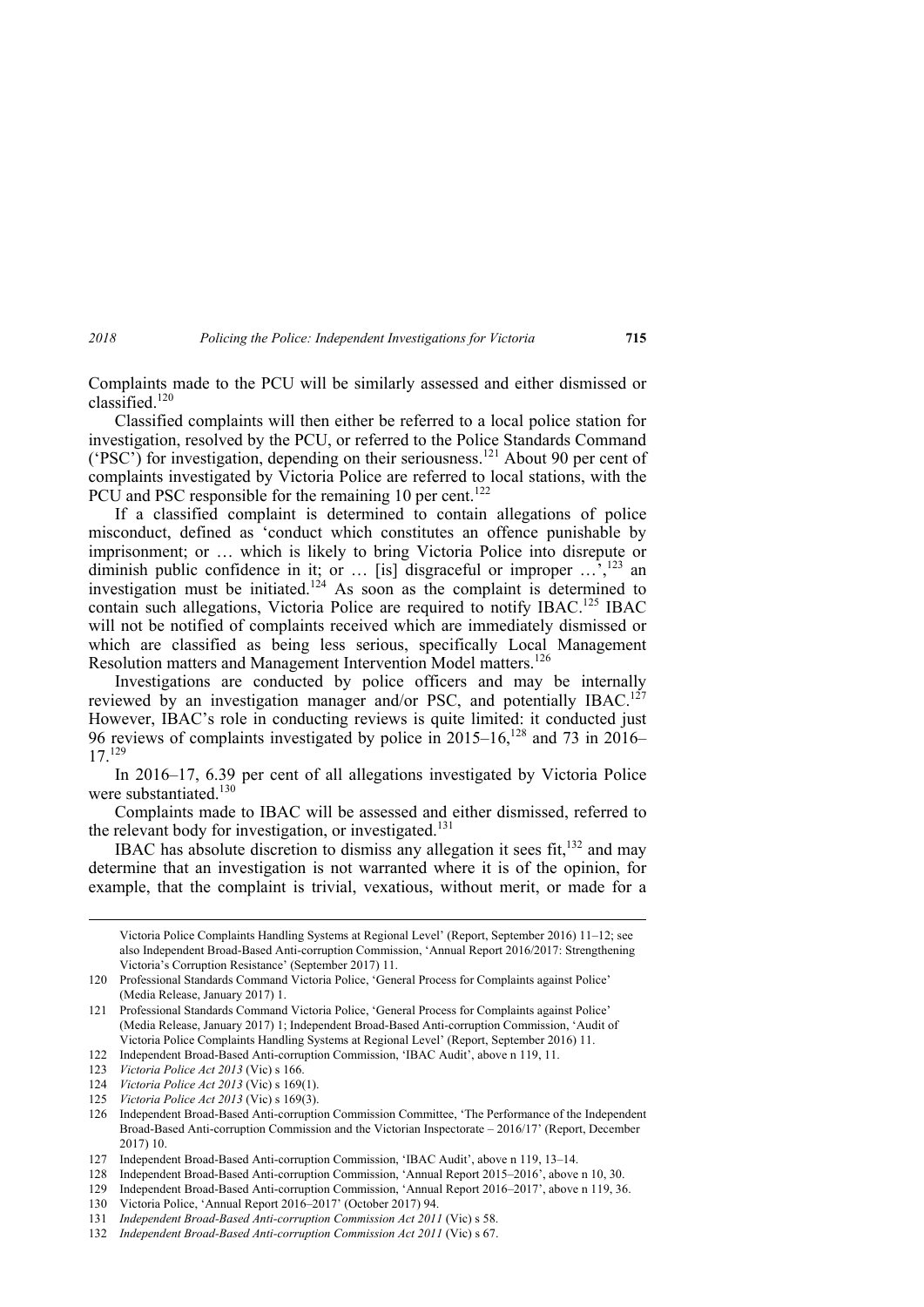mischievous purpose.133 In 2016–17, it dismissed 42.3 per cent of all allegations received about the police.<sup>134</sup>

For allegations not dismissed, IBAC is required to refer those it considers would be more appropriately handled by another body to that body.<sup>135</sup> There are no clear legislative criteria governing this assessment, however, and it seems the only complaints IBAC may not refer to Victoria Police are those involving the Chief Commissioner of Police (and some others).136

In practice, IBAC refers approximately 30–40 per cent of all allegations received by it to Victoria Police for investigation.<sup>137</sup> It has stated that its policy is to refer less serious misconduct complaints and customer service issues to Victoria Police, as it considers them best positioned to investigate and resolve these complaints, which it says constitute the vast majority of complaints.<sup>138</sup> However, the Police Accountability Project ('PAP'), a flagship legal clinic in Victoria which specialises in the Victorian Police complaint mechanism, reports that IBAC has referred complaints involving allegations of serious right violations, including physical violence, to Victoria Police.<sup>139</sup>

For allegations received which are not dismissed or referred, IBAC may open its own investigation. IBAC is empowered to investigate complaints regarding police personnel conduct, which includes acts, decisions, and failures to act by the police 'in the exercise, performance or discharge … of a [police] power, function or duty', criminal conduct, conduct likely to bring the force into disrepute or diminish public confidence in the police, or 'disgraceful or improper conduct'.140

When conducting investigations, IBAC has significant investigatory powers. It may summon witnesses and compel the production of relevant documents or things,<sup>141</sup> and has the technical capacity to gather evidence by way of access to a forensic services unit and an intelligence unit.<sup>142</sup> Further, it may require police to produce documents and answer questions.143 IBAC investigators may also enter and search police personnel premises and inspect relevant documents found

<sup>133</sup> *Independent Broad-Based Anti-corruption Commission Act 2011* (Vic) s 67.

<sup>134</sup> Independent Broad-Based Anti-corruption Commission Committee, above n 126, 12.

<sup>135</sup> *Independent Broad-Based Anti-corruption Commission Act 2011* (Vic) s 73(1)(b).

<sup>136</sup> *Independent Broad-Based Anti-corruption Commission Act 2011* (Vic) s 73(4).

<sup>137</sup> Independent Broad-Based Anti-corruption Commission Committee, above n 126, 12.

<sup>138</sup> Independent Broad-Based Anti-corruption Commission, 'Annual Report 2015–2016', above n 10, 16.

<sup>139</sup> Police Accountability Project, 'Independent Investigation of Complaints', above n 11, 17; *Report on the First Year of Operation*, above n 12, 11–13; *Report on the Second Year of Operation*, above n 12, 13; 'Victorian Police Complaints Investigations in the Spotlight: IBAC Recommendations Fail the "Horvath Test"' on Flemington Kensington Community Legal Centre, *Police Accountability Project* (November 2016) <http://www.policeaccountability.org.au/independent-investigations/victorian-police-complaintsinvestigations-in-the-spotlight-ibac-recommendations-fail-the-horvath-test/> ('*Victorian Police Complaints Investigations in the Spotlight*').

<sup>140</sup> *Independent Broad-Based Anti-corruption Commission Act 2011* (Vic) s 5.

<sup>141</sup> *Independent Broad-Based Anti-corruption Commission Act 2011* (Vic) s 59E.

<sup>142</sup> *Independent Broad-Based Anti-corruption Commission Act 2011* (Vic) s 16.

<sup>143</sup> *Independent Broad-Based Anti-corruption Commission Act 2011* (Vic) s 84(2).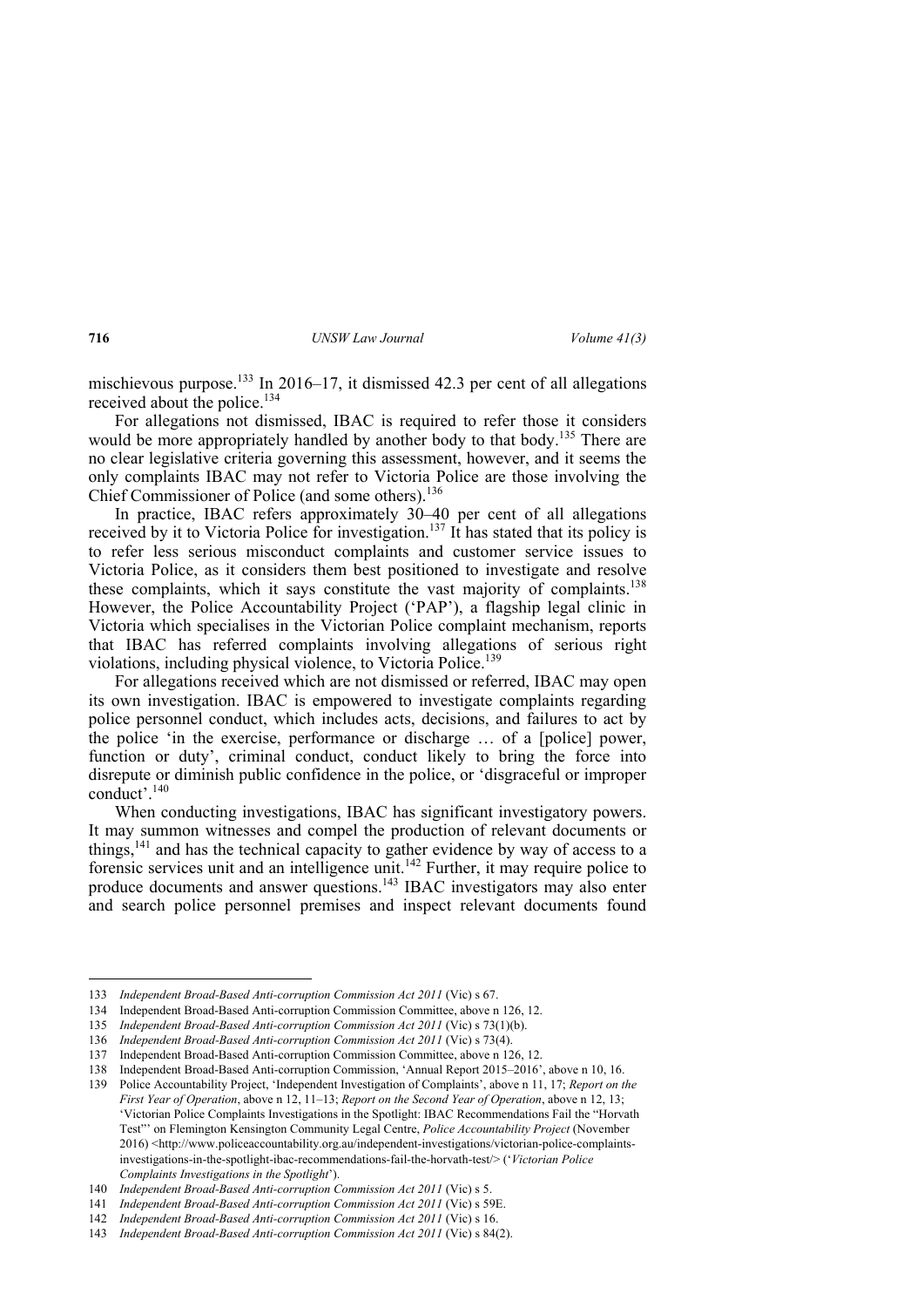there,<sup> $144$ </sup> if express written authority to do so is given by the body's Commissioner.<sup>145</sup>

Upon finalising an investigation, IBAC is empowered to request the Chief Commissioner of Police take disciplinary action against officers involved, though the Commissioner is not required to comply.146 It may also refer the results of its investigations to prosecutorial bodies,  $147$  and can 'exercise prosecutorial powers'.148

In reality these powers are rarely used in relation to the investigation of police complaints, because IBAC rarely conducts such investigations. In 2016– 17, for example, it opened investigations into just 0.6 per cent of all allegations (18 allegations) against the police it received, and just 0.2 per cent in 2015–16 (excluding own motion investigations).<sup>149</sup>

This low rate may be explained in part by IBAC's case selection policy. It only investigates what it considers to be the most serious allegations received, in consideration of the severity of the harm alleged, whether the relevant conduct would diminish public confidence in the public sector, systemic issues, aggravating circumstances, and the likelihood of repetition.<sup>150</sup>

However, this low rate is also due to section 15(1A) of the *Independent Broad-Based Anti-corruption Act 2011* (Vic) ('*IBAC Act*'), which requires IBAC to prioritise matters involving serious and/or systemic corruption.<sup>151</sup> Though these terms are not defined, this section essentially requires IBAC to focus its resources on matters other than police complaints. Pursuant to this, IBAC has stated that it sees itself not as a 'reactive, complaints-driven body' but rather as a conductor of 'strategic' investigations aimed at exposing corruption.<sup>152</sup>

These factors mean that '[t]he overwhelming majority of complaints about police [received by IBAC] are … either dismissed … or referred … to Victoria Police for investigation<sup>7</sup>,<sup>153</sup> and so Victoria Police are responsible for investigating between 90 per cent<sup>154</sup> and 97 per cent<sup>155</sup> of all complaints made against them.

Consequently, in light of IBAC's extremely limited role in the investigation of complaints about Victoria Police, the current Victorian complaints mechanism is best characterised as police-dominated.<sup>156</sup>

<sup>144</sup> *Independent Broad-Based Anti-corruption Commission Act 2011* (Vic) ss 86–7.

<sup>145</sup> *Independent Broad-Based Anti-corruption Commission Act 2011* (Vic) s 85.

<sup>146</sup> *Independent Broad-Based Anti-corruption Commission Act 2011* (Vic) ss 160–1.

<sup>147</sup> *Independent Broad-Based Anti-corruption Commission Act 2011* (Vic) s 74.

<sup>148</sup> Independent Broad-Based Anti-corruption Commission, 'Annual Report 2012–13' (September 2013) 8.

<sup>149</sup> Independent Broad-Based Anti-corruption Commission Committee, above n 126, 12, 22.

<sup>150</sup> Ibid 21.

<sup>151</sup> *Independent Broad-Based Anti-corruption Commission Act 2011* (Vic) s 15(1A).

<sup>152</sup> Independent Broad-Based Anti-corruption Commission, 'Annual Report 2015–2016', above n 10, 5.

<sup>153</sup> Independent Broad-Based Anti-corruption Commission Committee, above n 126, 22.

<sup>154</sup> Law Institute of Victoria, *Policing Accountability*, above n 10, 3–4; citing 'Policing the Police' above n 10. See also Independent Broad-Based Anti-corruption Commission Committee, above n 126, 16.

<sup>155</sup> Police Accountability Project, 'Independent Investigation of Complaints', above n 11, 9.

<sup>156</sup> See, eg, Law Institute of Victoria, 'Strengthening Victoria's Integrity Regime' (Position Paper, 19 November 2015) 7.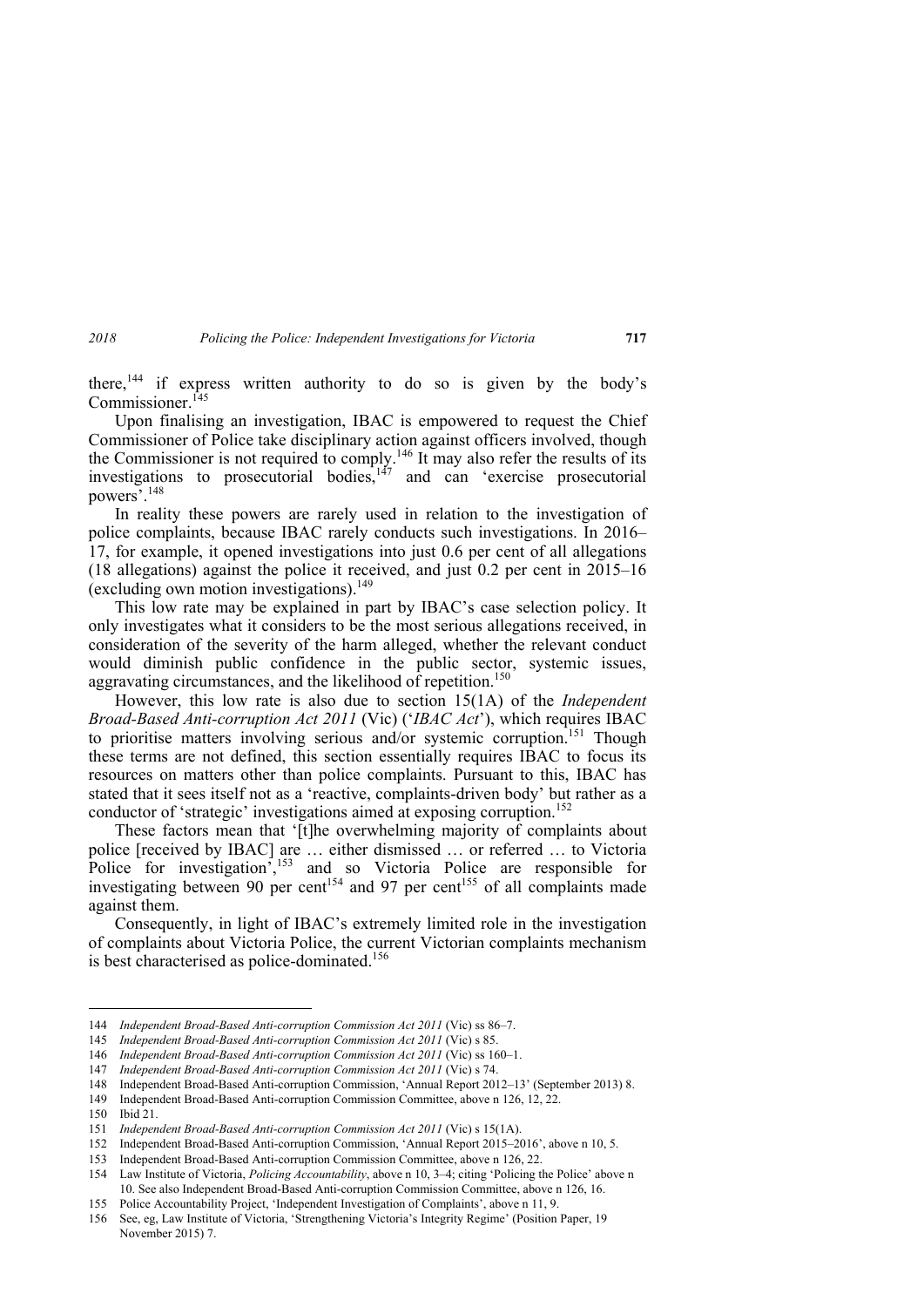# **IV COVENANT COMPLIANCE**

To determine if the complaints system described above meets the Covenant's standards, it will now be evaluated against the framework outlined in Section II. Though IBAC plays a negligible role, in the interests of undertaking a robust analysis it will also be considered. This examination relies predominantly upon reports produced by IBAC, the PAP, and Parliamentary Reports.

#### **A Victoria Police**

Before examining Victoria Police, the comments of the HRC in *Horvath*  should be considered as they relate specifically to a complaint-investigation conducted by Victoria Police. As discussed above, in finding Ms Horvath was denied the right to an effective remedy, the HRC found that the investigation into Ms Horvath's complaint was not independent as the investigatory body (the Ethical Standards Department) was an internal unit of Victoria Police.<sup>157</sup> Though this internal unit has since become the PSC,<sup>158</sup> there are no indications that meaningful changes in the department have occurred.<sup>159</sup>

## *1 Independent and Impartial*

To assess the independence and impartiality of Victoria Police investigations, it is useful to first define the concept of independence. Independence in this context means 'autonomy in decision-making … freedom from control, direction or undue influence by others', exercised in an overt or implicit manner.<sup>160</sup> It is generally accepted that investigatory independence therefore requires organisational and practical independence,<sup>161</sup> which corresponds with the views expressed by the HRC.

Investigations conducted by Victoria Police are not organisationally independent, as they are conducted by serving police officers and directed by Victoria Police policy and practices.162 As such, Victoria Police exercise overt control over investigations. This overt control makes it inherently unlikely that investigators can exercise the requisite degree of autonomy and neutrality necessary to conduct a practically independent investigation, and there are compelling reasons to believe that this is in fact the case.

<sup>157</sup> *Horvath v Australia*, UN Doc CCPR/C/110/D/1885/2009, 15 [8.3].

<sup>158</sup> Office of Police Integrity, 'Improving Victorian Policing Services through Effective Complaint Handling' (Report, July 2008) 19, 24, 29; Rebecca David, 'Call for Independent Body to Investigate Complaints against Police', *Herald Sun* (online), 8 August 2016, <https://www.heraldsun.com.au/leader/news/callfor-independent-body-to-investigate-complaints-against-police/newsstory/1d58a51894c0494be0b61acda8dc7bf4>.

<sup>159</sup> On the contrary, evidence suggests PSC investigations are unchanged: see, eg, Independent Broad-Based Anti-corruption Commission, 'IBAC Audit', above n 119.

<sup>160</sup> Philip Stenning, 'The Idea of the Political "Independence" of the Police: International Interpretations and Experiences' (Paper, 2 July 2004) 2.

<sup>161</sup> Tamar Hopkins, Submission No 4.1 to Independent Broad-Based Anti-corruption Commission, *Inquiry into the External Oversight of Police Corruption and Misconduct in Victoria*, 18 July 2017, 6, 35 ('*An Effective System*').

<sup>162</sup> Independent Broad-Based Anti-corruption Commission, 'IBAC Audit', above n 119, 11.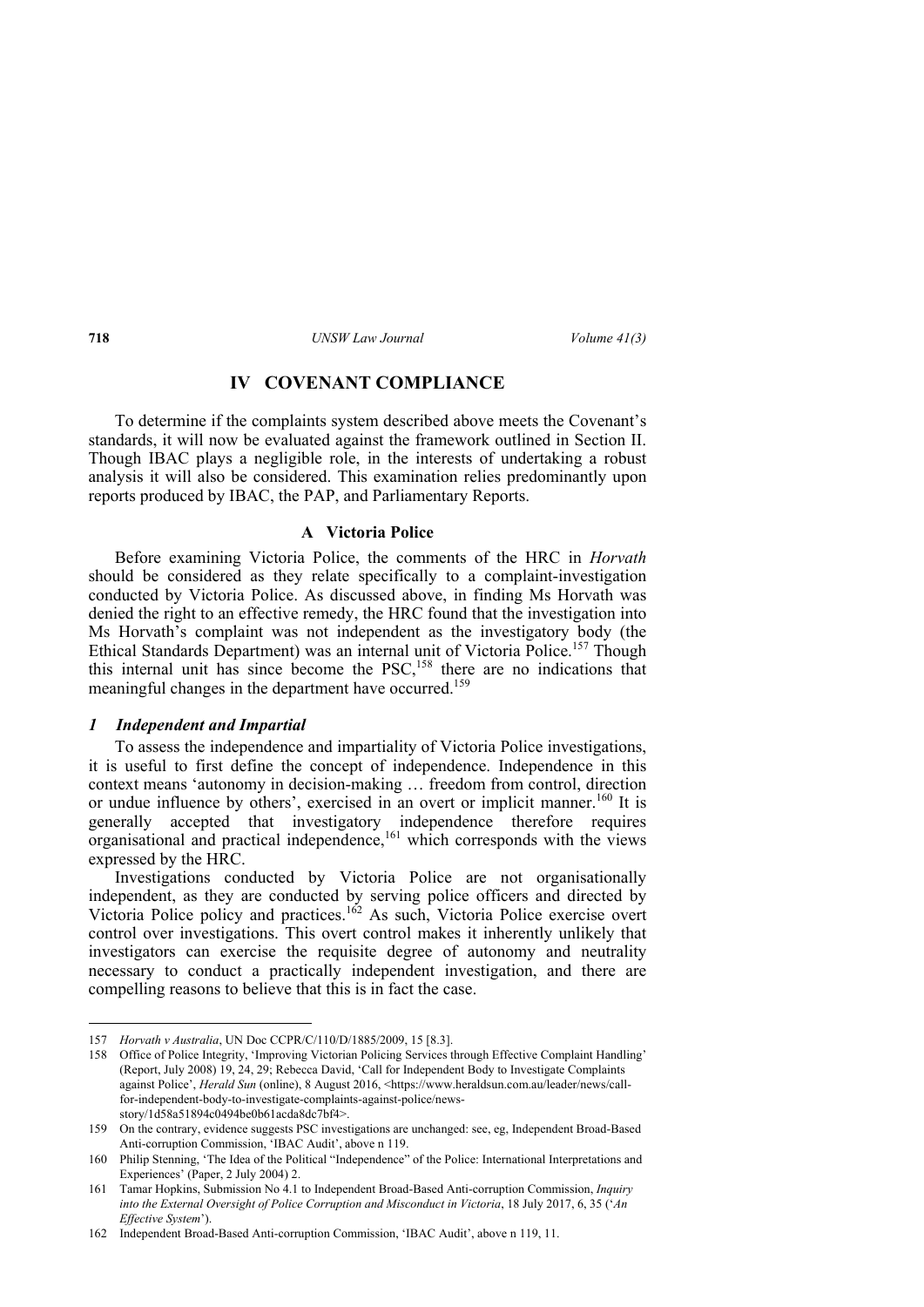Firstly, police investigator's positionality likely influences the course of the investigation. Based on their knowledge and experience of what it is like to be a police officer, they are more likely to sympathise with the officer subject to the complaint and more likely to empathise with their actions than would a nonpolice investigator.163

Secondly, conflicts of interest in the investigation process are rife. For instance, in 2010 it was found that at the local level – where 90 per cent of complaints are investigated – up to 47 per cent of all files were investigated by police investigators working in the same station as the complaint's subject officer.<sup>164</sup> In 2015–16, an IBAC audit revealed that 19 per cent of files involving serious allegations, including assault and serious assault, conduct punishable by imprisonment, and corruption were investigated by officers in the same station as the officer subject of the complaint,<sup>165</sup> while in relation to less serious matters, this figure reached 44 per cent.<sup>166</sup> In total, IBAC concluded that 17 per cent of all files audited had been investigated by 'inappropriate investigators' because of a conflict of interest.<sup>167</sup>

Even when investigations are conducted by officers from other stations or internal units, officers will be charged with investigating 'former partners [and] … future bosses'.168 PSC investigators will necessarily have previously worked in 'other areas of Victoria Police [and so] … will come across matters involving officers with whom they have trained, worked and socialised'.169 IBAC recently found that in 24 per cent of audited PSC files, the investigator was inappropriate because of a conflict of interest. $170$ 

Conflicts of interest such as these undermine the capacity of investigators to effectively investigate complaints<sup>171</sup> and to reach an unbiased, fair determination based on the actual evidence available. It means that investigators will be prone to taking into account illegitimate considerations, including loyalty to their fellow officers and a desire to provide welfare support.<sup>172</sup> They thus create a real risk of bias, which compromises the investigation's efficacy,<sup>173</sup> and can also seriously 'diminish [public] confidence in the complaint system<sup>'.174</sup>

The inference of bias raised by these conflicts of interest is supported by the factual findings of various Australian Commissions of Inquiry<sup>175</sup> and Law

 $\overline{a}$ 

174 Ibid.

<sup>163</sup> Roberta Ann Johnson, 'Whistleblowing and the Police' (2005) 3 *Rutgers University Journal of Law and Urban Policy* 74, 75–7.

<sup>164</sup> Independent Broad-Based Anti-corruption Commission, 'IBAC Audit', above n 119, 34.

<sup>165</sup> Ibid 35; for an explanation of the relevant complaint classification structure, see page 12.

<sup>166</sup> Ibid 35.

<sup>167</sup> Ibid 37.

<sup>168</sup> Hopkins, *An Effective System*, above n 161, 36.

<sup>169</sup> Independent Broad-Based Anti-corruption Commission, 'Audit of Complaints Investigated by Professional Standards Command, Victoria Police' (June 2018) 24.

<sup>170</sup> Ibid 25–6.

<sup>171</sup> Independent Broad-Based Anti-corruption Commission, 'IBAC Audit', above n 119, 37.

<sup>172</sup> Ibid 35.

<sup>173</sup> Ibid 37.

<sup>175</sup> See, eg, Prenzler and Ronken, above n 3, 159.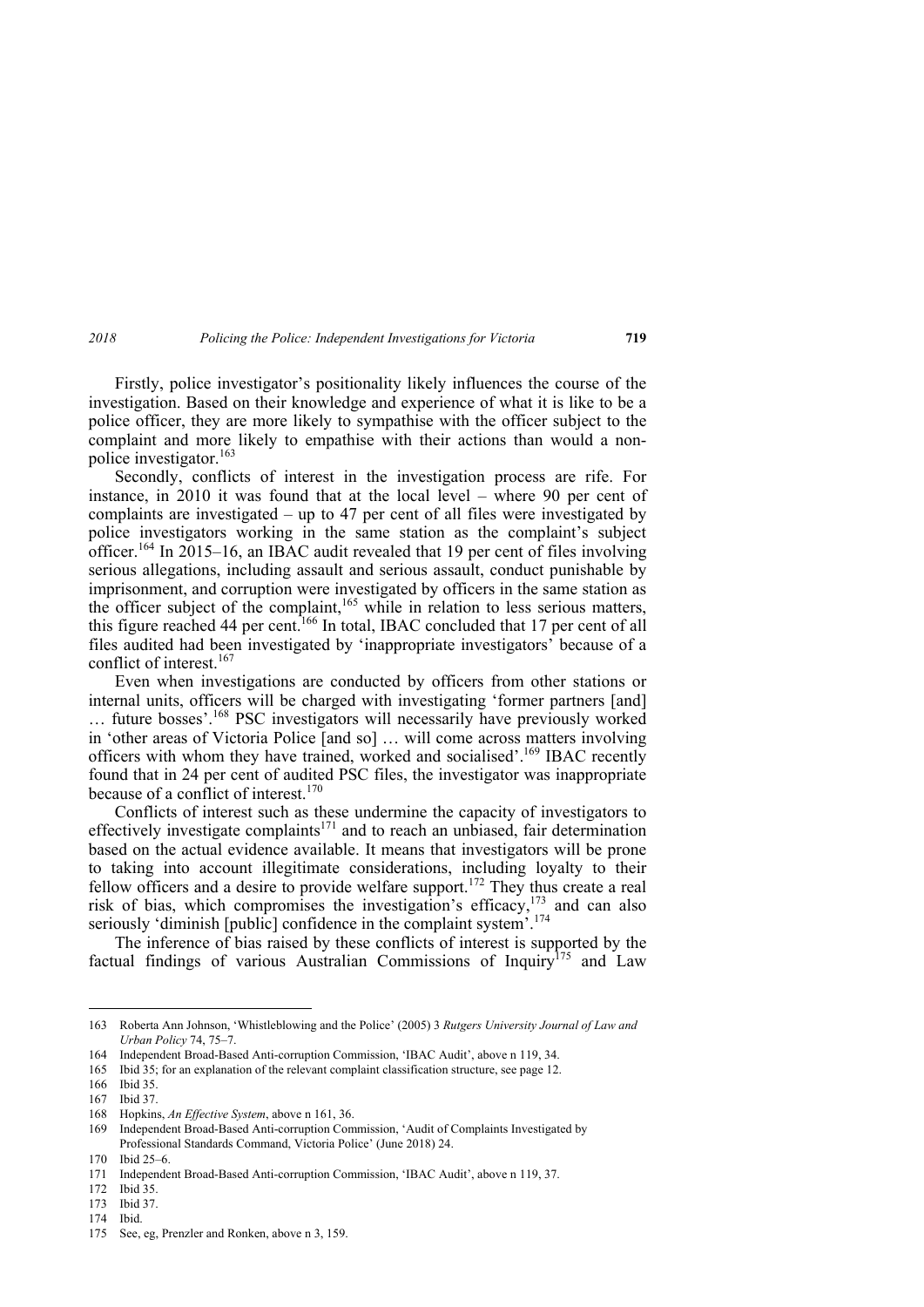Reform Commission Reports<sup>176</sup> studying Australian internal police complaint departments, and academic research chronicling the 'blue code<sup>[5]</sup> of silence'<sup>177</sup> which govern police internal complaint investigation departments.<sup>178</sup> These codes have been linked to egregious abuse cover-ups in Victoria<sup>179</sup> and across the world  $180$ 

There is also compelling evidence of actual bias corrupting Victorian Police investigations. The PAP reports, for example, that of the 103 complaints they made between 2006 and 2017 which were investigated by Victoria Police, 'Police investigators found in favour of the police, rather than the [complainant]' in 100 complaints.<sup>181</sup> Contrastingly, two of the three complaints which were investigated independently (by IBAC or by the former Office of Police Integrity) were substantiated.<sup>182</sup>

Furthermore, of 13 criminal cases the PAP was involved in between 2006– 16, '[courts] contradicted the assessment made by Victoria Police' in favour of the complainant every time, finding complaints that had been found to be unsubstantiated by the police were in fact substantiated on the evidence.<sup>183</sup> These findings are supported by empirical studies of Victorian and Australian judicial determinations of police complaints.<sup>184</sup>

Thirdly, Victoria Police investigations have a questionably low substantiation rate. Substantiation rates are considered to be 'an important indicator of agency zeal',185 and are widely used to measure an investigation's effectiveness in the relevant academic literature.<sup>186</sup> They tend to increase with organisational independence, anecdotally reflected in the case studies discussed in Part V.

<sup>176</sup> See, eg, Australian Law Reform Commission, *Under the Spotlight: Complaints Against the AFP and NCA*, Issues Paper No 16 (1995) 194–5; 'the record of internal units is generally inadequate in terms of the effective conduct of investigations … A siege like mentality of police officers and their own police culture means that there are strong risks that they will not be able to conduct thorough and fair investigations'; quoted in James Harrison and Mary Cunneen, 'An Independent Police Complaints Commission' (Report, April 2002) 2.

<sup>177</sup> Jerome Skolnick, 'Corruption and the Blue Code of Silence' (2002) 3 *Police Practice and Research* 7, 7.

<sup>178</sup> See, eg, ibid; Johnson above n 163; David Brown, 'Breaking the Code of Silence' (1997) 22 *Alternative Law Journal* 220; Richard H McAdams and Huq Z Aziz, 'Litigating the Blue Wall of Silence: How to Challenge the Police Privilege to Delay Investigation' (2016) 6 *University of Chicago Legal Forum* 213.

<sup>179</sup> Victoria Office of Police Integrity, 'Past Patterns', above n 3; Independent Broad-Based Anti-corruption Commission, 'Predatory Behaviour by Victoria Police', above n 13.

<sup>180</sup> See, eg, Hopkins, *An Effective System*, above n 161; Brown, above n 178; Johnson, above n 163; McAdams and Aziz, above n 178, 213.

<sup>181</sup> Police Accountability Project, 'Independent Investigation of Complaints', above n 11, 9.

<sup>182</sup> Ibid; Police Accountability Project, 'Independent Investigation of Complaints against the Police' (Briefing Paper, 2015) 4 [2.1].

<sup>183</sup> Police Accountability Project, 'Independent Investigation 2015', above n 182, 4 [2.1]; Rebecca David, 'Call for an Independent Body to Investigate Complaints against the Police', *Herald Sun* (online), 8 August 2016 <https://www.heraldsun.com.au/leader/news/call-for-independent-body-to-investigatecomplaints-against-police/news-story/1d58a51894c0494be0b61acda8dc7bf4>.

<sup>184</sup> Jude McCulloch and Darren Palmer, 'Civil Litigation by Citizens against Australian Police Between 1994 and 2002' (Report, Criminology Research Council, 2003).

<sup>185</sup> Tim Prenzler, 'Civilian Oversight of Police: A Test of Capture Theory' (2000) 40 *British Journal of Criminology* 659, 662.

<sup>186</sup> Graham Smith, 'A Most Enduring Problem: Police Complaints Reform in England and Wales' (2005) 35 *Journal of Social Policy* 121, 122.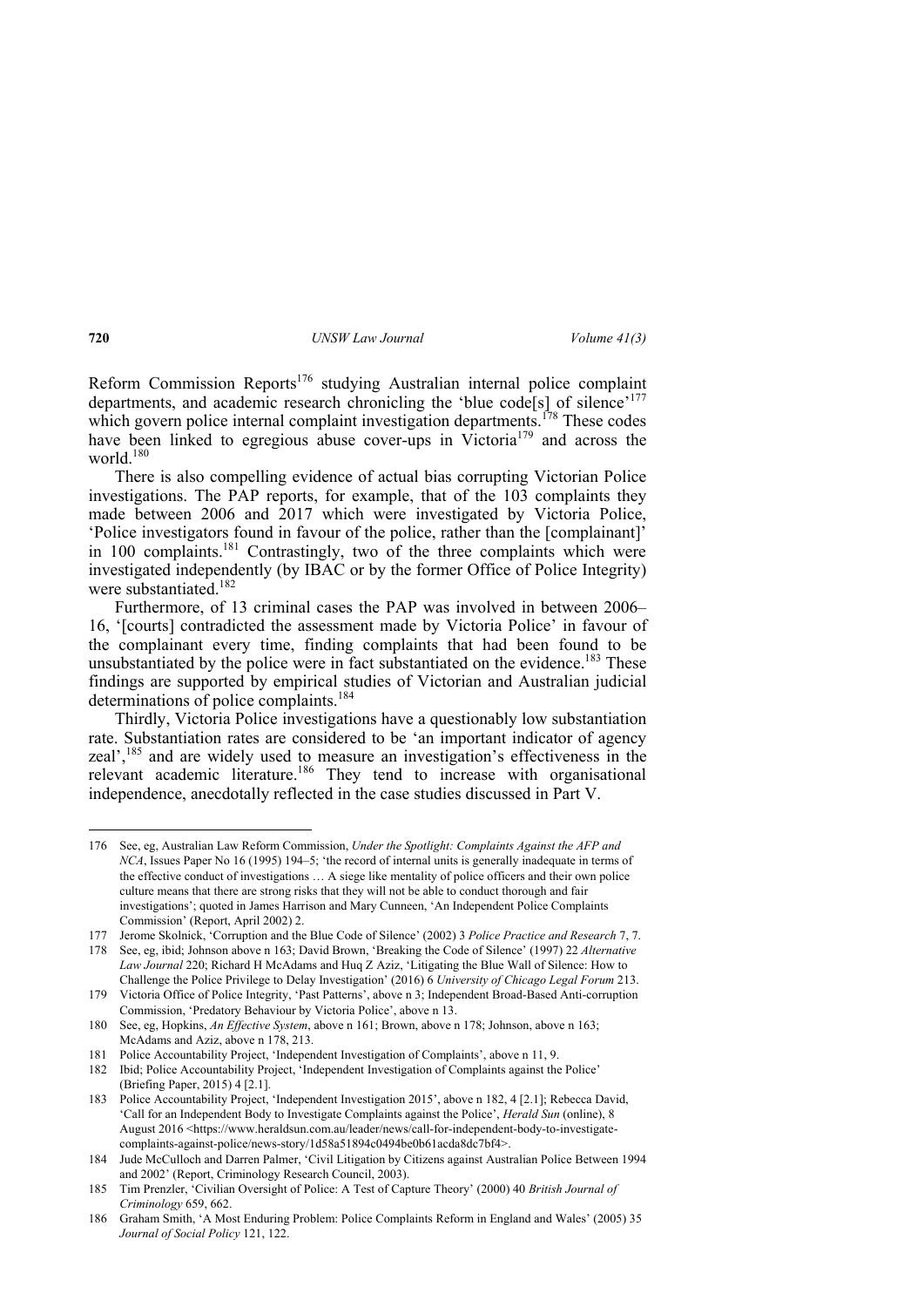According to Freedom of Information data, the substantiation rate in Victoria was about 9 per cent in 2013–14,<sup>187</sup> corresponding with the IBAC audit of 2015– 16.188 More recent data from the Police Accountability Project archives suggests it may be as low as 3 per cent,<sup>189</sup> while recent Victoria Police figures places it at 6.39 per cent in 2016–17.190

While this rate corresponds with the global average for police-dominated systems which falls between 2–8 per cent,<sup>191</sup> it suggests that meritorious complaints are not being substantiated when it is compared to the rate reached in jurisdictions which have independent police investigations: for example, in 2017–18 in Northern Ireland the rate was 24 per cent,  $^{192}$  while in New York in 2016–17 it was 23 per cent.<sup>193</sup>

Findings from the 2015*–*16 IBAC audit lend credence to the assertion that this substantiation rate is artificially low. In the audit, IBAC auditors found that 14 per cent of unsubstantiated outcomes reached by Victoria Police investigators were inappropriate, as at least some complaints were substantiated based on the available evidence.<sup>194</sup> Similarly in IBAC's 2018 audit of the PSC, auditors determined that 17 per cent of outcomes reached were inappropriate because there was either sufficient evidence to substantiate the allegation, or insufficient evidence to support the finding that the allegation was unsubstantiated.<sup>195</sup>

Finally, complainant experiences provide compelling evidence of partiality.<sup>196</sup> In one case, an investigator 'wrote to police colleagues ... suggesting he would attempt "to cut the complaint off at the socks".<sup>197</sup> The same officer sent emails of 'reassurance and support' to the subject officer of the complaint, and pressured a witness to sign a pre-formulated statement saying that they had not seen the officer commit the alleged assault.<sup>198</sup> In another instance, an investigator repeatedly tried to make a complainant 'sign a statement of no complaint' regarding a serious assault complaint they had made, while another told a lawyer that '[a]fter 25 years in the force, I am cynical about complainants'.199

<sup>187</sup> Police Accountability Project, 'Independent Investigation 2015', above n 182, 4 [2]; Police Accountability Project, 'Independent Investigation of Complaints', above n 11, 9.

<sup>188</sup> Independent Broad-Based Anti-corruption Commission, 'IBAC Audit', above n 119, 69.

<sup>189</sup> Police Accountability Project, 'Independent Investigation of Complaints', above n 11, 9 [3.1].

<sup>190</sup> Victoria Police, above n 130, 94.

<sup>191</sup> Prenzler, 'Civilian Oversight of Police', above n 185, 662.

<sup>192</sup> Police Ombudsman for Northern Ireland, 'Annual Report & Accounts for the Year Ended 31 March 2018' (29 June 2018) 4.

<sup>193</sup> New York Civilian Complaint Review Board, 'Annual Report 2016' (July 2017) 29.

<sup>194</sup> Independent Broad-Based Anti-corruption Commission, 'IBAC Audit', above n 119, 69.

<sup>195</sup> Independent Broad-Based Anti-corruption Commission, 'PSC Audit', above n 169, 37, 41.

<sup>196</sup> Police Accountability Project, *The Decision to File a Complaint with the Police or IBAC* (2018) <http://www.policeaccountability.org.au/police-complaints/the-decision-to-complain/>.

<sup>197</sup> Maris Beck, 'Police Oversight "Biased" Against Public Complaints', *The Age* (online), 17 March 2013 <https://www.theage.com.au/national/victoria/police-oversight-biased-against-public-complaints-20130316-2g7i2.html>.

<sup>198</sup> Ibid.

<sup>199</sup> Police Accountability Project, 'Independent Investigation 2015', above n 182, 7 [2.2].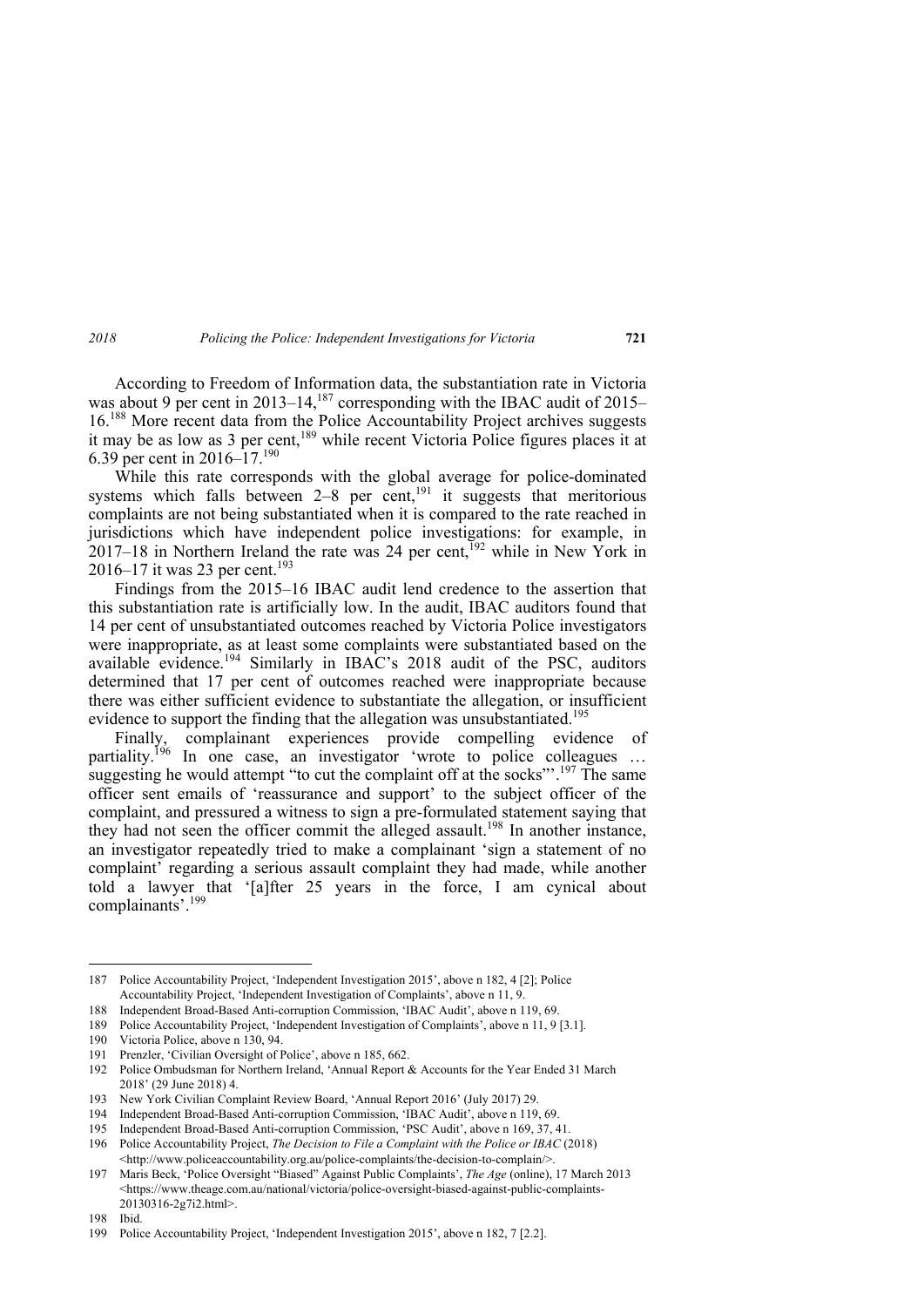As such, it does not appear that Victoria Police investigations meet the required standards of independence and impartiality imposed by the Covenant.

## *2 Capable of Conducting an Effective Investigation*

## *(a) Thorough and Competent*

This article does not question that Victoria Police investigators have the requisite legal capacity to conduct thorough investigations. Rather, it questions whether police investigators are capable of conducting investigations in practice which meet the Covenant's standards of thoroughness and competence.

Firstly, IBAC has determined that Victoria Police investigators frequently misclassify complaints, meaning that some allegations amounting to serious misconduct and criminality are classified as minor matters and are subsequently not notified to IBAC, or appropriately investigated.200 In the 2015–16 audit, for instance, IBAC found that 8 per cent of all allegations audited had been inappropriately characterised or were not recorded accurately,<sup>201</sup> while 11 per cent were misclassified as 'minor, customer service' issues when they were actually more serious.<sup>202</sup> In the 2018 PSC audit, IBAC found that 27 per cent of audited files were misclassified, some of which had been classified as minor or correspondence matters when in fact they contained clear allegations, some involving allegations of criminality.203

Secondly, police investigators have been found to regularly fail to contact relevant non-police witnesses and gather relevant evidence. IBAC's 2015–16 audit found that 34 per cent of all witnesses relevant to complaints were not contacted by the investigating officer, without a recorded explanation.<sup>204</sup> In 17 per cent of all cases, relevant evidence had not been considered, including CCTV footage and medical evidence.<sup>205</sup> A further 29 per cent of files 'did not contain all relevant documentation', suggesting that investigators did not consider all the relevant material.<sup>206</sup> IBAC's 2018 audit of PSC similarly found that in 47 per cent of audited files, contact had not been made with relevant civilian witnesses, and in 9 of these matters no explanation for this was recorded.<sup>207</sup> Additionally, 42 per cent of files 'did not appear to have appropriately considered evidence relevant to the investigation', with the majority of these 'fail[ing] to discuss evidence that IBAC auditors considered essential to an adequate assessment of the allegation'.<sup>208</sup> IBAC thus concluded that frequently 'key evidence was not considered at all'.<sup>209</sup>

<sup>200</sup> Independent Broad-Based Anti-corruption Commission, 'PSC Audit', above n 169, 13, 15.

<sup>201</sup> Independent Broad-Based Anti-corruption Commission, 'Audit of Victoria Police Complaints Handling Systems at Regional Level: Summary Report' (September 2016) 8.

<sup>202</sup> Ibid 8, 9.

<sup>203</sup> Independent Broad-Based Anti-corruption Commission, 'PSC Audit', above n 169, 16–17.

<sup>204</sup> Independent Broad-Based Anti-corruption Commission, 'IBAC Audit', above n 119, 51.

<sup>205</sup> Ibid 54.

<sup>206</sup> Ibid 90.

<sup>207</sup> Independent Broad-Based Anti-corruption Commission, 'PSC Audit', above n 169, 31.

<sup>208</sup> Ibid 29.

<sup>209</sup> Ibid 33.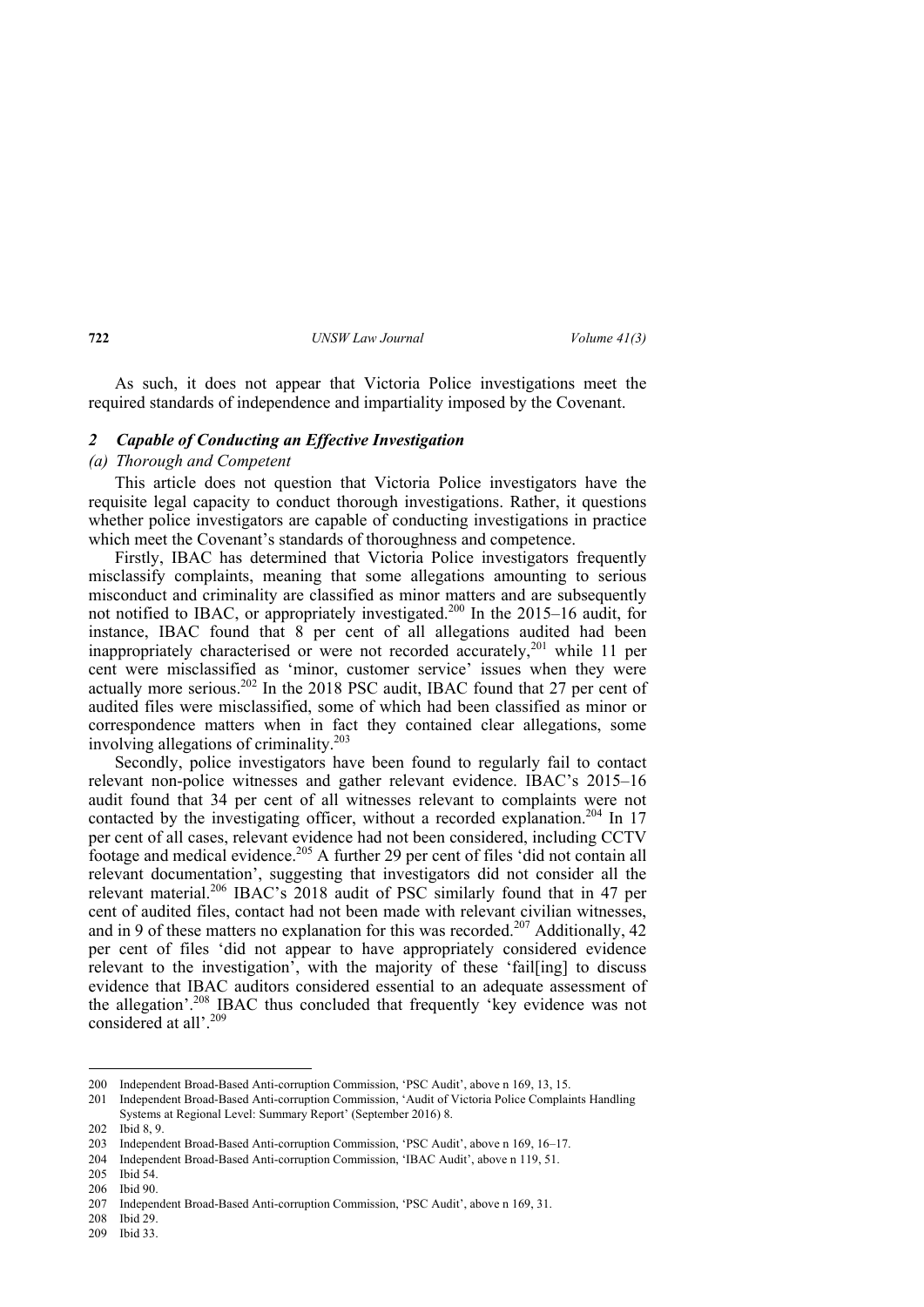*2018 Policing the Police: Independent Investigations for Victoria* **723** 

These failures to gather and consider relevant evidence is confirmed by the PAP, which reports discovering that in one case the police investigator did not interview the complainants at all, and relied on 'notes made by the police' to reach their decision. $210$ 

Thirdly, the efficacy of Victoria Police investigations is compromised by systemic bad practices, resulting in potentially meritorious complaints being disregarded or improperly investigated. IBAC reports that Victoria Police do not require investigation plans for complaint files, even for those involving complex matters and criminality.<sup>211</sup> In 2015–16, none of the files audited contained investigation plans,  $2^{12}$  and only 20 per cent of PSC files audited in 2018 contained a formal investigation plan.<sup>213</sup> Consequently, investigations may fail to address 'relevant elements of a complaint, and to justify actions taken or not taken<sup>, 214</sup>

Investigators are also not required to investigate or consider the subject officer's complaint history,<sup>215</sup> and it seems that this history is seldom considered. For instance, in the 2015–16 audit IBAC found that only 7 per cent of files demonstrated that this history had been considered,<sup>216</sup> despite the fact that in 13 per cent of all cases reviewed, auditors determined that the officers complaint history was acutely relevant, often because of a litany of similar previous complaints having been made against the officer subject of the complaint.<sup>217</sup> Failing to consider the officer's complaint history '[disregards] critical information relevant to complaint classification, the investigation and outcomes',218 and is especially problematic given that some 5 per cent of the force is responsible for over 20 per cent of all complaints.<sup>219</sup>

IBAC has also concluded that Victoria Police investigations are often deficient. In 2015–16, for instance, it found that 36 per cent of audited complaint investigations were deficient,<sup>220</sup> while in 2016–17 this figure was approximately 27.3 per cent.<sup>221</sup> Concerningly, internal auditing had failed to identify or address these deficiencies.

Finally, Victoria Police investigators have been found to arrive at inappropriate conclusions on the evidence before them. As mentioned previously, IBAC found that 14 per cent of unsubstantiated outcomes audited in 2015–16

<sup>210</sup> Police Accountability Project, 'Independent Investigation 2015', above n 182, 7 [2.2].

<sup>211</sup> Independent Broad-Based Anti-corruption Commission, 'IBAC Audit', above n 119, 31.

<sup>212</sup> Ibid 31–2.

<sup>213</sup> Independent Broad-Based Anti-corruption Commission, 'PSC Audit', above n 169, 27.

<sup>214</sup> Independent Broad-Based Anti-corruption Commission, 'IBAC Audit', above n 119, 32.

<sup>215</sup> See, eg, Independent Broad-Based Anti-corruption Commission, 'PSC Audit', above n 169, 21.

<sup>216</sup> Independent Broad-Based Anti-corruption Commission, 'IBAC Audit', above n 119, 28.

<sup>217</sup> In one instance, the subject officer had over 20 allegations made against him of a similar nature to the audited complaint, yet his complaint history was not considered: Independent Broad-Based Anticorruption Commission, 'IBAC Audit', above n 119, 29.

<sup>218</sup> Independent Broad-Based Anti-corruption Commission, 'IBAC Audit', above n 119, 30.

<sup>219</sup> Independent Broad-Based Anti-corruption Commission, 'Annual Report 2015–2016', above n 10, 38. 220 Ibid 30.

<sup>221</sup> Independent Broad-Based Anti-corruption Commission, 'Annual Report 2016–2017', above n 119, 36.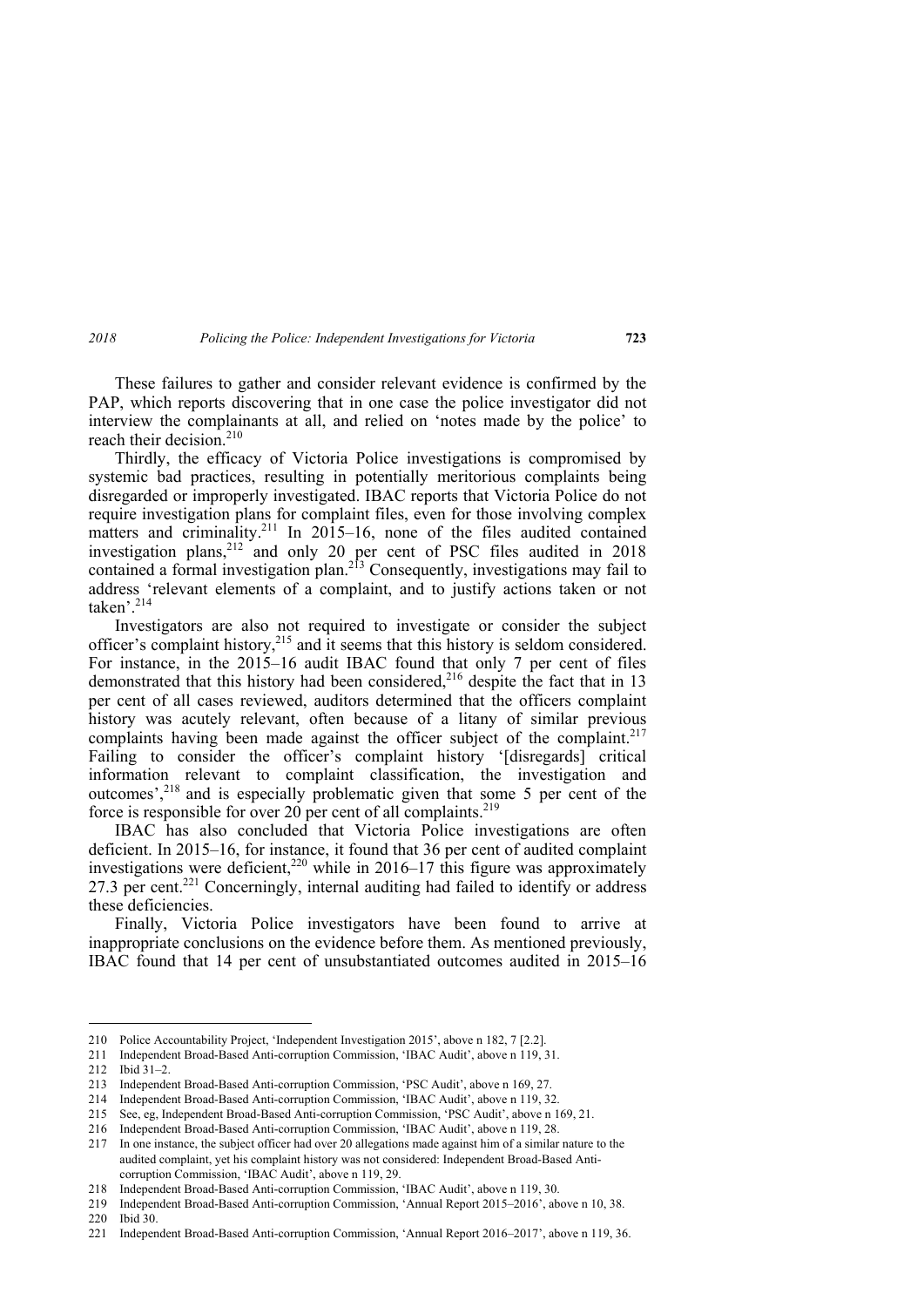were flawed, $222$  while the 2018 PSC audit revealed that 17 per cent of outcomes reached were inappropriate.<sup>223</sup>

## *(b) Prompt*

There are issues with how quickly Victoria Police investigations are conducted. IBAC's 2015–16 audit found that over 32 per cent of all files were overdue, with 68 per cent of these being over two weeks overdue and 5 per cent more than 100 days overdue.<sup>224</sup> In many cases, 'it was unclear why the delays had occurred'.<sup>225</sup>

Such delays would not amount to a denial of the right to an effective remedy if they are justified in the circumstances or are a necessary consequence of a thorough investigation. The corollary of this, of course, is that investigations conducted are effective. In light of the evidence discussed above and the low substantiation rate of complaints investigated by Victoria Police, this is questionable.

#### *(c) Transparent*

Victoria Police investigations have some transparent qualities. For example, investigators are required to make contact with complainants.<sup>226</sup> reasons for decisions may be requested, and Freedom of Information legislation means that investigation files can be requested.

In practice, however, IBAC reports a consistent lack of 'communication between investigators and complainants',<sup>227</sup> finding 'most complainants were not updated on the progress of investigations or provided with explanations for...delays'.<sup>228</sup>

Investigators rarely publish substantial reasons for decisions, $2^{29}$  and in 10 per cent of all cases outcome letters were not sent to complainants, reaching 56 per cent for low level complaints.<sup>230</sup> The 2018 PSC audit found that final outcome letters were only sent in 54 per cent of files for complainants.<sup>231</sup> Letters actually sent have been found to frequently fail to comply with policy and statutory requirements.<sup>232</sup>

Finally, the poor investigatory practices discussed above mean that it is difficult for complainants and auditors to assess, when presented with the

<sup>222</sup> Independent Broad-Based Anti-corruption Commission, 'IBAC Audit', above n 119, 69.

<sup>223</sup> Independent Broad-Based Anti-corruption Commission, 'PSC Audit', above n 169, 37, 41.

<sup>224</sup> Independent Broad-Based Anti-corruption Commission, 'IBAC Audit', above n 119, 43, 46.

<sup>225</sup> Ibid 43.

<sup>226</sup> *Victoria Police Act 2013* (Vic) s 172.

<sup>227</sup> Independent Broad-Based Anti-corruption Commission, 'Summary Audit', above n 201, 13.

<sup>228</sup> Ibid.

<sup>229</sup> Hamish Fitzsimmons, 'Victoria Police to Adopt IBAC Recommendations amid Calls For Improvement to Complaints Handling Process', *ABC News* (online), 16 September 2016 <http://www.abc.net.au/news/2016-09-15/victoria-police-to-adopt-ibac-recommendations-recomplaints/7847636>.

<sup>230</sup> Independent Broad-Based Anti-corruption Commission, 'IBAC Audit', above n 119, 84.

<sup>231</sup> Independent Broad-Based Anti-corruption Commission, 'PSC Audit', above n 169, 38.

<sup>232</sup> Independent Broad-Based Anti-corruption Commission, 'IBAC Audit', above n 119, 84.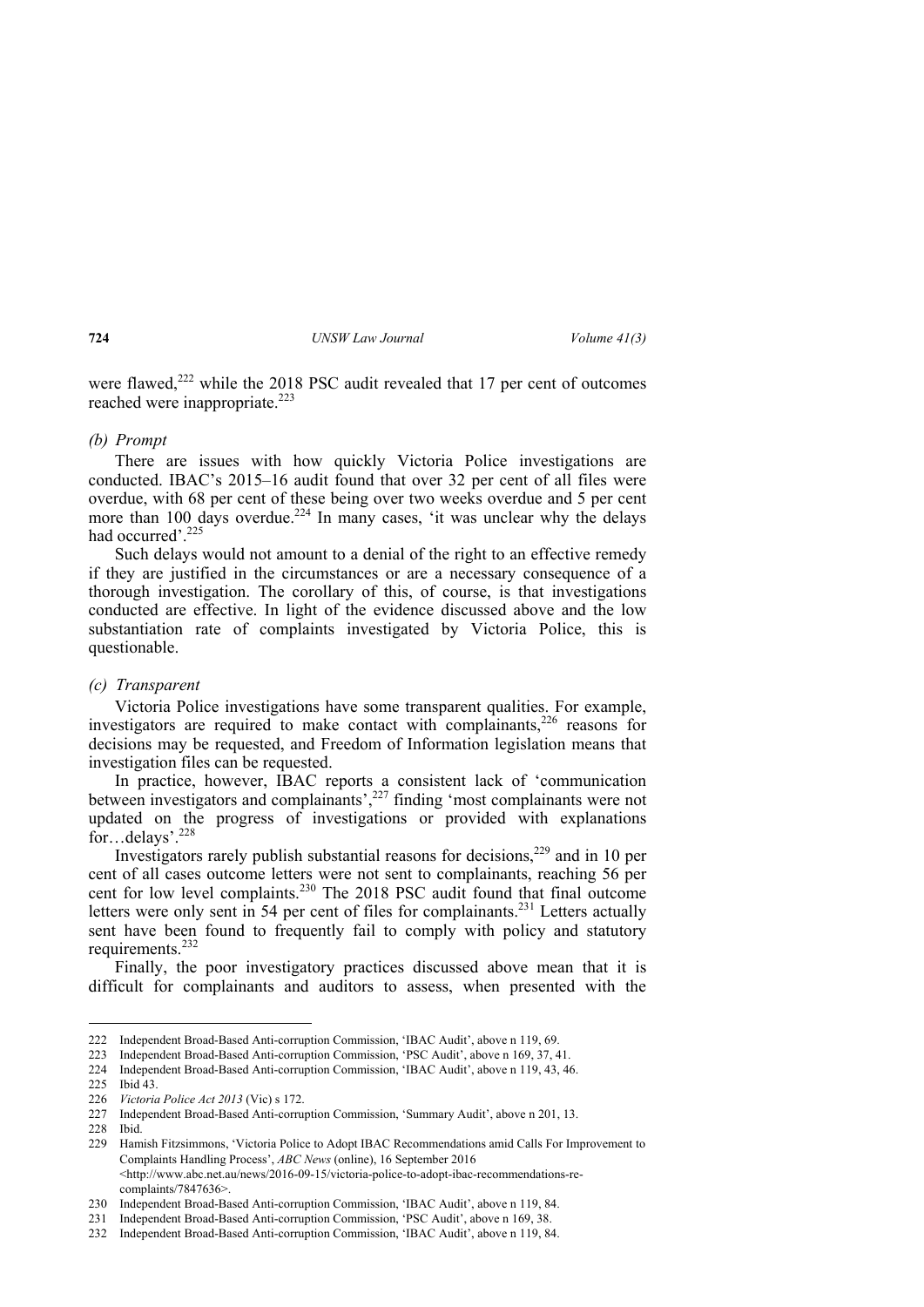complaint file, whether the substance of a complaint was addressed, whether investigators complied with policy and the law in making their decisions, or what evidence was considered  $^{233}$ 

#### **B IBAC**

To analyse whether IBAC competently discharges the duty to investigate, it is useful to segregate its supervisory and investigative functions and examine each in turn.

#### *1 Independent and Impartial*

As an independent statutory body, IBAC is organisationally independent from Victoria Police. In its supervisory function, however, it is not practically independent as its reviews depend entirely on evidence gathered by the police. As outlined above, this does not satisfy the independence criterion for the purposes of the Covenant.<sup>234</sup> This has been conceded by IBAC: in the course of its submissions in *Bare v IBAC*, IBAC stated that if there is a 'right to an independent investigation', investigations conducted by internal departments of Victoria Police with 'active oversight' by an independent supervisory body like itself 'could not meet the [required] standard [of independence]'.235

In its investigatory function, IBAC conducts its own investigations organisationally distinct to Victoria Police. However, its practical independence from Victoria Police may be questioned on the following grounds.

For one, IBAC hires former police officers from Victoria Police. Though this practice occurs in some other international independent police complaints bodies, it is inherently problematic because it preserves positionality biases which may subvert the investigation, and because it suggests that IBAC may simply be an external branch of PSC.<sup>236</sup>

Further, it is argued that IBAC suffers from 'regulatory capture', a phenomenon whereby overtly independent investigatory bodies are influenced by and deferential to the bodies they are charged with investigating.<sup>237</sup> Such bodies tend to be characterised by patterns of favouritism toward police narratives, including the rejection of meritorious complaints.<sup>238</sup> Evidence of regulatory capture is said to derive from the proportion of complaints IBAC refers to Victoria Police, despite knowing that Victoria Police deficiently handle about 30 per cent of all investigations. This policy is therefore arguably suggestive of a deferential institutional attitude toward Victoria Police's investigatory competence.

<sup>233</sup> Ibid; Independent Broad-Based Anti-corruption Commission, 'Summary Audit', above n 201, 13.

<sup>234</sup> Police Accountability Project, *Decision to File a Complaint*, above n 196; Tamar Hopkins, 'When Police Complaint Mechanisms Fail: The Use of Civil Litigation' (2011) 36 *Alternative Law Journal* 99, 99.

<sup>235</sup> *Bare v IBAC* (2015) 48 VR 129, 279 n 456 (Tate JA), citing Independent Broad-Based Anti-corruption Commission, 'Second Respondent's Outline of Submissions', Submission in *Bare v Independent Broad-Based Anti-corruption Commission* (2015) 48 VR 129, 28 November 2013, [41].

<sup>236</sup> Hopkins, 'Investigations in the Spotlight', above n 139.

<sup>237</sup> Police Accountability Project, 'Independent Investigation 2015', above n 182, 9 [2.3].

<sup>238</sup> Hopkins, *An Effective System*, above n 161, 42.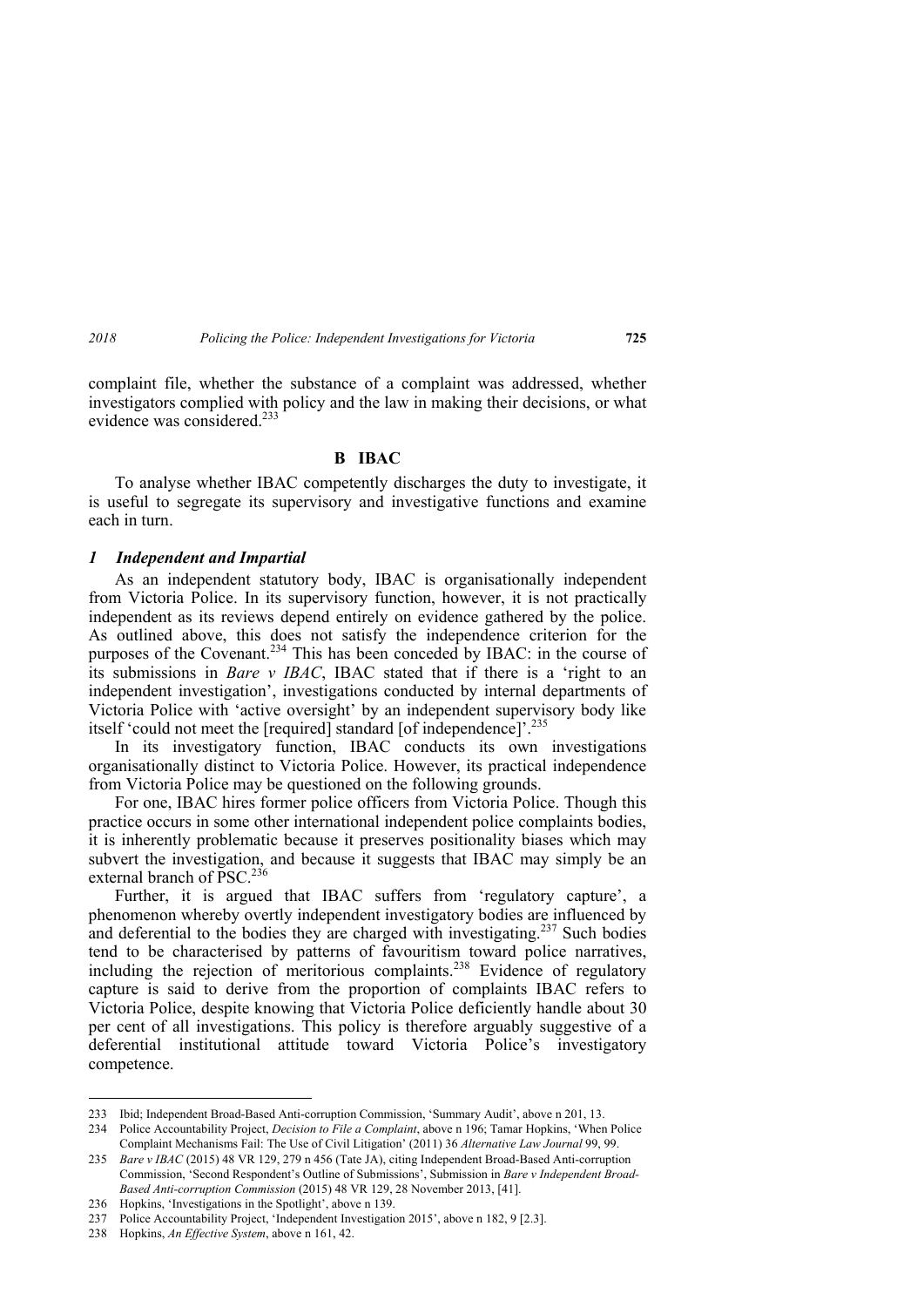However, it must be acknowledged that IBAC has published reports which are quite critical of the way Victoria Police handles complaint investigations,  $239$ and it has completed a number of high profile investigations into serious police misconduct which have resulted in charges being laid against a number of police officers.240 This suggests that IBAC may be capable of conducting investigations which demonstrate a requisite degree of practical independence from Victoria Police. However, as this article has strived to emphasise, the fact that IBAC is formally capable of conducting independent investigations into police complaints is essentially irrelevant because it conducts so few investigations.

## *2 Capable of Conducting an Effective Investigation*

#### *(a) Thorough and Competent*

In its supervisory function, IBAC does not conduct effective investigations because it merely reviews investigations already conducted by Victoria Police. Given that IBAC reviewed just 73 such investigations in  $2016-17$ ,<sup>241</sup> it does not even seem accurate to contend that it meaningfully discharges this function.

In its investigatory function, IBAC appears theoretically capable of conducting an effective investigation as once an investigation has been opened, investigators may exercise significant powers, outlined previously. For instance, they may 'compel the production of documents and objects; enter and search premises; seize documents and objects; use surveillance devices; intercept telecommunications; hold private and public hearings; [and] require people to give evidence at a hearing'.<sup>242</sup>

However, as stressed, these powers are rarely deployed in the context of police-complaint investigations because so few investigations are actually conducted.<sup> $243$ </sup> Given that bodies discharging the Covenant's duty to investigate must not only be formally endowed with the capacity to discharge the duty but are required to do so in practice,<sup>244</sup> it is unlikely that IBAC can be considered to be effectively discharging the duty to conduct thorough, independent investigations.

#### *(b) Promptness*

 $\overline{a}$ 

IBAC returns 94 per cent of complaints within 45 days,  $245$  but took an average of 252 days in 2015–16 to complete an investigation.<sup>246</sup> As IBAC had

<sup>239</sup> See, eg, Independent Broad-Based Anti-corruption Commission, 'Annual Report 2016–2017', above n 119.

<sup>240</sup> See, eg, Independent Broad-Based Anti-corruption Commission Committee, above n 126, 13–14.

<sup>241</sup> Independent Broad-Based Anti-corruption Commission, 'Annual Report 2016–2017', above n 119, 36.

<sup>242</sup> Independent Broad-Based Anti-corruption Commission, *Our Investigative Powers* (2017) <http://www.ibac.vic.gov.au/investigating-corruption/our-investigative-powers>.

<sup>243</sup> Josh Gordon and Henrietta Cook, 'IBAC Admits It Lacks Legislative Teeth', *The Age* (online), 15 April 2014 <https://www.theage.com.au/national/victoria/ibac-admits-it-lacks-legislative-teeth-20140415- 36ppu.html>.

<sup>244</sup> *General Comment 31*, UN Doc CCPR/C/21/Rev.1/Add.13, para 20.

<sup>245</sup> Independent Broad-Based Anti-corruption Commission, 'Annual Report 2016–2017', above n 119, 2.

<sup>246</sup> Independent Broad-Based Anti-corruption Commission, 'Annual Report 2015–2016', above n 10, 18.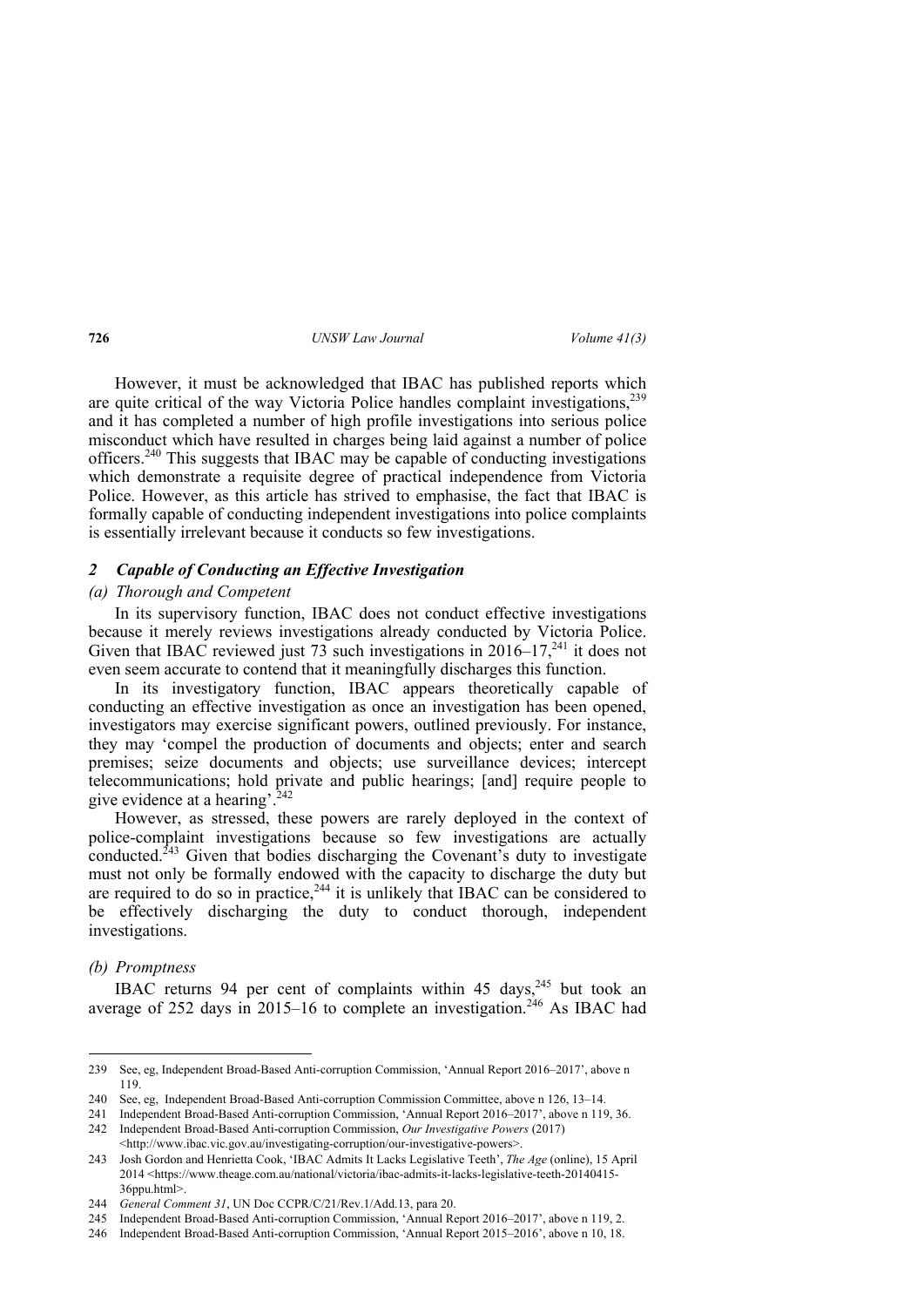just 27 complaints open in that period, this prolonged delay is questionable.<sup>247</sup> However, given that numerous investigations conducted have led to charges being laid against police officers,<sup>248</sup> investigations conducted may be considered sufficiently thorough for the purposes of the Covenant*.* 

#### *(c) Transparency*

IBAC investigations suffer from transparency issues, and a lack of complainant inclusion.

For example, though IBAC is required to supply reasons to the complainant when it determines not to investigate a complaint, it often fails to  $\overline{d}$  so.<sup>249</sup> Furthermore, during the investigation process itself, IBAC has been accused of failing to keep complainants informed about the progress of complaints,  $250$  and the PAP reports that complainants are 'rarely given an opportunity to give feedback to an investigation before it is finalised'.251

Examinations conducted are overwhelmingly private, with only 4 of 64 conducted to date being held in public.252 This is attributable to the *IBAC Act*, which provides that examinations are not to be open to the public except in exceptional circumstances.<sup>253</sup>

Finally, because IBAC is exempted from Freedom of Information legislation, it rarely provides complainants with access to their investigation files.<sup>254</sup>

#### *3 Summary*

It is apparent that complaint investigations conducted by Victoria Police do not meet the required standards to discharge the Covenant's duty to investigate complaints containing allegations of violations of the Covenant's rights.

Investigations conducted by the IBAC may, contrastingly, satisfy the duty's requirements. However, given that the IBAC conducts too few investigations to be capable of being properly characterised as a body effectively discharging the duty to investigate for the purposes of the Covenant, the question of whether the IBAC meets the standards required by the Covenant when conducting independent investigations is, at least for now, irrelevant.

Thus, the Victorian police complaints system fails to discharge the duty to independently investigate complaints made against the police containing allegations of violations of the Covenant's protected rights.

<sup>247</sup> Ibid.

<sup>248</sup> Independent Broad-Based Anti-corruption Commission Committee, above n 126, 13.

<sup>249</sup> See ibid 21; *Independent Broad-Based Anti-corruption Commission Act 2011* (Vic) s 163.

<sup>250</sup> Independent Broad-Based Anti-corruption Commission Committee, above n 126, 21.

<sup>251</sup> Police Accountability Project, 'Independent Investigation 2015', above n 182, 8 [2.2].

<sup>252</sup> Independent Broad-Based Anti-corruption Commission, 'Annual Report 2015–2016', above n 10, 21.

<sup>253</sup> *Independent Broad-Based Anti-corruption Commission Act 2011* (Vic) s 117.

<sup>254</sup> Law Institute of Victoria, above n 156, 7.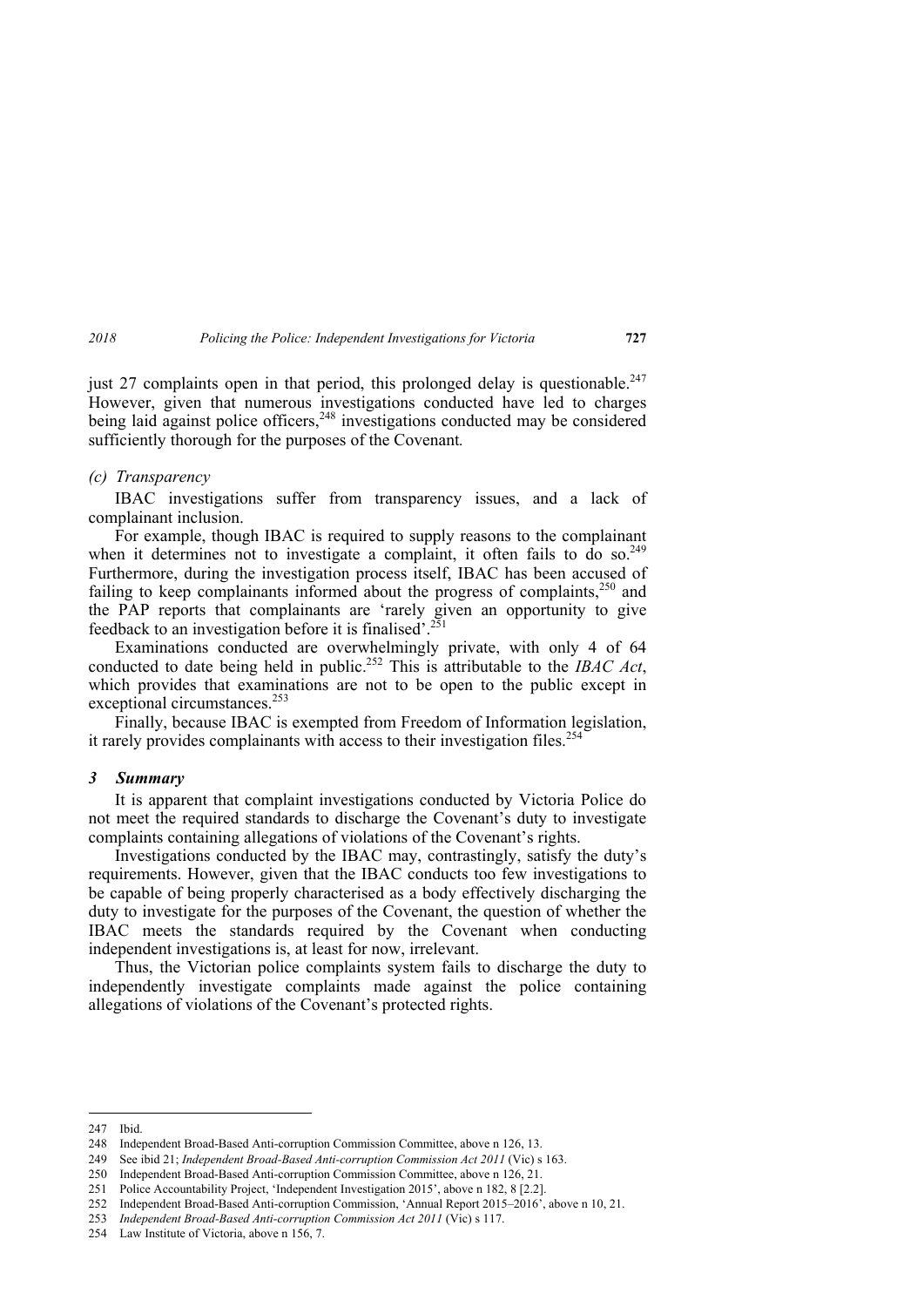# **V OTHER REASONS FOR REFORM**

This article has demonstrated that the currently existing Victorian policecomplaint investigation mechanism fails to discharge the Covenant's duty to independently investigate certain police complaints, and thus concludes that Victoria is in breach of obligations under article 2(3) the Covenant. Allowing this state of affairs to continue, despite specific remonstration by the HRC, is arguably 'good evidence of [Australia's] bad faith attitude towards its … obligations'255 contrary to article 26 of the *Vienna Convention*. 256

In doing so this article has made a case for the creation of an independent complaints investigation mechanism in Victoria, to be tasked with investigating at least all complaints made against the police containing allegations of violations of the Covenant's protected rights.

There are other compelling reasons why the Victorian government should immediately consider reform.

Firstly, a truly independent police-complaint investigation mechanism is arguably the only way to secure adequate accountability of the police, which is necessary for the maintenance of the rule of law and the democratic legitimacy of the executive government.<sup>257</sup> Anything less than a fully independent mechanism creates a real risk that the efficacy of this accountability system will be undermined to the extent that it is unable to vindicate legitimate claims of serious abuse, therein 'lay[ing] the foundations for the worst excesses of a police state<sup>'.258</sup> This risk has manifested itself repeatedly before,<sup>259</sup> and reform must not be postponed until it is necessitated by another catastrophic 'system failure'.<sup>260</sup> Doing so runs the risk of engraining perceptions of bias and corruption so deeply in the public psyche that trust in the police, and in other institutions of government, is irreparably shattered. 261

Secondly, an independent investigatory body would allow Victoria Police to function more efficiently. The creation of an independent complaints body, commanding its own budget separate to Victoria Police's budget, would mean that resources currently expended on complaint investigations would be freed up and could be applied toward enhancing 'front line service delivery and primary duties'.<sup>262</sup> The sequestering of the investigation process would also remove conflicts of interest within the force, releasing officers from the stress of trying to do their job while battling conflicting loyalty to their fellow officers.

<sup>255</sup> Joseph and Castan, above n 16, 22–3 [1.61].

<sup>256</sup> *General Comment 31*, UN Doc CCPR/C/21/Rev.1/Add.13, para 3.

<sup>257</sup> Dermot P J Walsh and Vicky Conway, 'Police Governance and Accountability: Overview of Current Issues' (2011) 55 *Crime, Law and Social Change* 61, 63.

<sup>258</sup> Ibid 71.

<sup>259</sup> See, eg, Prenzler, 'Stakeholder Perspectives', above n 4, 87.

<sup>260</sup> Stephen Savage, 'Independent Minded: The Role and Status of "Independence" in the Investigation of Police Complaints' in Tim Prenzler and Garth den Heyer (eds), *Civilian Oversight of Police: Advancing Accountability in Law Enforcement* (CRC Press, 2016) 29, 30–2.

<sup>261</sup> See, eg, Porter and Prenzler, above n 2, 89.

<sup>262</sup> Police Accountability Project, 'Independent Investigation of Complaints', above n 11, 4.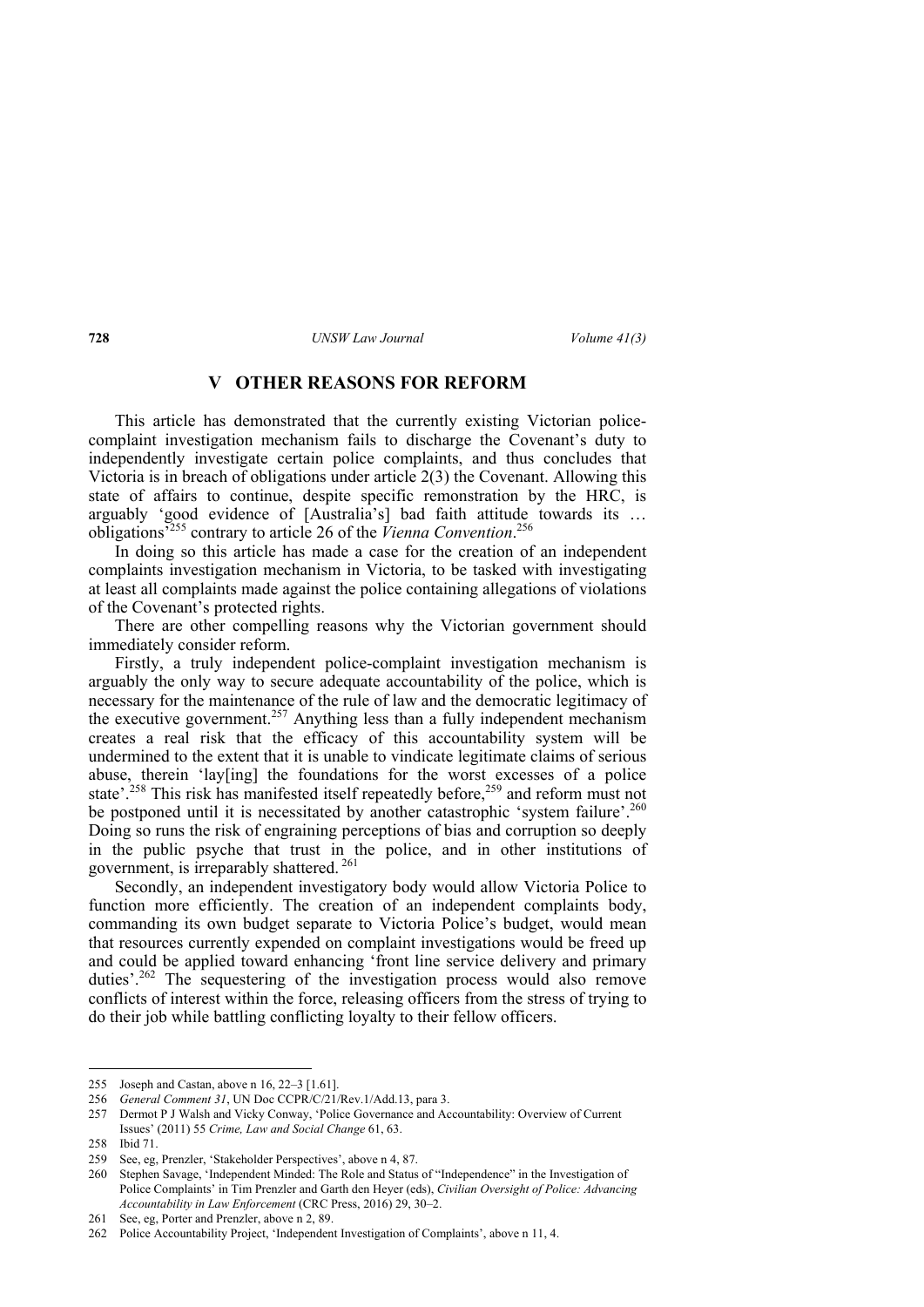Thirdly, the public tends to be dissatisfied with police-dominated complaint mechanisms, and appears to be firmly in favour of independent police-complaint investigations. In one study of 13 international jurisdictions, 71.3 per cent of complainants in police-dominated systems reported dissatisfaction with the system.<sup>263</sup> which was 'not directly related to [the] substantiation [of their complaint]'.264

In Victoria, studies suggest that 62 per cent of complainants are dissatisfied with the current system, and that 78 per cent of the public are in favour of the establishment of an independent complaints system.<sup>265</sup> Victorians surveyed have reported feeling that the police are unwilling and unable to investigate themselves,<sup>266</sup> that such 'investigators side with police, and that police attempt to dissuade complainants or refuse to take complaints'.<sup>267</sup> Similarly in Queensland, 60 per cent of surveyed complainants reported dissatisfaction with their experience,<sup>268</sup> while another survey of the British public found that 91 per cent of respondents strongly agreed that 'serious complaints against police should be investigated by an independent body'.269

Fourthly, creating an independent mechanism responsible for investigating at least those complaints containing allegations of violations of the Covenant's protected rights would enable the Charter to operate more effectively, and facilitate the achievement of its purpose – the protection and promotion of the rights it contains.<sup>270</sup>

Currently, although the Charter requires police officers to act in a way compatible with the Charter's protected rights, and requires all decision makers to consider the Charter's rights when reaching conclusions, it has little effect upon the complaints process.<sup>271</sup> This is because it does not contain a duty to investigate allegations that a person's protected Charter rights have been violated, nor does it render invalid decisions made which fail to consider the Charter rights. $272$  As there are no consequences for their violation, these provisions are thus robbed of meaningful operative effect, and leave complainants unable to turn to the Charter to ensure that their rights are protected.

Creating an independent police-complaint investigation mechanism, tasked with investigating complaints containing allegations of violations of the rights protected by the Covenant, would give these provisions effect because the

<sup>263</sup> Porter and Prenzler, above n 2, 77.

<sup>264</sup> Ibid, quoting Ethical Standards Department, 'Client Satisfaction Survey' (Victoria Police, 1999) 32.

<sup>265</sup> Porter and Prenzler, above n 2, 79, citing Tim Prenzler et al, 'Complaints against Police: The Complainants' Experience' (2010) 1(1) *Journal of Criminal Justice Research* 1, 8, 11.

<sup>266</sup> Porter and Prenzler, above n 2, 77, 80.

<sup>267</sup> Ibid 80.

<sup>268</sup> Ibid 79, citing Research and Co-ordination Division, Criminal Justice Commission, 'Informal Complaint Resolution in the Queensland Police Service: An Evaluation' (Report, November 1994) 61.

<sup>269</sup> Tim Prenzler, 'Democratic Policing, Public Opinion, and External Oversight' in Tim Prenzler and Garth den Heyer (eds), *Civilian Oversight of Police: Advancing Accountability in Law Enforcement* (CRC Press, 2016) 51, 54.

<sup>270</sup> *Charter of Human Rights and Responsibilities Act 2006* (Vic) s 1(2).

<sup>271</sup> *Charter of Human Rights and Responsibilities Act 2006* (Vic) s 38(1).

<sup>272</sup> *Bare v IBAC* (2015) 48 VR 129, 331 [626] (Santamaria JA).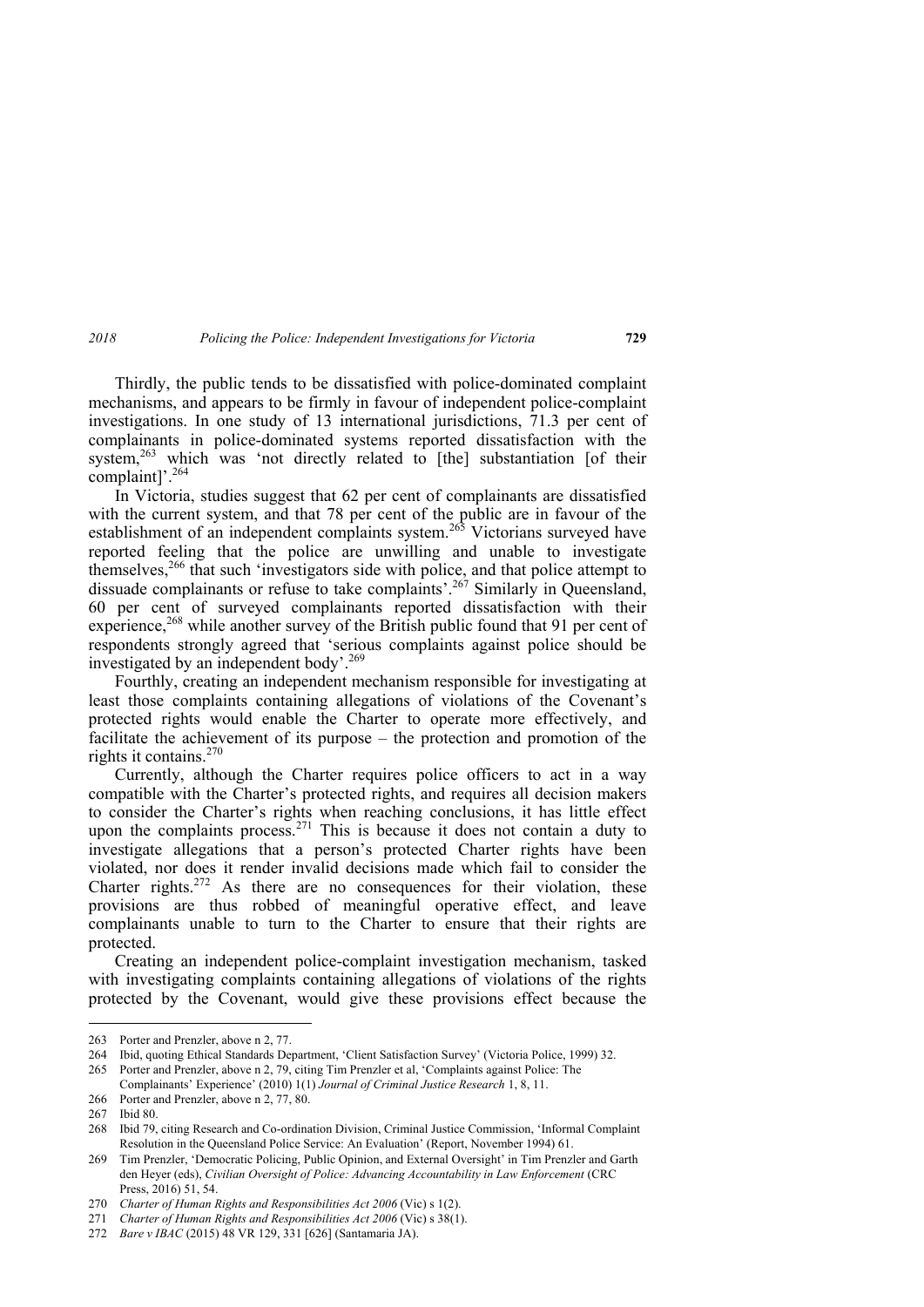Charter was modelled on the Covenant and the rights they protect are largely the same. Thus, discharging the duty to investigate violations of the Covenant's rights would concurrently achieve independent investigation of the Charter's rights. This would in turn promote the operation of the Charter by deterring police officers from violating the Charter's protected rights, and by ensuring that complaint-investigators give due regard to the rights contained in the Charter when analysing complaints. This would simultaneously facilitate the realisation of the Charter's purpose.

Finally, with Australia currently sitting on the Human Rights Council, Australia's human rights record is being scrutinised by the world. Will Australian state governments be able to explain why, despite specific remonstration, they continue to fail to honour their obligations under the Covenant?<sup>273</sup>

## **VI THE PATH AHEAD**

For the reasons outlined above, Victoria must create an independent police complaints mechanism which complies with the Covenant's duty to investigate.

Whether compliance is achieved by way of extensive reform of IBAC or by creating a new investigatory body is a question of policy. Regardless, the Covenant-compliant investigatory mechanism must be carefully crafted to ensure that it competently discharges the duty to investigate allegations of the Covenant's right violations perpetrated by the police. To facilitate the identification of the necessary institutional qualities of Covenant-compliant bodies, it is essential to consider international examples of independent policecomplaint investigation mechanisms which have been recognised as effectively discharging the duty. To this end, this article will now explore three model independent police-complaint investigation mechanisms.

The bodies selected are from Northern Ireland, New York, and Denmark. The Northern Irish and New York models were chosen to exemplify the qualities of established complaint bodies, while the Danish model was selected to demonstrate qualities of a nascent body.

#### **A Northern Ireland**

The Police Ombudsman of Northern Ireland ('PONI') is the 'gold standard' of independent police-complaint investigation mechanisms.<sup>274</sup> Created in  $2000^{275}$ following the Hayes tribunal,<sup>276</sup> it 'is now widely accepted as providing an effective mechanism for holding the police to account'.<sup>277</sup> This is reflected by its

<sup>273</sup> See eg, *Horvath v Australia*, UN Doc CCPR/C/110/D/1885/2009, 16–17 [8.5]–[8.7], 17 [10]; *Concluding Observations of the Human Rights Committee: Australia*, UN Doc CCPR/C/AUS/CO/5, 5 [21].

<sup>274</sup> Savage, above n 260, 31.

<sup>275</sup> Police Ombudsman for Northern Ireland, 'Annual Report & Accounts for the Year Ended 31 March 2017' (30 June 2017) 10.

<sup>276</sup> Hayes, above n 9.

<sup>277</sup> Nuala O'Loan, 'Policing the Police', *Sunday Business Post* (Cork), 5 June 2005.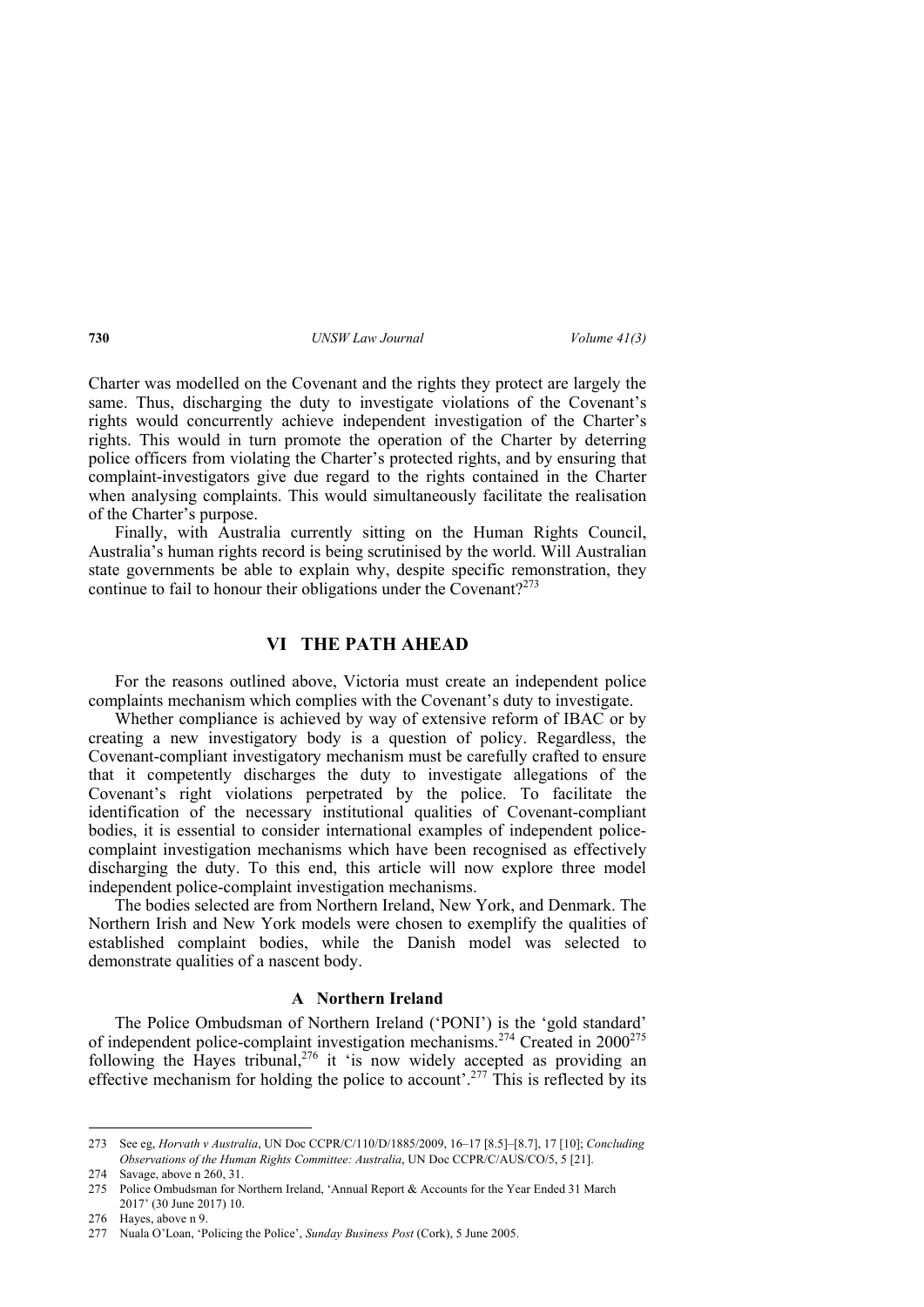substantiation rates, depicted in Figure 1 below, which is currently at 24 per  $cent<sup>278</sup>$ 



**Figure 1:** Substantiation rates of police complaints in Northern Ireland, 1990–2017. Data in Appendix A.

PONI is a non-departmental public body, $279$  headed by an Ombudsman appointed 'by Royal Assent' for seven year terms.<sup>280</sup> PONI is organisationally independent to the Police Service of Northern Ireland ('PSNI'), and accountable to the Northern Irish Assembly.<sup>281</sup> It is required to accept guidance by the Department of Justice ('DOJ'), from which it receives its grant of finance.<sup>282</sup> PONI has a central office in Belfast, but operates around the country.<sup>283</sup>

PONI has direct control over the police complaints system, being the only body which can legally deal with police complaints in Northern Ireland:<sup>284</sup> though complaints can be made to both PONI and the PSNI, all must be directed to PONI.<sup>285</sup> Complaints may be received by phone, email, online, or in person,  $^{286}$ and PONI may also receive referrals from the DOJ and the Secretary of State.<sup>287</sup>

<sup>278</sup> Police Ombudsman for Northern Ireland, 'Annual Report 2018', above n 192, 4.

<sup>279</sup> Police Ombudsman for Northern Ireland, 'Annual Report 2017', above n 275, 10–11.

<sup>280</sup> National Audit Office, 'Police Ombudsman for Northern Ireland Account 2003–2004' (Report, 5 August 2005) 2.

<sup>281</sup> Police Ombudsman for Northern Ireland, 'Annual Report 2017', above n 275, 10–11.

<sup>282</sup> Ibid 11.

<sup>283</sup> Police Ombudsman for Northern Ireland, *About Us*, <https://policeombudsman.org/About-Us>.

<sup>284</sup> Police Ombudsman for Northern Ireland, 'The Police Complaints System in Northern Ireland' (Report, 2014) 5; Police Ombudsman for Northern Ireland, 'Annual Statistical Bulletin 2017', above n 6, 10; Prenzler, 'Scandal, Inquiry, and Reform', above n 4, 3, 18.

<sup>285</sup> Police Ombudsman for Northern Ireland, 'Annual Report 2017', above n 275, 11; *Police (Northern Ireland) Act 1998* (UK) c 32, s 52(1).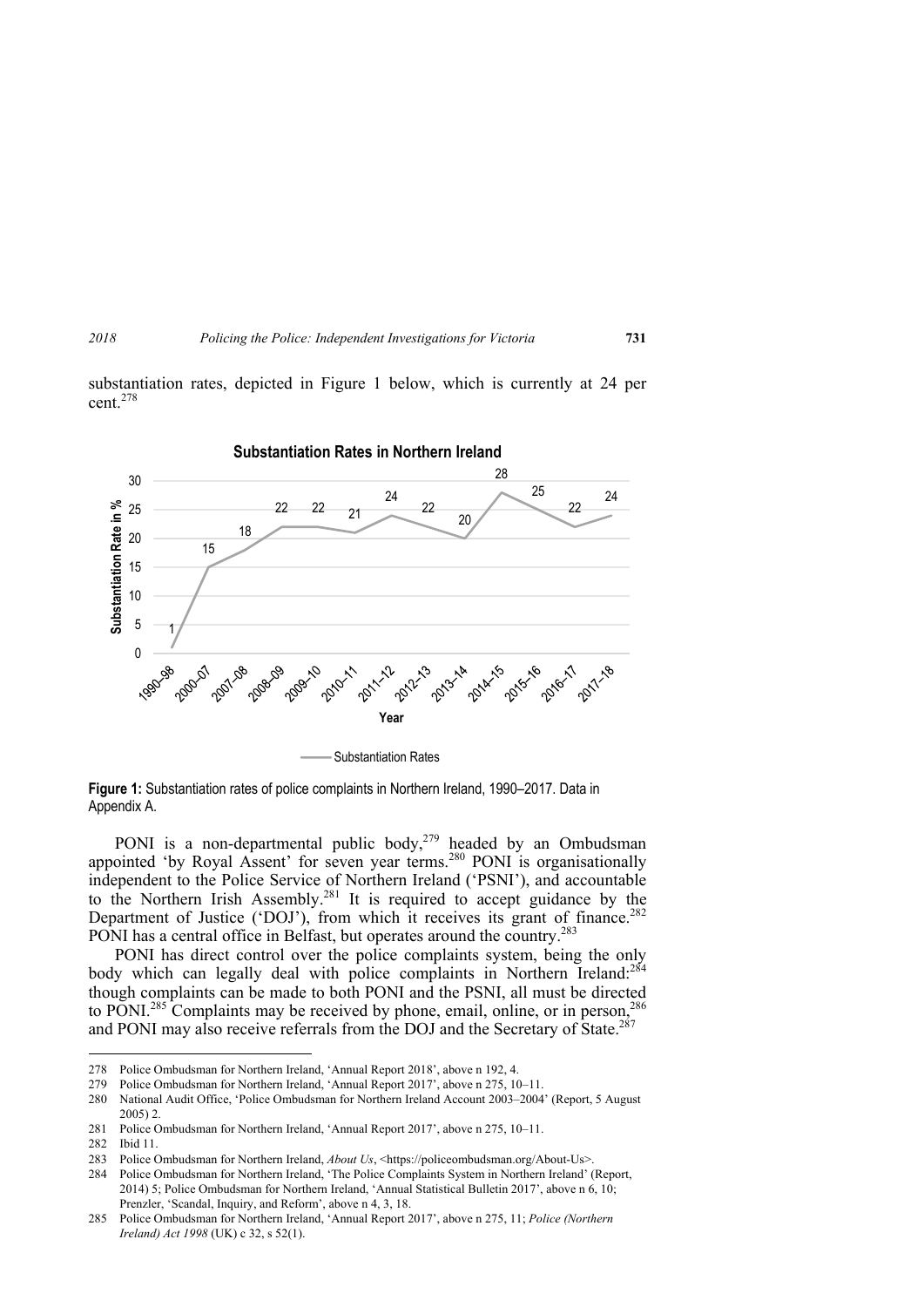PONI is responsible for investigating all complaints against police made by members of the public,<sup>288</sup> and is empowered to consider complaints on a range of matters, from traffic incidents to serious criminal conduct.<sup>289</sup> When assessing complaints, it may determine that it is suitable for informal resolution, which will only occur if complainant consent is obtained.<sup>290</sup> If not so characterised, the complaint will be formally investigated.<sup>291</sup> Investigations are opened in relation to approximately 41 per cent of all complaints received,  $292$  and PONI also has the power to initiate its own investigations.<sup>293</sup>

Generally, PONI only investigates complaints containing allegations occurring in the previous year, though 'there is no time limit' in relation to the investigation of 'grave or exceptional' matters.<sup>294</sup>

PONI comprises 150 staff, including 120 professional civilian investigators.295 Investigators include former solicitors, police from foreign jurisdictions, and 'people with previous investigative experience … such as Customs and Excise',<sup>296</sup> and these investigators have extensive powers. For example, they can arrest people, seize evidence, interview officers and civilians, secure incident scenes, search premises, and have access to the full range of modern investigative techniques, including 'forensics, DNA analysis, computer reconstructions and ballistics tests'.297 Investigators also have access to roundthe-clock video surveillance of police cars and stations,<sup>298</sup> police radio transmission tapes, and command and control logs.299 PONI always requires fresh statements from police,<sup>300</sup> and PSNI officers cannot internally determine what is and is not relevant to an investigation.<sup>301</sup> Furthermore, police are legally obliged to 'provide whatever information' PONI investigators require in connection with investigations.<sup>302</sup> PONI also have a 'critical incident' response

<sup>286</sup> Police Ombudsman for Northern Ireland, *If You Wish to Make a Complaint*

<sup>&</sup>lt;https://policeombudsman.org/About-Us/Historical-Investigations/If-You-Wish-to-Make-a-Complaint>. 287 *Police (Northern Ireland) Act 1998* (UK) c 32, s 55; Police Ombudsman for Northern Ireland, 'Annual Report 2017', above n 275, 11.

<sup>288</sup> *Police (Northern Ireland) Act 1998* (UK) c 32, s 54.

<sup>289</sup> Police Ombudsman for Northern Ireland, *About Us*, above n 283.

<sup>290</sup> *Police (Northern Ireland) Act 1998* (UK) c 32, ss 53(1)–(3); Police Ombudsman for Northern Ireland, 'Annual Statistical Bulletin 2017', above n 6, 24.

<sup>291</sup> *Police (Northern Ireland) Act 1998* (UK) c 32, s 54(1).

<sup>292</sup> Police Ombudsman for Northern Ireland, 'Annual Statistical Bulletin 2017', above n 6, 20; PSNI, 'Public Complaints and the Role of the Police Ombudsman' (Service Instruction No SI0517, 26 January 2017) 3; Police Ombudsman for Northern Ireland, 'Annual Report 2017', above n 275, 4*.*

<sup>293</sup> Police Ombudsman for Northern Ireland, 'Annual Report 2018', above n 192, 14.

<sup>294</sup> Police Ombudsman for Northern Ireland, 'Annual Statistical Bulletin 2017', above n 6, 36; Police Ombudsman for Northern Ireland, 'The Police Complaints System', above n 284, 5.

<sup>295</sup> Police Ombudsman for Northern Ireland, *About Us*, above n 283.

<sup>296</sup> O'Loan, above n 277.

<sup>297</sup> Ibid; see also Police Ombudsman for Northern Ireland, 'The Police Complaints System', above n 284, 9, 13, 15.

<sup>298</sup> Hopkins, *An Effective System*, above n 161, 56.

<sup>299</sup> Police Ombudsman for Northern Ireland, 'The Police Complaints System', above n 284, 15.

<sup>300</sup> Hopkins, *An Effective System*, above n 161, 57.

<sup>301</sup> O'Loan, above n 277.

<sup>302</sup> Police Ombudsman for Northern Ireland, 'The Police Complaints System', above n 284, 9; O'Loan, above n 277.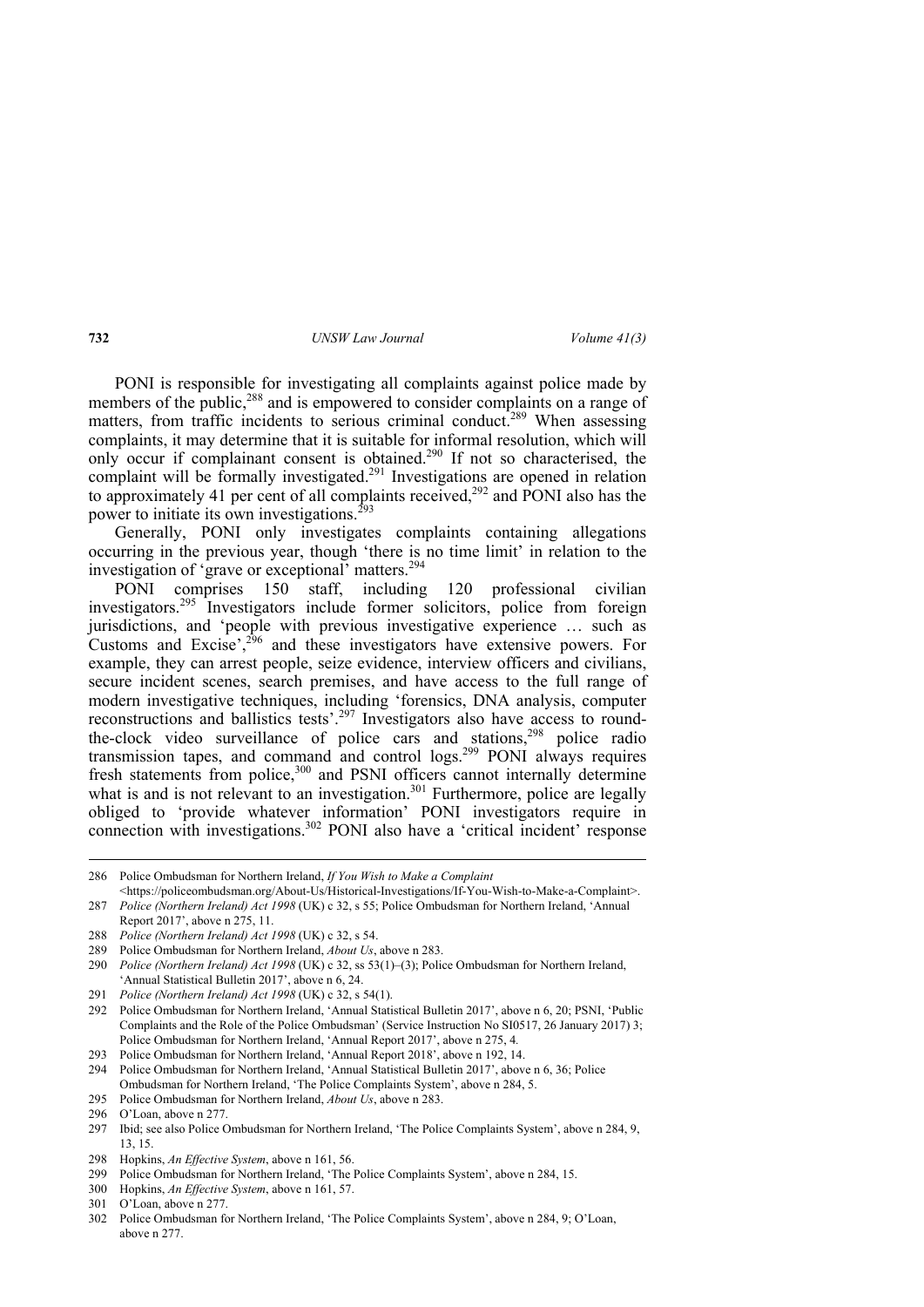team to respond to specific emergency events, like service weapon discharges and deaths in custody, $303$  and investigators will be at the scene anywhere in Northern Ireland within one and a half to three hours.<sup>304</sup>

About 94 per cent of investigations are dealt with within 90 days, and PONI tends to meet its timeliness policy guideline targets.<sup>305</sup> However, PONI has been accused of serious and unacceptable delays in relation to historic investigations.306

During the investigation process, PONI prioritises transparency. Its stated policy is to keep complainants and families informed throughout the process, making contact in the first three days $307$  and then again at least every six weeks during the process, and aiming to reply to communications 'within four working days'.308 The Committee on the Administration of Justice however reports that PONI appears to have 'an internal culture of not sharing information with families' in relation to historical investigations.<sup>309</sup>

Upon completing an investigation, PONI may make disciplinary recommendations to the Chief Constable of the PSNI, who determines whether or not to take action against the officers concerned.<sup>310</sup> If the Chief Constable refuses to take action, PONI may direct them to do so.311 PONI is also required to report matters to the Public Prosecution Service in instances of criminal conduct, who decides whether to prosecute the officer(s) concerned.<sup>312</sup>

#### **B New York**

The Civilian Complaint Review Board ('CCRB') was established in 1953, becoming entirely independent of the New York Police Department ('NYPD') in 1993.313 Although functionally inadequate for much of its history, recent reforms have caused a dramatic increase in effectiveness; reflected by increases in substantiation rates (see Figure 2). $^{314}$ 

<sup>303</sup> Police Ombudsman for Northern Ireland, 'The Police Complaints System', above n 284, 13–14; see also O'Loan, above n 277.

<sup>304</sup> Hopkins, *An Effective System*, above n 161, 52; Police Ombudsman for Northern Ireland, 'The Police Complaints System', above n 284, 13; O'Loan, above n 277.

<sup>305</sup> Police Ombudsman for Northern Ireland, 'Annual Report 2017', above n 275, 16.

<sup>306</sup> Committee on the Administration of Justice, 'Human Rights and Dealing with Historic Cases: A Review of the Office of the Police Ombudsman for Northern Ireland' (Report, June 2011) 8.

<sup>307</sup> PONI, 'Annual Report and Accounts' (24 June 2013) 10–11.

<sup>308</sup> Committee on the Administration of Justice, above n 306, 32.

<sup>309</sup> Ibid 33.

<sup>310</sup> Police Ombudsman for Northern Ireland, 'Annual Statistical Bulletin 2017', above n 6, 21.

<sup>311</sup> Ibid 37.

<sup>312</sup> Police Ombudsman for Northern Ireland, 'Annual Statistical Bulletin 2017', above n 6, 21; Police Ombudsman for Northern Ireland, 'The Police Complaints System', above n 284, 21.

<sup>313</sup> Civilian Complaint Review Board, 'Status Report: January – December 2001' (May 2002) 5.

<sup>314</sup> Civilian Complaint Review Board, *History* (2018) *<*http://www1.nyc.gov/site/ccrb/about/history.page>.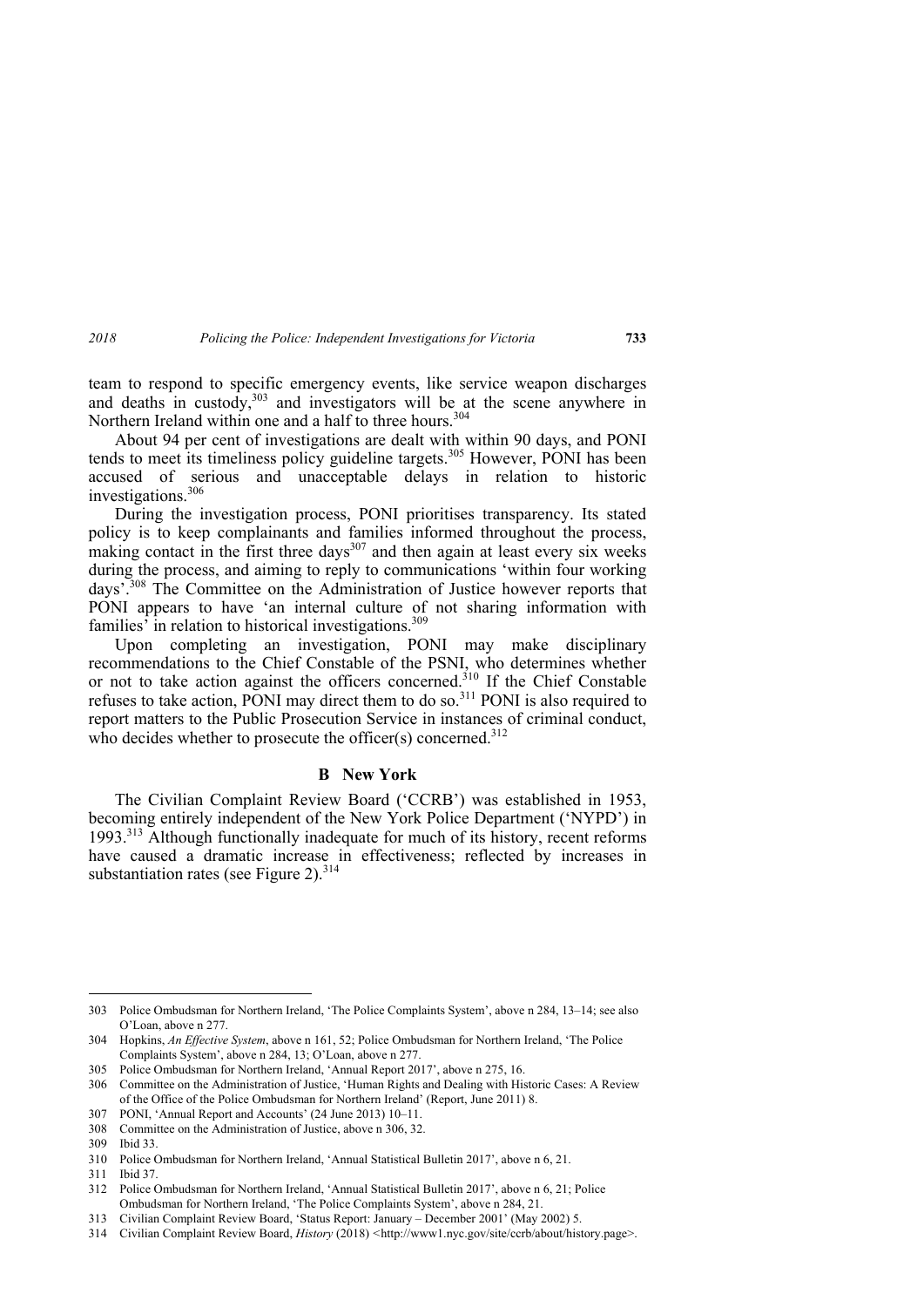

**CCRB Substantiation Rates**

Substantiation Rates

**Figure 2:** CCRB substantiation rates of police complaints 1995–2016. Data in Appendix B.

The CCRB comprises a 13-member civilian board appointed for fixed terms315 who must be residents of New York, and who may not hold other employment.<sup>316</sup> Three of these members are appointed by the Police Commissioner, and *only* they may have previous law enforcement experience, including with the NYPD.<sup>317</sup>

The Board oversees a 180-member civilian staff,<sup>318</sup> none of whom may have a law enforcement background.<sup>319</sup> The staff is split into administrative and investigatory departments, and there is also a special administrative prosecution unit (' $APU$ ').<sup>320</sup>

The administrative team receives and processes complaints, which can be made at any time to the CCRB through a variety of mediums, including by telephone or voicemail.<sup>321</sup> The CCRB's mandate is limited to complaints

320 Civilian Complaint Review Board, 'Status Report 2001', above n 313, 12.

321 Civilian Complaint Review Board, 'Semi-annual Report 2016', above n 318, ix; Civilian Complaint Review Board, *Contact Us, By Phone: CCRB's Hotline* (2018) City of New York <https://www1.nyc.gov/site/ccrb/about/contact/by-phone.page>; Civilian Complaint Review Board, 'What to Do if a Police Officer Stops You: Ways to File a Complaint' (Pamphlet) <https://www1.nyc.gov/assets/ccrb/downloads/pdf/about\_pdf/outreach/publications/policeencounter\_eng.pdf>.

<sup>315</sup> *New York City Charter*, 18-A NY Reg § 440(b)(3) (2003).

<sup>316</sup> *New York City Charter*, 18-A NY Reg §§ 440(b)(1)–(2) (2003).

<sup>317</sup> *New York City Charter*, 18-A NY Reg §§ 440(b)(1)–(2) (2003); Civilian Complaint Review Board, 'Status Report 2001', above n 313, 6.

<sup>318</sup> Civilian Complaint Review Board, 'Semi-annual Report January – June 2016' (2016) iii.

<sup>319</sup> Civilian Complaint Review Board, *Frequently Asked Questions* (2018)

<sup>&</sup>lt;https://www1.nyc.gov/site/ccrb/about/frequently-asked-questions-faq.page>.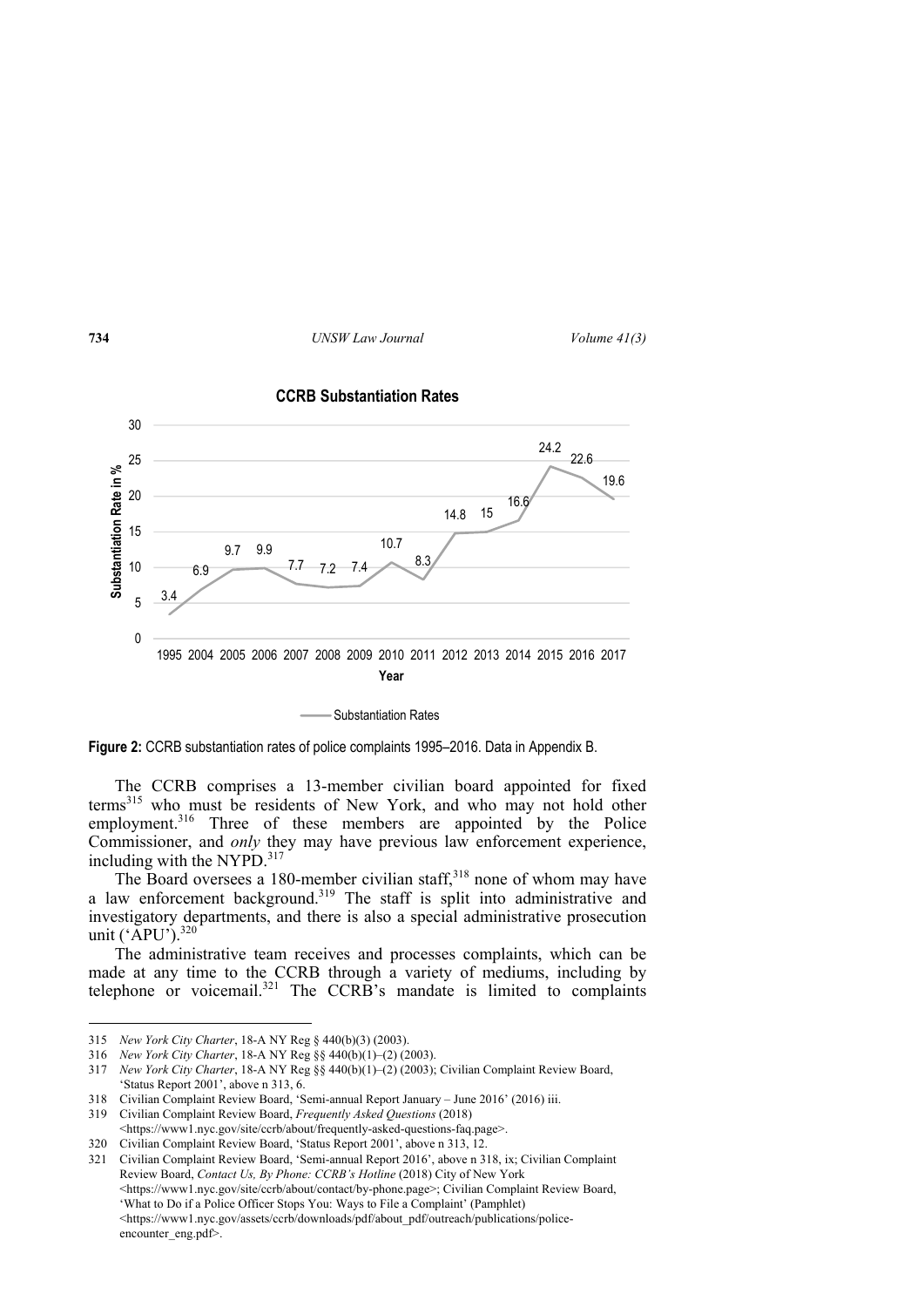containing allegations of 'excessive use of force, abuse of authority, discourtesy, or use of offensive language, including … slurs relating to race, ethnicity, religion, gender, sexual orientation and disability'.322 Complaints made to the NYPD will be referred to the CCRB if they fall within CCRB's purview,<sup>323</sup> and if the CCRB receives complaints outside its purview, it refers them to the NYPD's Internal Affairs Bureau ('IAB').<sup>324</sup>

The CCRB's investigation team comprises 110 civilian investigators,  $325$  all of whom must undergo training at the CCRB Academy, which has 'competencybased graduation requirements', and who receive rigorous on-the-job training.<sup>326</sup> Investigators are overseen by managers with significant non-police investigatory experience, $327$  and are guided by an investigation manual devised by experts. $328$ Investigators have significant powers including subpoena powers, $329$  the power to compel witnesses to attend examinations, and to compel the 'production of such records and other materials as are necessary'.<sup>330</sup> There is also an 'Evidence Collection Field Team' similar to PONI's critical response team.<sup>331</sup> Police officers must cooperate with investigators, providing whatever 'records and other materials' are requested, except those 'that cannot be disclosed by law'.<sup>332</sup> Investigators have access to police department records,<sup>333</sup> facilitated by recent reforms to enhance document transfers with the IAB.334 Investigators are also increasingly relying upon police body-camera video evidence, which has been credited with recent increases in substantiation rates.<sup>335</sup>

During the investigation process, investigators must contact the complainant within the first 48 hours. Complainants must also be interviewed in person, 336 which usually occurs within  $2\overline{2}$  days.<sup>337</sup> Investigators are required to regularly contact complainants, who can monitor the progress of their complaint online.<sup>338</sup> Complainant inclusion in the process is further supported by Freedom of Information legislation which allows easy access to  $\overline{CCRB}$ 's records,  $339$  and the

<sup>322</sup> *New York City Charter*, 18-A NY Reg § 440(c)(1) (2003).

<sup>323</sup> Civilian Complaint Review Board, *Frequently Asked Questions*, above n 319.

<sup>324</sup> Civilian Complaint Review Board, 'Status Report 2001', above n 313, 6.

<sup>325</sup> Civilian Complaint Review Board, 'Semi-annual Report 2016', above n 318, iii.

<sup>326</sup> Civilian Complaint Review Board, 'Annual Report January – December 2015' (May 2016) v.

<sup>327</sup> Civilian Complaint Review Board, *Frequently Asked Questions*, above n 319*.* 

<sup>328</sup> Civilian Complaint Review Board, 'Annual Report 2015', above n 326, v.

<sup>329</sup> Civilian Complaint Review Board, *History*, above n 314.

<sup>330</sup> *New York City Charter*, 18-A NY Reg § 440(c)(3) (2003).

<sup>331</sup> Civilian Complaint Review Board, 'Annual Report 2015', above n 326, v.

<sup>332</sup> *New York City Charter*, 18-A NY Reg § 440(d)(1) (2003).

<sup>333</sup> Civilian Complaint Review Board, *Investigations* (2018) <https://www1.nyc.gov/site/ccrb/investigations/investigations.page>.

<sup>334</sup> Civilian Complaint Review Board, 'Annual Report 2015', above n 326, v.

<sup>335</sup> Ibid 46; Civilian Complaint Review Board, 'Executive Director's Monthly Report September 2016 (Statistics for August 2016)' (September 2016) 19.

<sup>336</sup> Civilian Complaint Review Board, *Investigations*, above n 333.

<sup>337</sup> Civilian Complaint Review Board, 'Annual Report 2015', above n 326, 22.

<sup>338</sup> Civilian Complaint Review Board, *Complaints: Check Complaint Status Page* (2018) <https://www1.nyc.gov/site/ccrb/complaints/check-complaint-status.page>.

<sup>339</sup> Civilian Complaint Review Board, *Contact* (2018) <https://www1.nyc.gov/site/ccrb/about/contact.page>.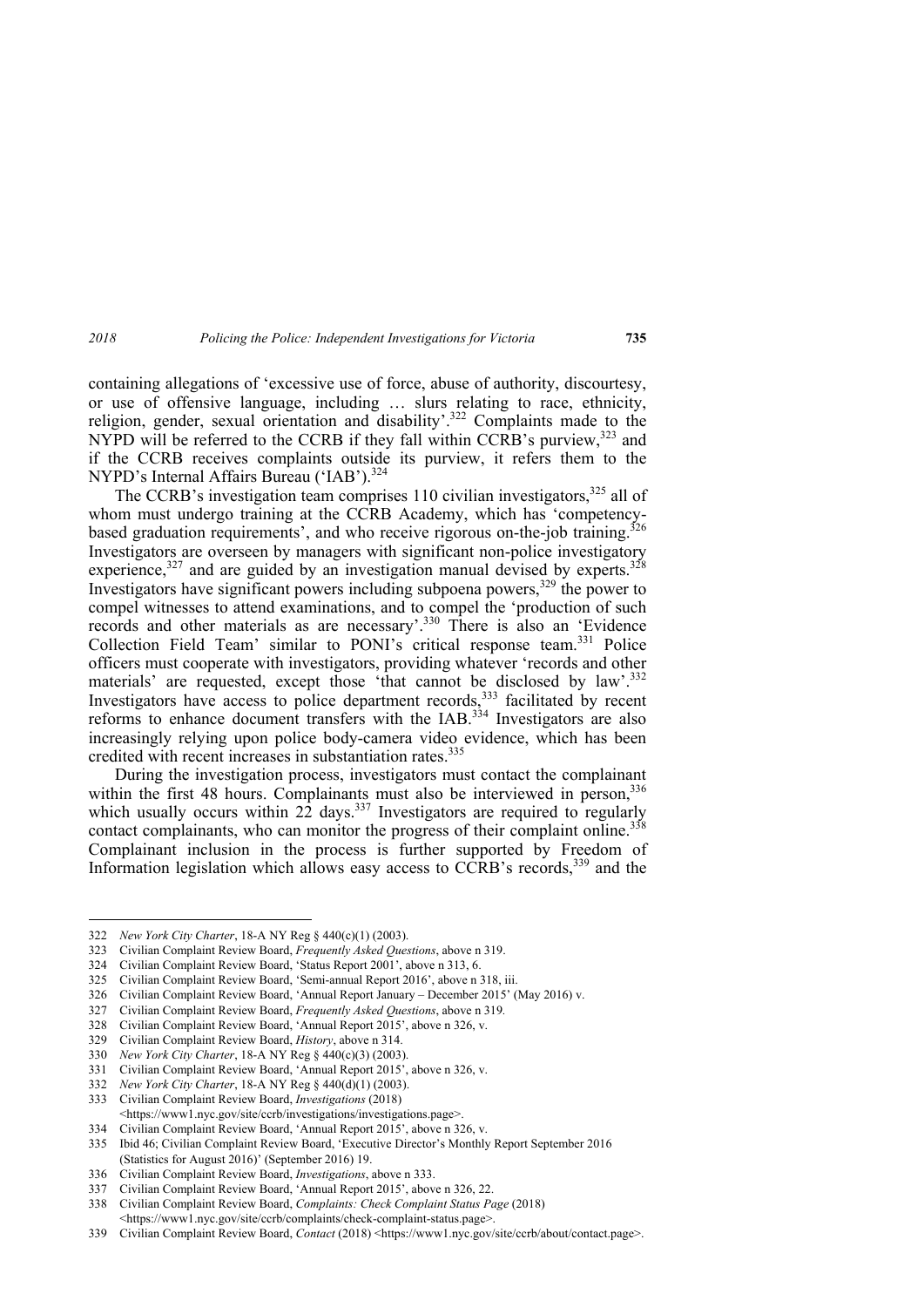Data Transparency Initiative<sup>340</sup> which provides publicly accessible online information on complaints and complaint statistics. 341

Investigations conducted tend to be prompt, conducted in an average of '140 days in 2016', including processing time. $342$ 

Once an investigation is completed, the team submits a closing report to the Board who determines a finding of 'substantiated', 'exonerated', or 'unfounded' for each of the complaint's allegations.<sup>343</sup> If substantiated, the Board may recommend disciplinary action to the Police Commissioner, who implements the Board's recommendations 82 per cent of the time.<sup>344</sup> However, the Commissioner retains discretion to take final disciplinary action.<sup>345</sup>

Alternatively, the CCRB may institute administrative prosecution proceedings against the officer concerned via the APU, which is 'responsible for prosecuting, trying and resolving the most serious misconduct cases'.<sup>346</sup> Such complaints will be determined by an administrative law judge, who may issue a finding of guilt and impose certain penalties. $347$ 

Since  $2015$  the CCRB has prioritised an aggressive outreach<sup>348</sup> strategy. tripling the number of community-based outreach units it runs and conducting frequent public presentations, designed to inform the community of the role of the CCRB and inform them of their rights.<sup>349</sup>

#### **C Denmark**

*Den Uafhængige Politiklagemyndighed* ('DUP') is the Danish Independent Police Complaints Authority, established in 2012.<sup>350</sup> Located in Aarhus, it is reasonably accessible given Denmark's small size and the fact that investigators travel the country.351

DUP is an independent statutory body, organisationally independent from both the Danish Police and the nation's Public Prosecutors.<sup>352</sup> It was deemed

<sup>340</sup> Colby Hamilton, 'Mina Malik Departing as CCRB Executive Director', *Politico* (online), 25 November 2016 <http://www.politico.com/states/new-york/city-hall/story/2016/11/mina-malik-departing-ccrb-asexecutive-director-107608>.

<sup>341</sup> Civilian Complaint Review Board, 'Annual Report January – December 2016' (July 2017) 53; see, eg, Civilian Complaint Review Board, 'Semi-annual Report 2016', above n 318, x.

<sup>342</sup> Civilian Complaint Review Board, 'Annual Report 2016', above n 341, 5; Civilian Complaint Review Board, 'Semi-annual Report 2016', above n 318, x.

<sup>343</sup> Civilian Complaint Review Board, 'Semi-annual Report 2016', above n 318, iv.

<sup>344</sup> Ibid 24.

<sup>345</sup> *New York City Charter*, 18-A NY Reg § 440(d)(3)(e).

<sup>346</sup> Civilian Complaint Review Board, 'Semi-annual Report 2016', above n 318, iii–iv.

<sup>347</sup> Civilian Complaint Review Board, *Prosecution* (2018) <https://www1.nyc.gov/site/ccrb/prosecution/prosecution.page>.

<sup>348</sup> Civilian Complaint Review Board, 'Annual Report 2015', above n 326, vi.

<sup>349</sup> Ibid 44.

<sup>350</sup> Independent Police Complaints Authorities' Network, *Danish Independent Police Complaints Authority* (2018) <https://ipcan.org/members/the-danish-independent-police-complaints-authority>.

<sup>351</sup> Den Uafhængige Politiklagemyndighed, *Find Os* (2018) <http://www.politiklagemyndigheden.dk/findos>; Den Uafhængige Politiklagemyndighed, 'Årsrapport 2017' (Report, 2017) 3.

<sup>352</sup> Den Uafhængige Politiklagemyndighed, 'Do You Want to Make a Complaint about the Police?' (2017) <http://politiklagemyndigheden.dk/media/6447/1.\_korr\_pm\_pjece\_uk.pdf> 3; Den Uafhængige Politiklagemyndighed, 'Årsrapport 2017', above n 351, 2.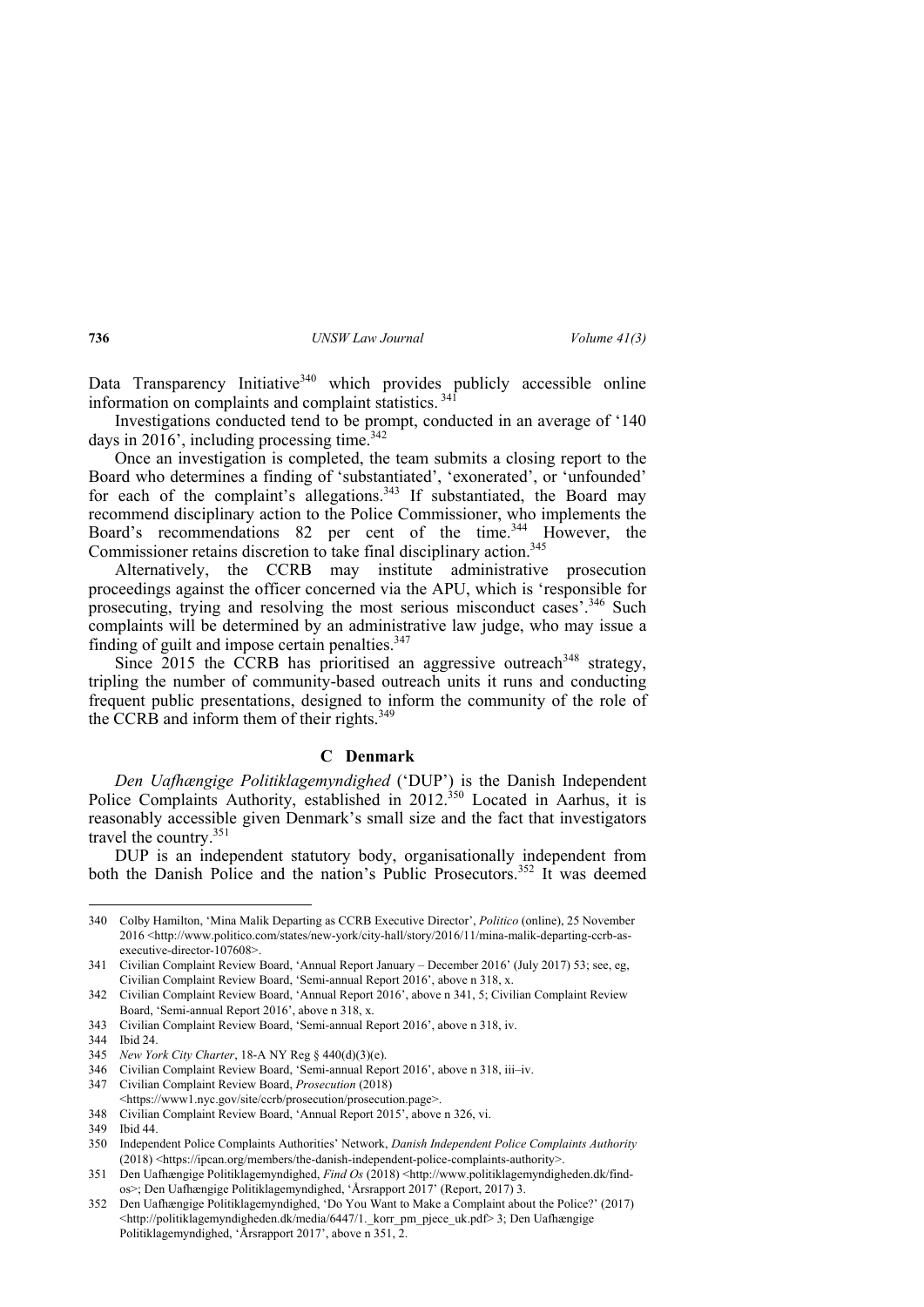necessary to secure independence from both to eliminate structural dependence on the police by way of the Prosecutor, as the two work together closely.<sup>353</sup>

DUP is overseen by the Police Complaints Council, headed by a High Court Judge, whose members are appointed for four years by the *Folketing*  (Parliament).354 It has a very broad mandate to investigate and determine complaints about any 'criticisable' conduct of Danish police, including behavioural matters, criminal conduct matters, cases involving deaths or serious injury in police custody, and traffic matters.<sup>355</sup>

Complaints may be made personally or on another's behalf<sup>356</sup> directly to the DUP online, by phone, or by post.<sup>357</sup> Complaints may also be made to the Danish police or to regional prosecutors, who 'promptly' refer all complaints to DUP.<sup>358</sup> DUP also has the power to initiate its own investigations,  $359$  and must investigate cases involving death or serious injury in police custody.<sup>360</sup>

Less serious complaints may be referred, with the complainants consent, to be resolved by local resolution with concerned officers.<sup>361</sup> Complaints deemed inappropriate for local resolution will be investigated, $362$  though a time limit applies in relation to behaviour and traffic complaints: they must have occurred in the last six months. There is no such time limit in relation to criminal conduct complaints.363

DUP's staff comprises 10 lawyers, 12 investigators, 8 administrators and a student.<sup>364</sup> The investigation team is composed of former Danish and Scandinavian police officers, with over 20 years' experience.<sup>365</sup> Hiring former Danish police was deemed a necessary interim measure in the body's nascent period to ensure that DUP had a suitably competent staff capable of processing

<sup>353</sup> Anja Johansen, 'The Rise and Rise of Independent Police Complaints Bodies' in Jennifer M Brown (ed), *The Future of Policing* (Routledge, 2014) 446, 453; Rigsadvokaaten, 'The Danish Prosecution Service', <https://www.ejn-crimjust.europa.eu/ejnupload/infoabout/the\_danish\_prosecution\_service.pdf> 5.

<sup>354</sup> Independent Police Complaints Authorities' Network, above n 350; Council of Europe, 'Report to the Danish Government on the Visit to Denmark Carried Out by the European Committee for the Prevention of Torture and Inhuman or Degrading Treatment or Punishment (CPT)' (Report No CPT/Inf (2014) 25, 17 September 2014) 18.

<sup>355</sup> Den Uafhængige Politiklagemyndighed, 'Do You Want to Make a Complaint about the Police?' (2017) <http://politiklagemyndigheden.dk/media/6447/1. korr\_pm\_pjece\_uk.pdf> 3, 5; Lars Holmberg, 'I Forståelsens Tjeneste? En Evaluering Af Den Uafhængige Politiklagemyndighed' (Report, Københavns Universitet, 3 March 2017) 18–19 [3.3]; Den Uafhængige Politiklagemyndighed, 'Årsrapport 2017', above n 351, 2; Independent Police Complaints Authorities' Network, above n 350.

<sup>356</sup> Independent Police Complaints Authorities' Network, above n 350.

<sup>357</sup> Den Uafhængige Politiklagemyndighed, 'Complaint about the Police', above n 355, 7.

<sup>358</sup> Ibid.

<sup>359</sup> Council of Europe, 'Report', above n 354, 18; Embassy & Permanent Mission of Denmark, Vienna, 'Questionnaire on the Code of Conduct on Politico-Military Aspects of Security' (24 May 2017) <http://www.osce.org/forum-for-security-cooperation/319441?download=true> 22.

<sup>360</sup> Ibid; Den Uafhængige Politiklagemyndighed, 'Årsrapport 2017', above n 353, 4; Den Uafhængige Politiklagemyndighed, 'Årsberetning 2016' (Report, 2016) 11.

<sup>361</sup> Den Uafhængige Politiklagemyndighed, 'Complaint about the Police', above n 355, 9.

<sup>362</sup> Ibid.

<sup>363</sup> Ibid 7.

<sup>364</sup> The Danish Institute for Human Rights, 'Police Oversight Mechanisms' (2018) 15; Den Uafhængige Politiklagemyndighed, 'Årsrapport 2017', above n 351, 3.

<sup>365</sup> Council of Europe, 'Report to the Danish Government', above n 354, 18.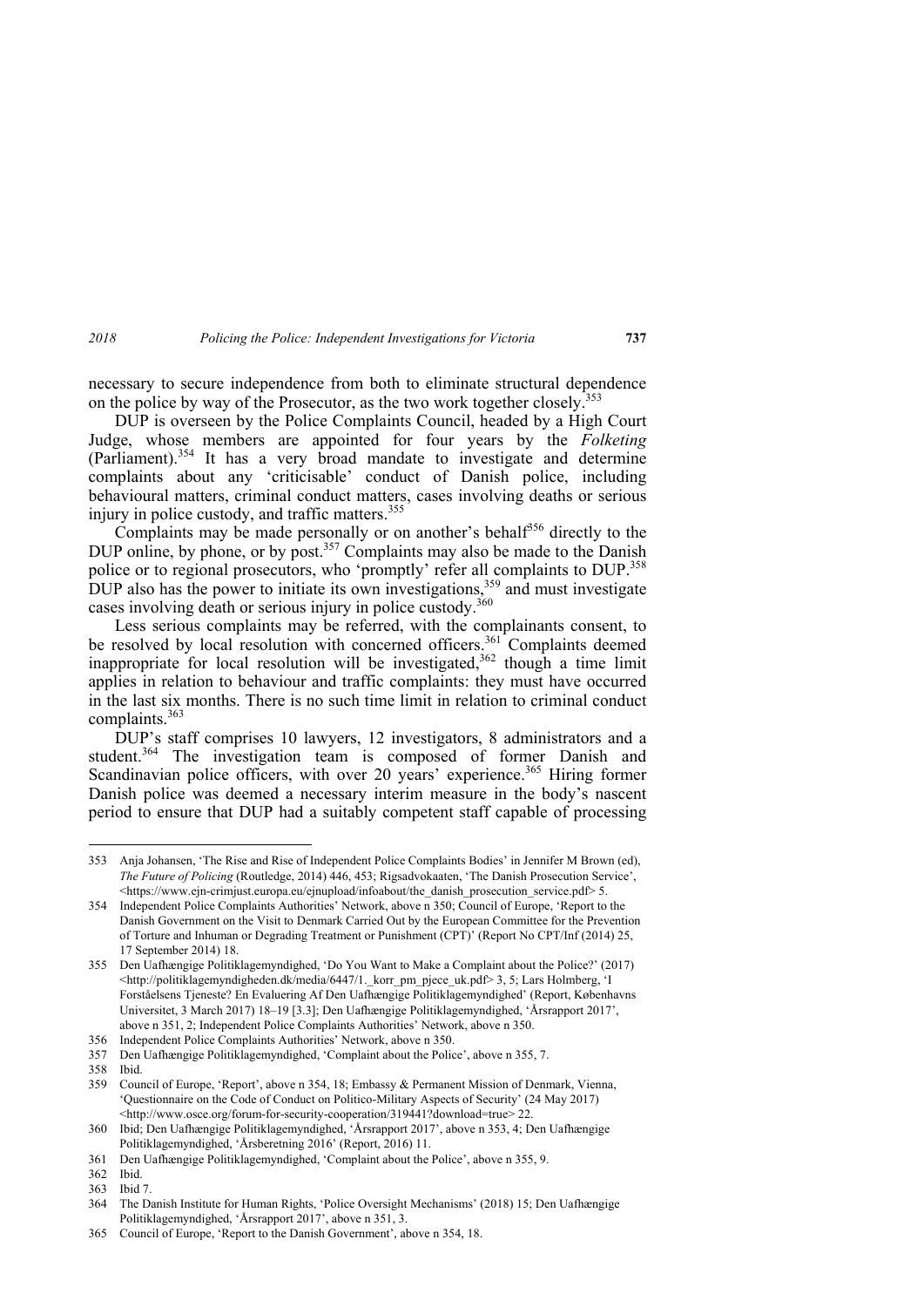intense case-workloads to a high professional standard while developing good practice frameworks, thereby allowing it to 'demonstrate … professional competence in carrying out investigations and to build up its trust'.<sup>366</sup> As DUP matures, it is executing plans to recruit and train non-police professional investigators.367

When investigating complaints, investigators '[handle] all aspects of inquiries and investigations',  $368$  and have been recognised by the European Committee for the Prevention of Torture<sup>369</sup> as having all 'necessary powers and … resources to carry out effective investigations into cases of alleged illtreatment by police officers'.<sup>370</sup> For instance, it can 'subpoena witnesses, request a forensic examination and arrest suspects',<sup>371</sup> and police must disclose any information requested.372 DUP has a 24 hour police hotline for serious incidents, and investigators can go anywhere in Denmark within  $3-4$  hours.<sup>373</sup> At incident scenes, investigators initiate their own investigation steps, conduct forensic investigations, consult with involved police officers, and implement strict separation polices to prevent debriefing.<sup>374</sup> DUP may request police assistance with 'urgent matters', like 'securing a murder scene and obtaining a list of witnesses<sup>'</sup>.<sup>375</sup> DUP also engages in training with Scandinavian and European bodies $376$ 

Investigations are bound by strict legal deadlines: DUP must decide complaints for misconduct within six months or a year for criminal cases, or it must notify parties of the reason for the delay and provide an expected decision date.377 The average processing time for settled criminal cases in 2016 was 215 days,<sup>378</sup> and 241 days in 2017.<sup>379</sup> For behavioural complaints, in 2016 the average time was 108 days,<sup>380</sup> while in 2017 it was 105 days.<sup>381</sup>

 $\overline{a}$ 

374 Den Uafhængige Politiklagemyndighed, 'Årsberetning 2016', above n 360, 12.

<sup>366</sup> Ibid.

<sup>367</sup> Ibid; Council of Europe, 'Response of the Danish Government to the Report of the European Committee for the Prevention of Torture and Inhuman or Degrading Treatment or Punishment (CPT) on its Visit to Denmark' (Report No CPT/Inf (2015) 16, 3 March 2015) 9.

<sup>368</sup> Embassy & Permanent Mission of Denmark, above n 359, 22.

<sup>369</sup> The European Committee for the Prevention of Torture and Inhuman or Degrading Treatment or 'CPT' is a Committee established by the Council of Europe under the 1987 *European Convention for the Prevention of Torture and Inhuman or Degrading Treatment or Punishment*, opened for signature 26 November 1987, ETS No 126 (entered into force 1 February 1989).

<sup>370</sup> Council of Europe, 'Report', above n 354, 19.

<sup>371</sup> Ibid.

<sup>372</sup> Den Uafhængige Politiklagemyndighed, 'Complaint about the Police', above n 355, 5.

<sup>373</sup> Den Uafhængige Politiklagemyndighed, 'Årsberetning 2016', above n 360, 12; see also Den Uafhængige Politiklagemyndighed, 'Årsrapport 2017', above n 351, 3.

<sup>375</sup> Council of Europe, 'Report', above n 354, 19.

<sup>376</sup> Den Uafhængige Politiklagemyndighed, 'Årsberetning 2017' (Report, 2017), 16.

<sup>377</sup> Independent Police Complaints Authorities' Network, above n 350.

<sup>378</sup> Den Uafhængige Politiklagemyndighed, 'Årsberetning 2016', above n 360, 48.

<sup>379</sup> Den Uafhængige Politiklagemyndighed, 'Årsberetning 2017', above n 376, 49.

<sup>380</sup> Den Uafhængige Politiklagemyndighed, 'Årsberetning 2016', above n 360, 50.

<sup>381</sup> Den Uafhængige Politiklagemyndighed, 'Årsberetning 2017', above n 376, 51.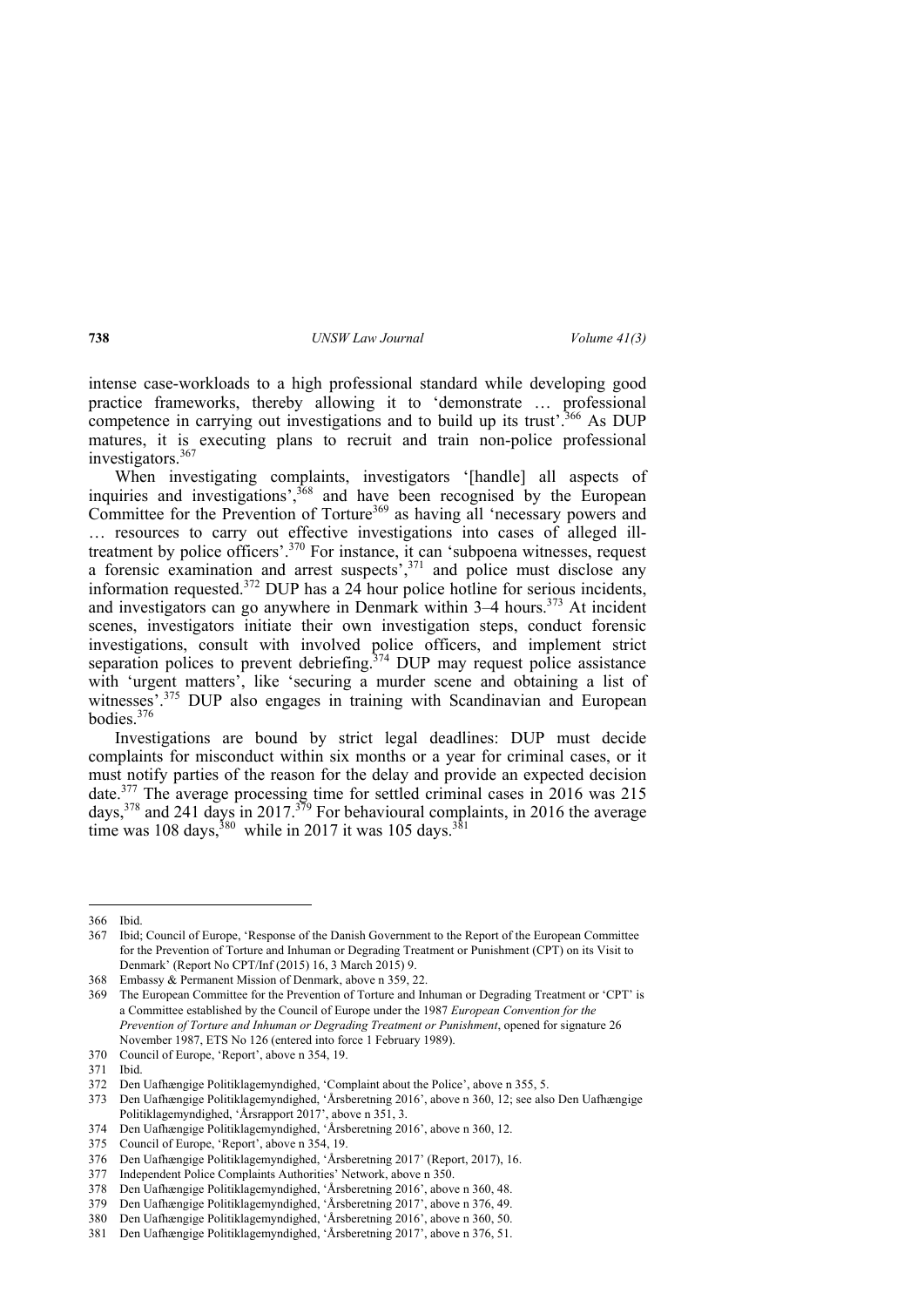DUP examined 1545 complaints in  $2016^{382}$  and 1676 in 2017.<sup>383</sup> Complaints are divided into behavioural, criminal, traffic, and other.<sup>384</sup> Substantiation rates are divided according to this classification. Behavioural complaints can be either dismissed or revoked (unsubstantiated), or issued with regret or criticism (substantiated).385 In relation to substantiated non-criminal matters, DUP will determine whether officers involved will face disciplinary sanction or not. Such decisions are final and cannot be appealed.<sup>386</sup>

For criminal complaints, substantiated outcomes include issue with accusations or regret, either of which may result in criminal proceedings.  $387$ Criminal complaints are forwarded to the Regional Prosecutor, who determines whether to prosecute.<sup>388</sup> Decisions of the Regional Prosecutor can be appealed to the Director of Public Prosecutions<sup>389</sup>

The total substantiation rate for behavioural complaints in 2017 was 14.7 per cent (see Figure 3). A recent Copenhagen University evaluation said climbing rates are due to increasing thoroughness of investigations,<sup>390</sup> though it noted there was room for improvement and recommended requiring police to wear body cameras to further aid the rate <sup>391</sup>

<sup>382</sup> Den Uafhængige Politiklagemyndighed, 'Årsberetning 2016', above n 360, 48; see also Embassy & Permanent Mission of Denmark, above n 359, 23.

<sup>383</sup> Den Uafhængige Politiklagemyndighed, 'Årsberetning 2017', above n 376, 49.

<sup>384</sup> See, eg, Den Uafhængige Politiklagemyndighed, 'Årsberetning 2016', above n 360, 48; Den Uafhængige Politiklagemyndighed, 'Årsberetning 2017', above n 376, 49; Holmberg, above n 355, 11.

<sup>385</sup> Holmberg, above n 355, 13; see generally Den Uafhængige Politiklagemyndighed, 'Årsberetning 2017', above n 376, 49–55.

<sup>386</sup> Jonny Byrne and William Priestley, 'Police Oversight Mechanisms in the Council of Europe Member States' (Report, Council of Europe, February 2017) 24.

<sup>387</sup> Holmberg, above n 355, 12.

<sup>388</sup> Den Uafhængige Politiklagemyndighed, 'Complaint about the Police', above n 355, 5.

<sup>389</sup> Amnesty International Dutch Section, 'Police Oversight' (Short Paper Series No 2, January 2015) 21.

<sup>390</sup> Holmberg, above n 355, 14.

<sup>391</sup> Ibid 72.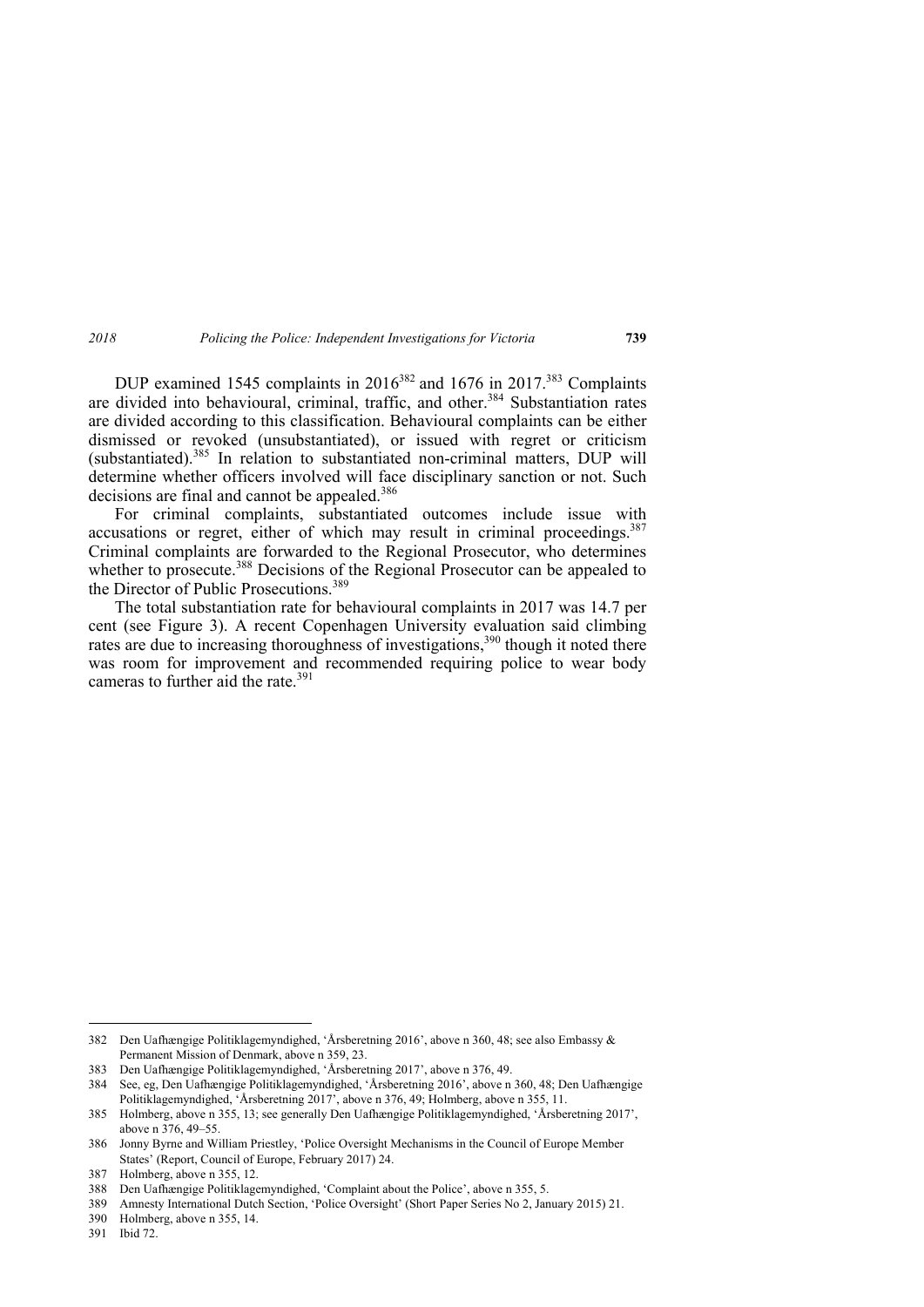

**Figure 3:** Substantiation rates of behavioural complaints against the Danish Police, 2002–17. Data in Appendix C.

Interestingly, the rate of substantiation for criminal complaints has fallen slightly since the creation of DUP (see Figure 4). The Copenhagen University evaluation points out that DUP investigates more than double the number complaints as were investigated under the previous system, so the actual number of substantiated criminal complaints has more than doubled.<sup>392</sup>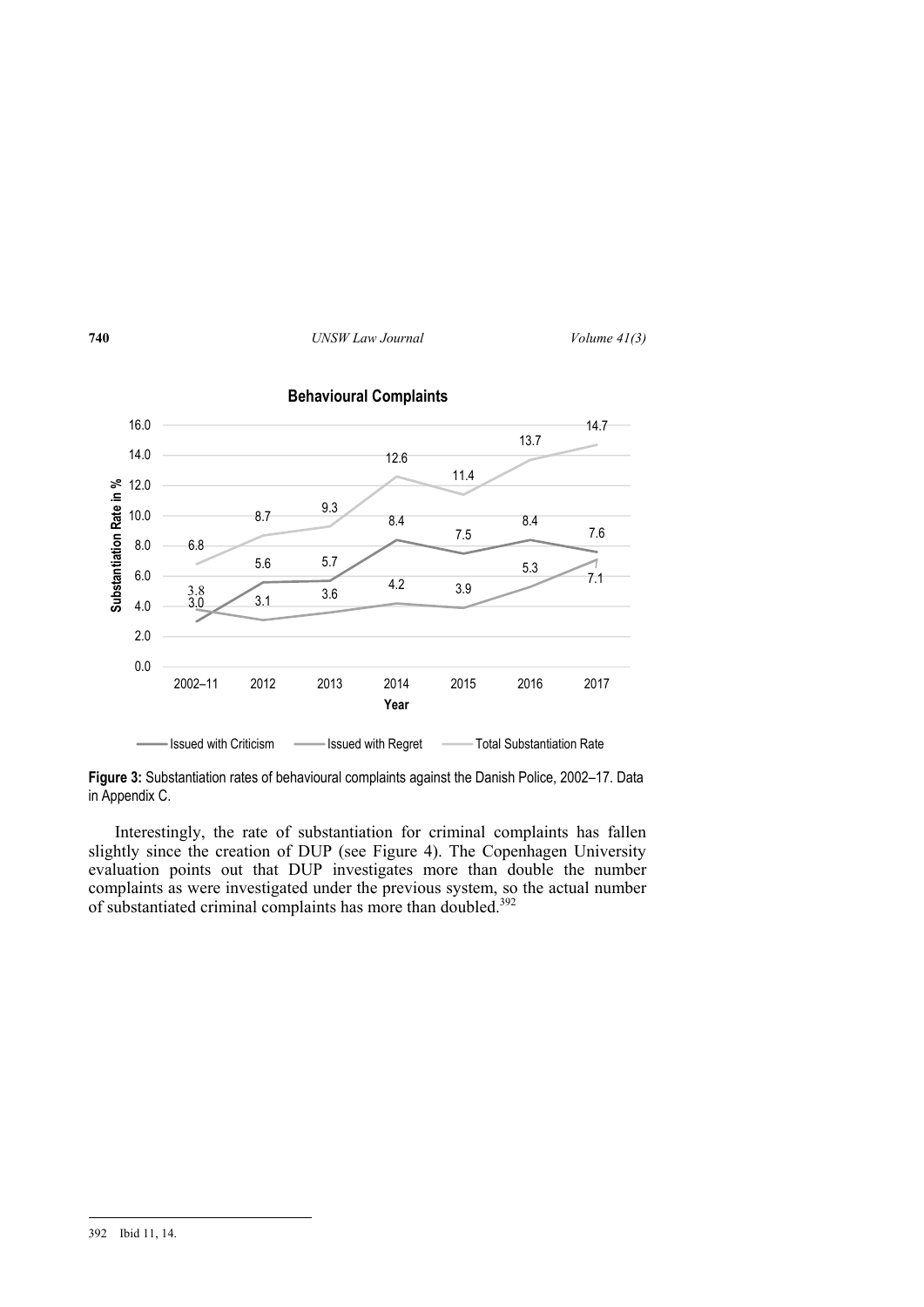

**Criminal Complaints Substantiation Rates**

**Figure 4:** Substantiation rate of criminal complaints against the Danish Police, 2002–16. Detailed data in Appendix D.

## **VII CONCLUSION**

This article has argued that Victoria must create a competent, independent police-complaints mechanism, by virtue of the duty to investigate contained in article 2 paragraph 3 of the Covenant. It has done so by demonstrating that Victoria's current police-dominated complaint mechanism is failing to discharge the duty.

Besides this pressing need for reform, there are a number of other reasons why Victoria should create an independent police-complaints mechanism. Crucially, doing so would enhance the operation of the Charter and would facilitate the achievement of its principal purpose.

As such, the time has come for Victorian policymakers to begin to consider how to fulfil Victoria's obligations under international law by creating a truly independent complaints mechanism. Compliance with the Covenant may be achieved by way of extensive reform to IBAC, or by creating a new policecomplaint investigation body, tasked with investigating at least those complaints which contain allegations of Covenant-protected right violations.

Whichever strategy is adopted, the body tasked with discharging the duty must be carefully crafted to ensure it is compliant with the Covenant's requirements, as described by the framework outlined in Part II. To aid in the identification of the institutional qualities required to discharge the duty, this article examined three international examples of Covenant compliant independent police-complaint mechanisms. Based on this, this article proposes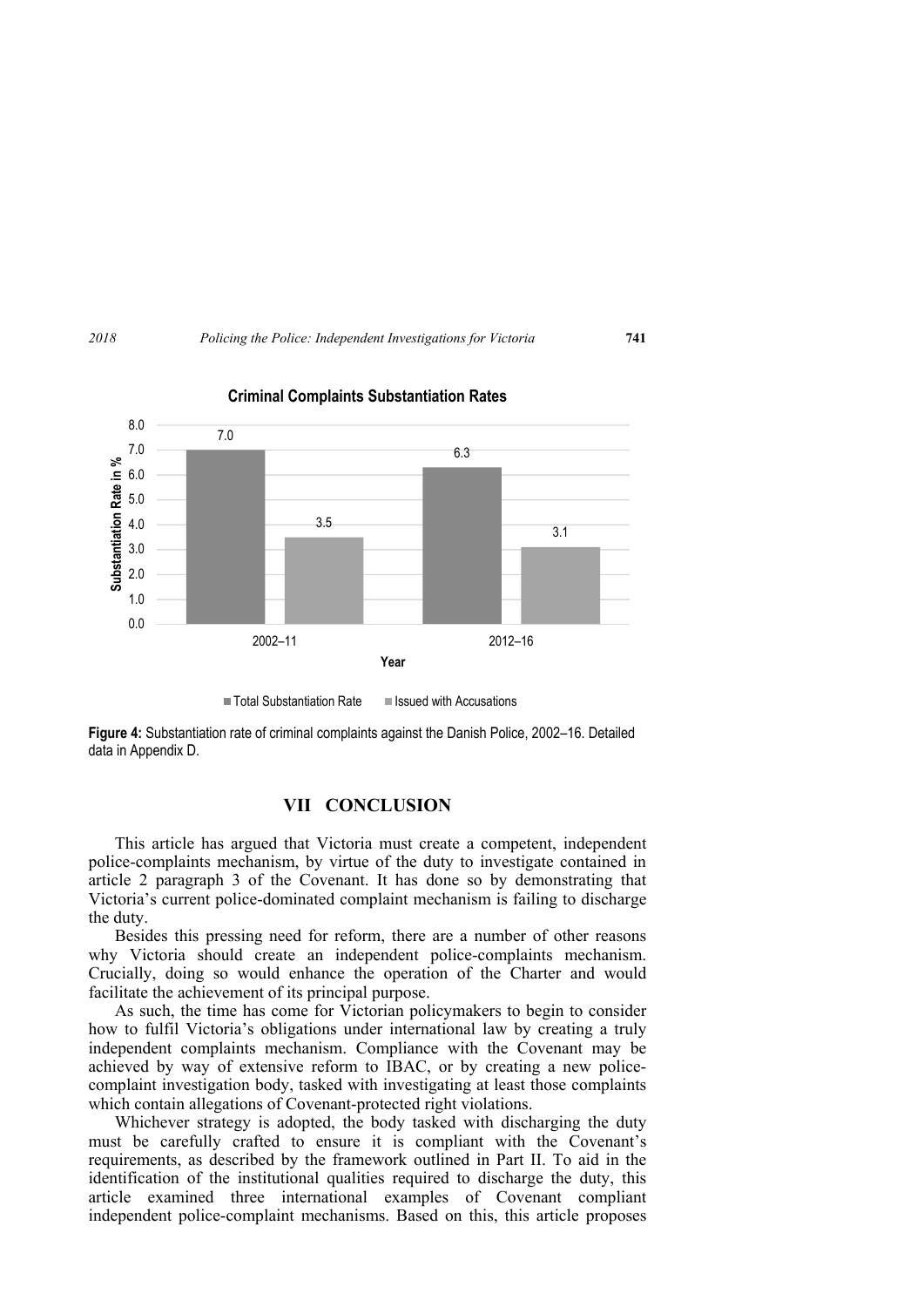that the following elements must inform the development of Victoria's independent police-complaints mechanism.

Firstly, the body must be organisationally and practically independent from the police. As such, it must not be part of the police, and nor should it be subject to its oversight. Furthermore, its investigators should not be hired from the ranks of former local police. Though the Danish strategy of hiring former police has the clear advantage of ensuring that investigators are technically competent, it is of paramount importance that the complaint mechanism is, and is perceived to be, entirely independent. Furthermore, there are equally effective ways to ensure investigatory competence: the approach adopted by the CCRB and PONI of hiring people with non-police investigatory backgrounds and of implementing rigorous investigatory training would ensure a suitable standard of technical competence is secured. Finally, it is crucial that the body is financially independent from the police.

Secondly, the body must have a very clear legal mandate. It should be granted direct control over the police-complaints system, allowing it to determine which complaints should be investigated with reference to clear statutory criteria, and it must be given exclusive responsibility for investigating all complaints containing allegations of violations of the rights protected by the Covenant. This would permit any complaints which do not amount to violations of the Covenant rights – for instance, rudeness or service delivery complaints – to be referred to the police to handle, which would alleviate the investigatory burden on the body.

Thirdly, the body should have the requisite capacity to conduct effective investigations. Thus, it must have a sufficiently large team of professional investigators, to ensure investigations are thorough and prompt. For instance, PONI has a team of 120 investigators to cater to a population of just over 1.5 million people and which received approximately 2797 complaints (comprising 4725 allegations) in 2016–17.<sup>393</sup> It is equally crucial that investigators have the necessary powers to allow them to conduct effective independent investigations, especially in relation to gathering evidence and compelling police cooperation. There should also be a rapid response team, akin to PONI's critical incident team, to ensure that in cases of serious injury and death in custody fresh evidence can be acquired. Policymakers should also seriously consider requiring police officers to wear body cameras, and ensuring investigators have access to such video evidence.

Fourthly, there should be clear statutory timeframes governing investigatory timeframes and complainant contact requirements. It is critically important that investigations are sufficiently prompt, and that complainants are included in the process; including being afforded the right to submit evidence and being regularly updated on the investigation's progress. The measures adopted by the CCRB should be considered, including the online complaint monitoring system and the Data Transparency Initiative, to create a more complainant-inclusive process.

<sup>393</sup> Police Ombudsman for Northern Ireland, 'Annual Statistical Bulletin 2017', above n 6, 26, 29.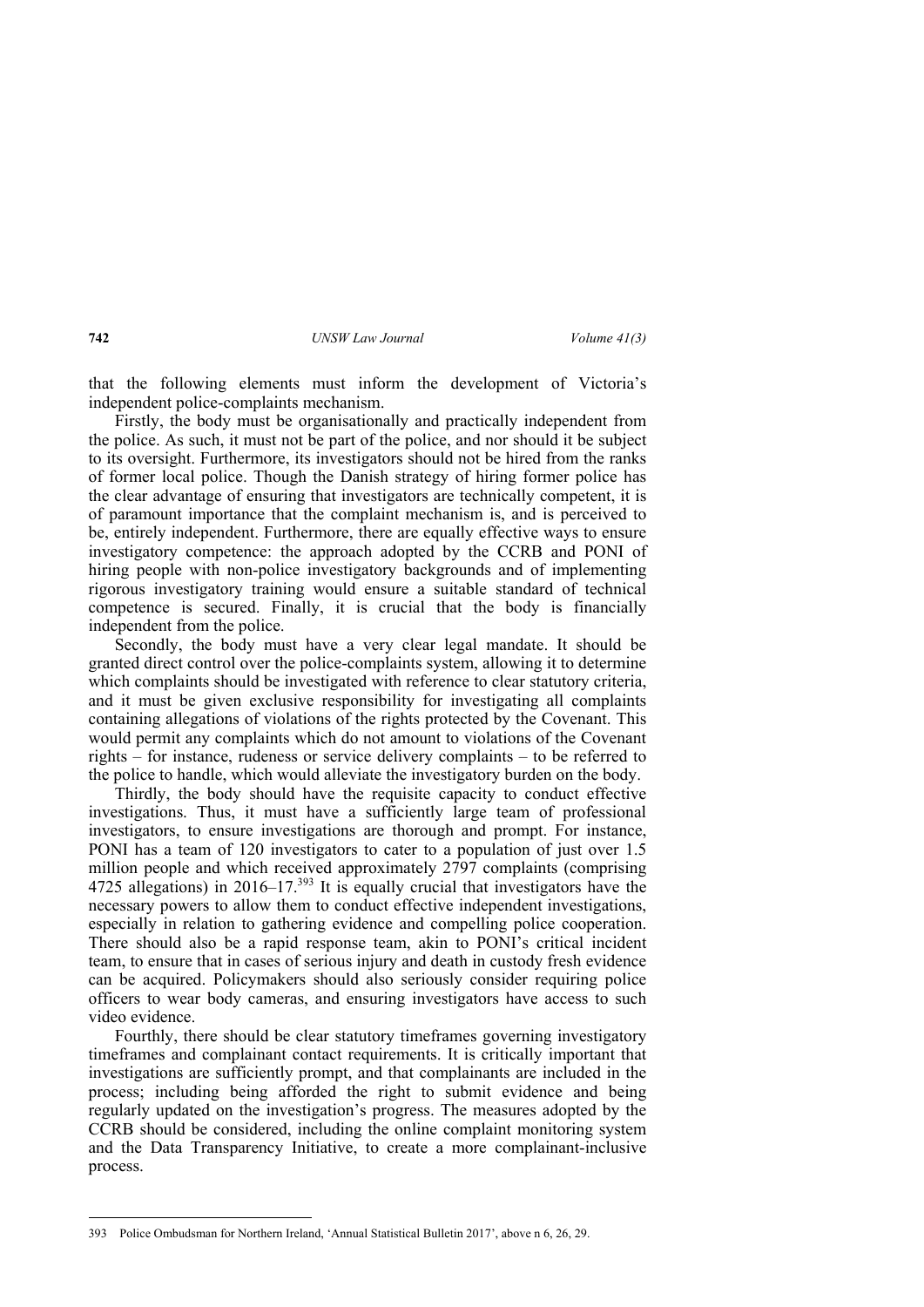Fifthly, the body must be given the power to make disciplinary recommendations to the police and to require compliance with its directives. This could be supported by the power to refer matters to a special administrative tribunal, like the CCRB's APU, should police authorities refuse to comply with directives or contest the body's findings. In addition, the body should be granted the power to make prosecutorial recommendations to the Department of Public Prosecutions.

Finally, the body must be accessible: there should be a variety of ways to make complaints, and people must be aware of them. The CCRB is an excellent example of this.

## **APPENDICES**

#### **Appendix A**

## **Northern Ireland Data**

| 1990-98     | Mary O'Rawe and Linda Moore, 'Accountability and Police Complaints in Northern Ireland:<br>Leaving the Past Behind?' in Andrew J Goldsmith and Colleen Lewis (eds), Civilian Oversight<br>of Policing: Governance, Democracy and Human Rights (Hart Publishing, 2000) 279.                                                                                             |
|-------------|------------------------------------------------------------------------------------------------------------------------------------------------------------------------------------------------------------------------------------------------------------------------------------------------------------------------------------------------------------------------|
| 2000-07     | Police Ombudsman for Northern Ireland, 'Developments in Police Complaints: 10 Years On'<br>(Report, November 2010) 26.<br>*Note: Consolidated substantiation rate data not available for this period. Substantiation rate<br>arrived at comprises 'Informal Resolution Accepted [11%]; Action Arising [3%]; Substantiated -                                            |
|             | No Action Recommended [1%]'.                                                                                                                                                                                                                                                                                                                                           |
| 2007-08     | Police Ombudsman for Northern Ireland, '10 Year Statistical Bulletin for the Office of the Police<br>Ombudsman for Northern Ireland - 2000/01 - 2009/10' (2012) 12.                                                                                                                                                                                                    |
|             | *Note: Consolidated substantiation rate data not available for this period. Substantiation rate<br>arrived at comprises 'Informal Resolution Accepted [332]; Action Arising [160]; Substantiated -<br>No Action Recommended [49]', divided by the total number of complaints [3052].                                                                                   |
| 2008-09     | Police Ombudsman for Northern Ireland, '10 Year Statistical Bulletin for the Office of the Police<br>Ombudsman for Northern Ireland - 2000/01 - 2009/10' (2012) 12-13.                                                                                                                                                                                                 |
|             | *Note: Consolidated substantiation rate data not available for this period. Substantiation rate<br>arrived at comprises 'To PPS No Criminal Charges Recommended [139]; Informal Resolution<br>Accepted [444]; Action Arising/Recommended Action [337]; Substantiated - No Action<br>Recommended [77]', which was then divided by the total number of complaints [4552] |
| 2009-10     | Police Ombudsman for Northern Ireland, 'Annual Statistical Report of the Police Ombudsman<br>for Northern Ireland, 2012/2013' (June 2013) 32.                                                                                                                                                                                                                          |
|             | *Note: Consolidated substantiation rate data not available for this period. Substantiation rate<br>arrived at comprises 'To PPS No Criminal Charges Recommended [10%]; Informally/Locally<br>Resolved [7%]; Recommended Action [4%]; Substantiated - No Action Recommended [1%]'.                                                                                      |
| 2010-11     | Police Ombudsman for Northern Ireland, 'Annual Statistical Bulletin of the Police Ombudsman<br>for Northern Ireland, 2014/2015' (June 2015) 31.                                                                                                                                                                                                                        |
| $2011 - 12$ | Police Ombudsman for Northern Ireland, 'Annual Statistical Bulletin of the Police Ombudsman<br>for Northern Ireland, 2015/2016' (June 2016) 29.                                                                                                                                                                                                                        |
| $2012 - 13$ | Police Ombudsman for Northern Ireland, 'Annual Statistical Bulletin of the Police Ombudsman<br>for Northern Ireland, 2015/2016' (June 2016) 29.                                                                                                                                                                                                                        |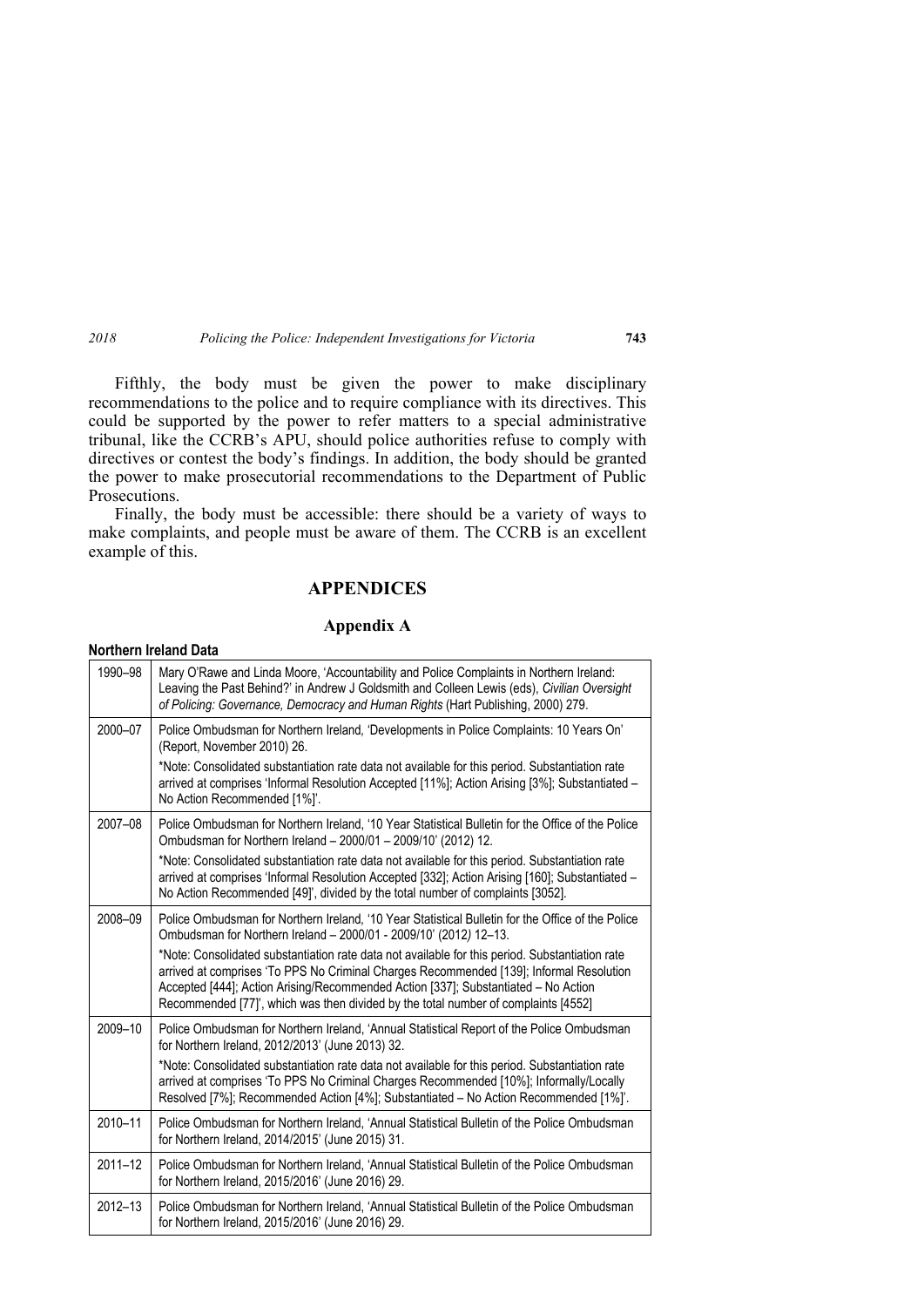| 2013-14     | Police Ombudsman for Northern Ireland, 'Annual Statistical Bulletin of the Police Ombudsman<br>for Northern Ireland, 2015/2016' (June 2016) 29.     |
|-------------|-----------------------------------------------------------------------------------------------------------------------------------------------------|
| 2014-15     | Police Ombudsman for Northern Ireland, 'Annual Report & Accounts 2014/2015' (June 2015) 4.                                                          |
|             | Police Ombudsman for Northern Ireland, 'Annual Statistical Bulletin of the Police Ombudsman<br>for Northern Ireland, 2015/2016' (June 2016) 29.     |
| 2015-16     | Police Ombudsman for Northern Ireland, 'Annual Report & Accounts 2015/2016' (June 2016) 4.                                                          |
|             | Police Ombudsman for Northern Ireland, 'Annual Statistical Bulletin of the Police Ombudsman<br>for Northern Ireland, 2015/2016' (June 2016) 19, 29. |
| 2016-17     | Police Ombudsman for Northern Ireland, 'Annual Statistical Bulletin of the Police Ombudsman<br>for Northern Ireland, 2016/2017' (June 2017) 7, 19.  |
| $2017 - 18$ | Police Ombudsman for Northern Ireland, 'Annual Report & Accounts 2017/2018' (June 2018) 4.                                                          |

# **Appendix B**

# **CCRB Data**

| 1995 | New York Civil Liberties Union, 'Mission Failure: Civilian Review of Policing in New York City<br>1994–2006' (Report, June 2007) 12. |
|------|--------------------------------------------------------------------------------------------------------------------------------------|
| 2004 | New York Civil Liberties Union, 'Mission Failure: Civilian Review of Policing in New York City<br>1994–2006' (Report, June 2007) 12. |
| 2005 | Civilian Complaint Review Board, 'Annual Report 2009: Statistical Appendix' (June 2010) 49.                                          |
| 2006 | Civilian Complaint Review Board, 'Annual Report 2009: Statistical Appendix' (June 2010) 49.                                          |
| 2007 | Civilian Complaint Review Board, 'Annual Report 2009: Statistical Appendix' (June 2010) 49.                                          |
| 2008 | Civilian Complaint Review Board, 'Annual Report 2009: Statistical Appendix' (June 2010) 49.                                          |
| 2009 | Civilian Complaint Review Board, 'Annual Report 2009: Statistical Appendix' (June 2010) 49.                                          |
| 2010 | Civilian Complaint Review Board, 'Annual Report 2012: Statistical Appendix' (June 2013) 52.                                          |
| 2011 | Civilian Complaint Review Board, 'Annual Report 2012: Statistical Appendix' (June 2013) 52.                                          |
| 2012 | Civilian Complaint Review Board, 'Annual Report 2012: Statistical Appendix' (June 2013) 52.                                          |
|      | Civilian Complaint Review Board, 'Annual Report January-December 2015' (2016) v.                                                     |
| 2013 | Civilian Complaint Review Board, 'Annual Report 2015: Statistical Appendix' (June 2016) 91.                                          |
|      | Civilian Complaint Review Board, 'Annual Report January–December 2015' (2016) v.                                                     |
| 2014 | Civilian Complaint Review Board, 'Annual Report 2015: Statistical Appendix' (June 2016) 91.                                          |
|      | Civilian Complaint Review Board, 'Annual Report January–December 2015' (2016) v.                                                     |
| 2015 | Civilian Complaint Review Board, 'Annual Report 2015: Statistical Appendix' (June 2016) 91.                                          |
|      | Civilian Complaint Review Board, 'Annual Report January–December 2015' (2016) v.                                                     |
| 2016 | Civilian Complaint Review Board, 'Annual Report 2017: Statistical Appendix' (June 2018) 98.                                          |
|      | Civilian Complaint Review Board, 'Annual Report January -December 2016' (July 2017) 29.                                              |
| 2017 | Civilian Complaint Review Board, 'Annual Report 2017: Statistical Appendix' (June 2018) 98.                                          |
|      | Civilian Complaint Review Board, 'Annual Report 2017' (June 2018) 4.                                                                 |